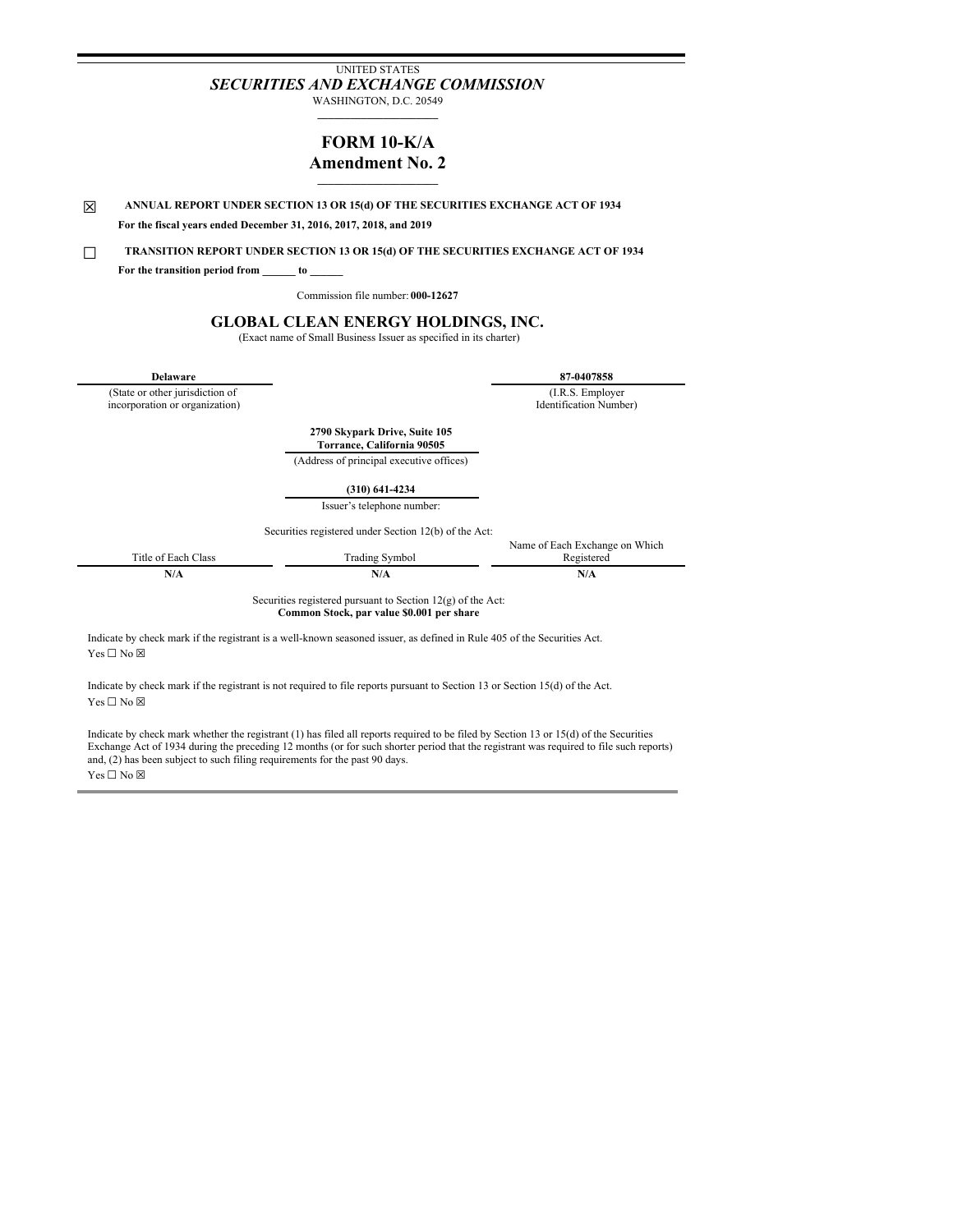Indicate by check mark whether the registrant has submitted electronically every Interactive Data File required to be submitted pursuant to Rule 405 of Regulation S-T during the preceding 12 months (or for such shorter period that the registrant was required to submit such files).

 $\mathbf{Yes} \ \Box \ \mathbf{No} \ \boxtimes$ 

Indicate by check mark if disclosure of delinquent filers pursuant to Item 405 of Regulation S-K (§ 229.405 of this chapter) is not contained herein and, will not be contained, to the best of registrant's knowledge, in definitive proxy or information statements incorporated by reference in Part III of this Form 10-K or any amendment to this Form 10-K.  $\Box$ 

Indicate by check mark whether the registrant is a large accelerated filer, an accelerated filer, a non-accelerated filer, smaller reporting company or an emerging growth company. See definition of "large accelerated filer," "accelerated filer," "smaller reporting company" and "emerging growth company" in Rule 12b-2 of the Exchange Act.

| Large accelerated filer |   | Accelerated filer         |  |
|-------------------------|---|---------------------------|--|
| Non-accelerated filer   | ⊠ | Smaller reporting company |  |
|                         |   | Emerging growth company   |  |

If an emerging growth company, indicate by check mark if the registrant has elected not to use the extended transition period for complying with any new or revised financial accounting standards provided pursuant to Section 13(a) of the Exchange Act.  $\Box$ 

Indicate by check mark whether the registrant is a shell company (as defined in Rule 12b-2 of the Act).  $Yes \Box No \boxtimes$ 

As of June 30, 2019, the last business day of the Registrant's most recently completed second fiscal quarter, the aggregate market value of the registrant's voting and non-voting common equity held by non-affiliates (based on the closing sale price of the registrant's Common Stock on the OTC:PK, and for the purpose of this computation only, on the assumption that all of the Registrant's directors and officers and any 10% or greater stockholders are affiliates), was approximately \$19,269,000.

The outstanding number of shares of common stock as of September 10, 2020 was 358,499,606.

Documents incorporated by reference: None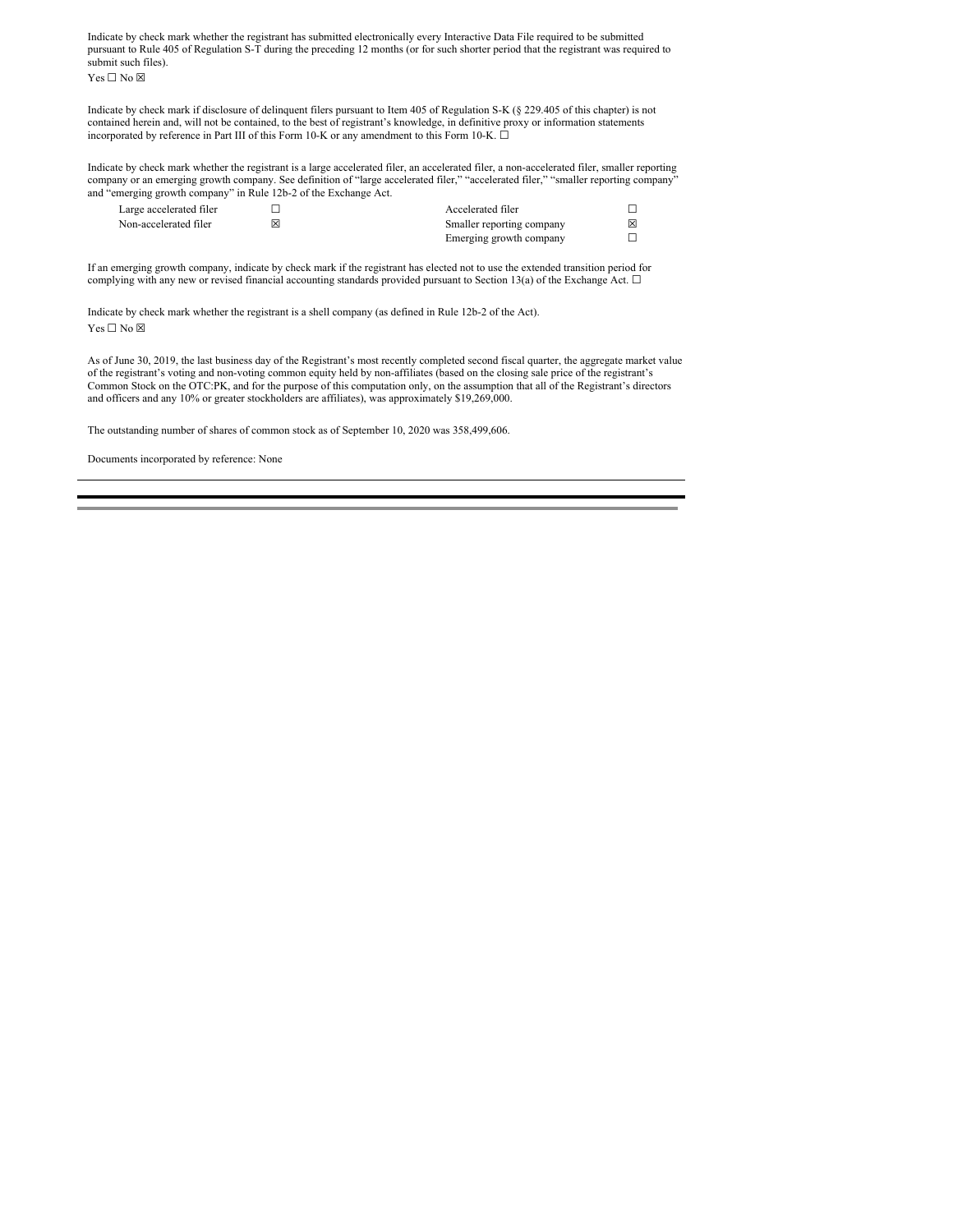## **EXPLANATORY NOTE**

The purpose of this Amendment No. 2 (this "Amendment") to the annual report of Global Clean Energy Holdings, Inc. (the "Company") on Form 10-K for the fiscal years ended December 31, 2016, 2017, 2018 and 2019, filed with the Securities and Exchange Commission (the "Commission") on October 6, 2020, as amended on October 7, 2020 (collectively, the "Original Form 10-K"), is to amend the report of Hall & Company Certified Public Accountants ("Hall & Co.") on the Company's consolidated financial statements to include the signature of Hall & Co., which was unintentionally omitted from the Original Form 10-K. Such change does not affect Hall & Co.'s unqualified opinion on the Company's financial statements included in the Original Form 10-K.

In addition, a corrected consent of Hall & Co. (Exhibit 23.1) is filed herewith, which has been revised to include the date of Hall & Co.'s audit report and the date of the consent.

No other changes have been made to the Original Form 10-K. This Amendment speaks as of the filing date of the Original Form 10-K, does not reflect events that may have occurred subsequent to the filing date, and does not modify or update in any way disclosures made in the Original Form 10-K, except as set forth above. This Amendment should be read in conjunction with the Original Form 10-K and the Company's other filings made with the Commission subsequent to the filing of the Original Form 10-K.

As required by Rule 12b-15 under the Securities Exchange Act of 1934, as amended, new certifications by the Company's Chief Executive Officer and Chief Financial Officer are also filed herewith as exhibits to this Amendment.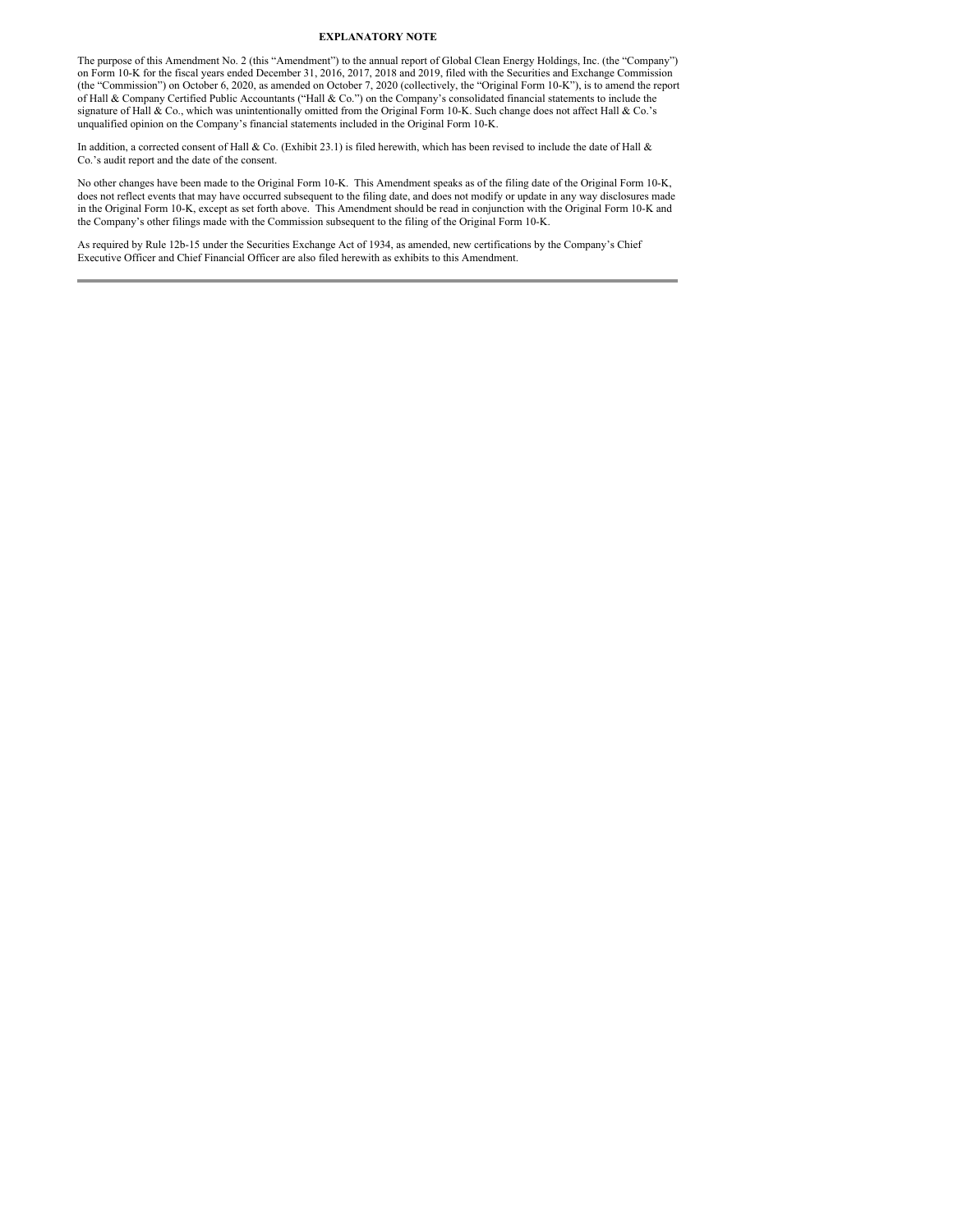#### **FINANCIAL STATEMENTS AND SUPPLEMENTARY DATA ITEM 8.**

# **Index to Financial Statements**

| <b>Financial Statements:</b>                                                                      | Page   |
|---------------------------------------------------------------------------------------------------|--------|
|                                                                                                   |        |
| Report of Independent Registered Public Accounting Firm                                           | $F-1$  |
| Consolidated Balance Sheets as of December 31, 2019, 2018, 2017, 2016 and 2015                    | $F-2$  |
| Consolidated Statements of Operations for the years ended December 31, 2019, 2018, 2017, 2016 and |        |
| 2015                                                                                              | $F-4$  |
| Consolidated Statements of Comprehensive Income for the years ended December 31, 2019, 2018,      |        |
| 2017, 2016 and 2015                                                                               | $F-6$  |
| Consolidated Statements of Changes in Equity (Deficit) for the years ended December 31, 2019,     |        |
| 2018, 2017, 2016 and 2015                                                                         | $F-7$  |
| Consolidated Statements of Cash Flows for the years ended December 31, 2019, 2018, 2017, 2016     |        |
| and 2015                                                                                          | $F-9$  |
| <b>Notes to Consolidated Financial Statements</b>                                                 | $F-11$ |
|                                                                                                   |        |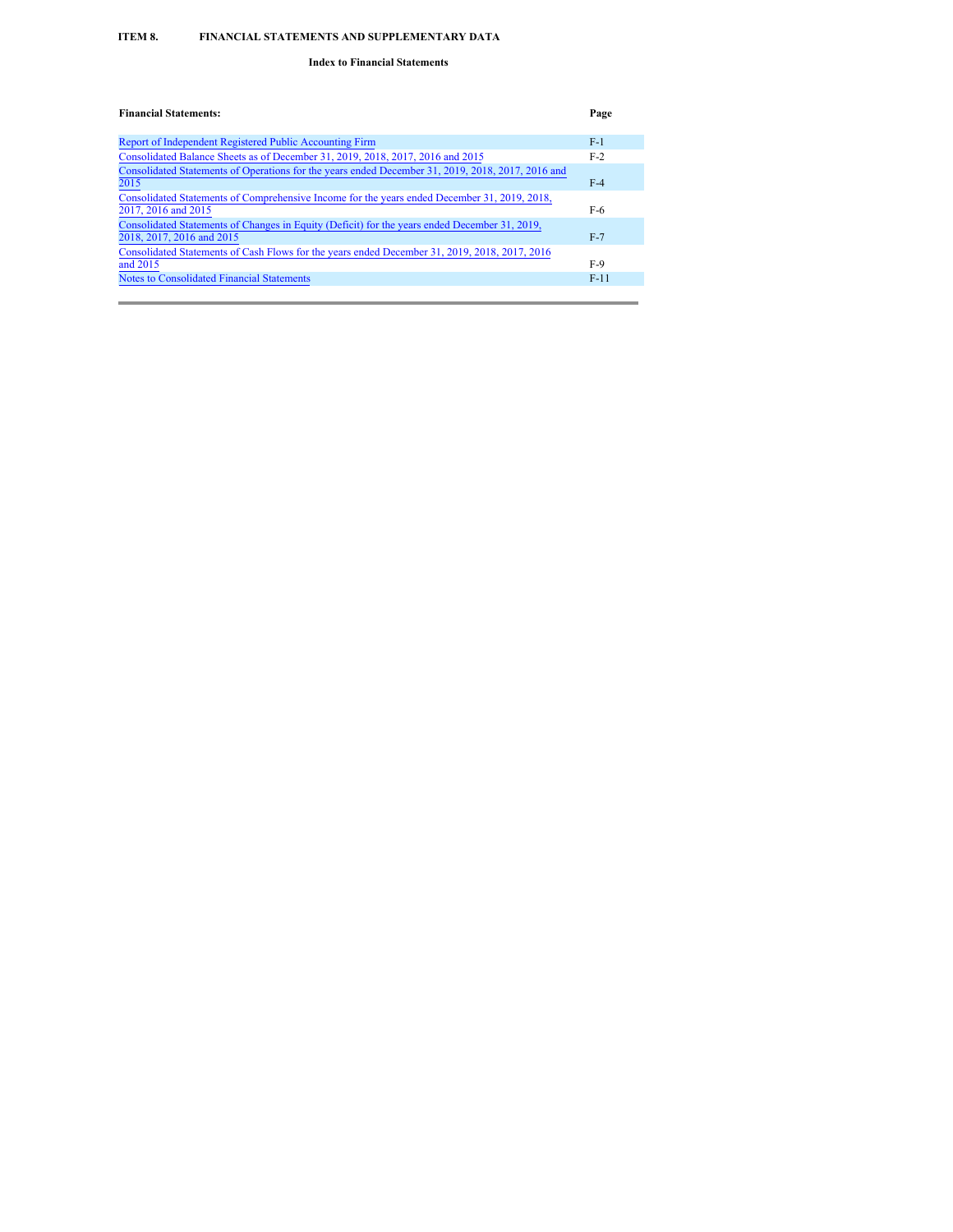# **REPORT OF INDEPENDENT REGISTERED PUBLIC ACCOUNTING FIRM**

## Board of Directors and Shareholders

Global Clean Energy Holdings, Inc., and Subsidiaries

#### Opinion on the Financial Statements

We have audited the accompanying consolidated balance sheets of Global Clean Energy Holdings, Inc., and Subsidiaries (collectively referred to as the "Company") as of December 31, 2019, 2018, 2017, 2016 and 2015, and the related consolidated statements of operations, comprehensive income, changes in equity (deficit) and cash flows for each of the five years then ended, and the related notes (collectively referred to as the "financial statements"). In our opinion, the financial statements present fairly, in all material respects, the financial position of the Company as of December 31, 2019, 2018, 2017, 2016 and 2015, and the results of its operations and its cash flows for each of the five years then ended, in conformity with accounting principles generally accepted in the United States of America.

### Basis for Opinion

These financial statements are the responsibility of the entity's management. Our responsibility is to express an opinion on these financial statements based on our audits. We are a public accounting firm registered with the Public Company Accounting Oversight Board (United States) ("PCAOB") and are required to be independent with respect to the Company in accordance with the U.S. federal securities laws and the applicable rules and regulations of the Securities and Exchange Commission and the PCAOB.

We conducted our audits in accordance with the standards of the PCAOB. Those standards require that we plan and perform the audit to obtain reasonable assurance about whether the financial statements are free of material misstatement, whether due to error or fraud. The Company is not required to have, nor were we engaged to perform, an audit of its internal control over financial reporting. As part of our audits we are required to obtain an understanding of internal control over financial reporting but not for the purpose of expressing an opinion on the effectiveness of the entity's internal control over financial reporting. Accordingly, we express no such opinion.

Our audits included performing procedures to assess the risks of material misstatement of the financial statements, whether due to error or fraud, and performing procedures that respond to those risks. Such procedures included examining, on a test basis, evidence regarding the amounts and disclosures in the financial statements. Our audits also included evaluating the accounting principles used and significant estimates made by management, as well as evaluating the overall presentation of the financial statements. We believe that our audits provide a reasonable basis for our opinion.

/s/ HALL & COMPANY

Hall & Company Certified Public Accountants, Inc.

We have served as the Company's auditor since 2015.

Irvine, California

October 6, 2020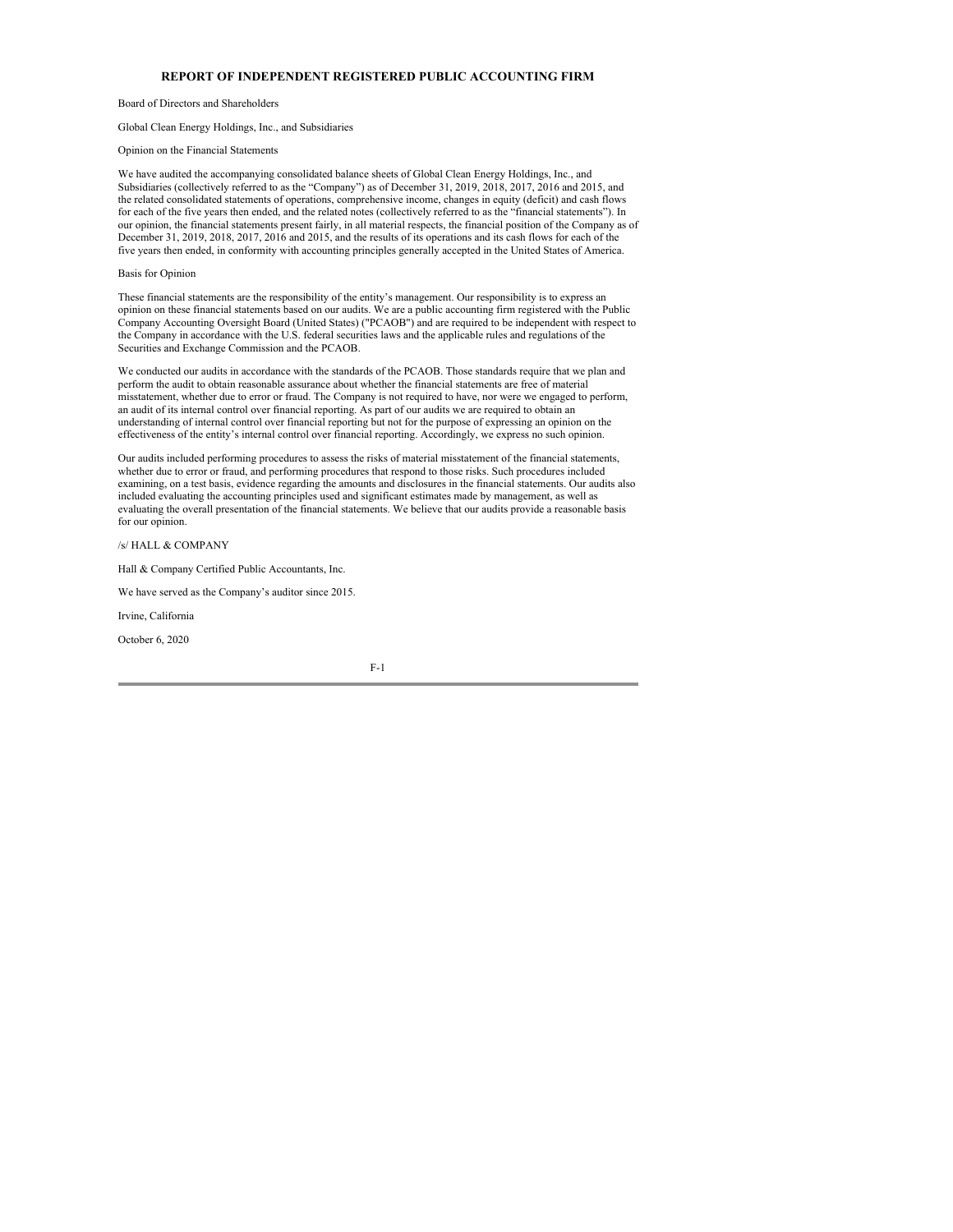#### <span id="page-5-0"></span>**GLOBAL CLEAN ENERGY HOLDINGS, INC. AND SUBSIDIARIES CONSOLIDATED BALANCE SHEETS**

|                               | As of December 31, |                  |                       |  |  |  |  |
|-------------------------------|--------------------|------------------|-----------------------|--|--|--|--|
|                               | 2019               | 2018             | 2017                  |  |  |  |  |
| <b>ASSETS</b>                 |                    |                  |                       |  |  |  |  |
| <b>CURRENT ASSETS</b>         |                    |                  |                       |  |  |  |  |
| Cash and cash equivalents     | \$<br>457,331      | 5,226,489<br>\$. | $\mathbf{s}$<br>3,733 |  |  |  |  |
| Accounts receivable           |                    |                  | 19,082                |  |  |  |  |
| Inventory                     | 22,942             | 22,941           | 22,942                |  |  |  |  |
| <b>Total Current Assets</b>   | 480,273            | 5,249,430        | 45,757                |  |  |  |  |
|                               |                    |                  |                       |  |  |  |  |
| PROPERTY AND EQUIPMENT, NET   |                    | 1,706            | 1,706                 |  |  |  |  |
| <b>RIGHT-OF-USE ASSET</b>     | 82,450             |                  |                       |  |  |  |  |
| <b>INTANGIBLE ASSETS, NET</b> | 2,501,592          | 2,746,818        | 2,992,045             |  |  |  |  |
| <b>DEBT ISSUANCE COSTS</b>    | 500,000            |                  |                       |  |  |  |  |
| PRE-ACQUISITION COSTS         | 2,588,441          |                  |                       |  |  |  |  |
| <b>DEPOSITS</b>               | 3,253,253          | 5,253            | 5,253                 |  |  |  |  |
|                               |                    |                  |                       |  |  |  |  |
| <b>TOTAL ASSETS</b>           | S<br>9,406,009     | 8,003,207        | S<br>3,044,761        |  |  |  |  |
|                               |                    |                  |                       |  |  |  |  |
|                               |                    |                  |                       |  |  |  |  |

| <b>LIABILITIES AND STOCKHOLDERS'</b><br><b>DEFICIT</b>                                         |                 |                 |                 |
|------------------------------------------------------------------------------------------------|-----------------|-----------------|-----------------|
| <b>CURRENT LIABILITIES</b>                                                                     |                 |                 |                 |
| Accounts payable and accrued expenses                                                          | S.<br>1,778,434 | S.<br>3,057,500 | S.<br>2,880,915 |
| Accrued compensation and related liabilities                                                   | 2,055,167       | 1,469,121       | 2,006,031       |
| Accrued interest                                                                               | 1,734,527       | 1,372,413       | 1,049,888       |
| Lease liabilities                                                                              | 82,882          |                 |                 |
| Notes payable                                                                                  | 1,369,856       | 1,369,856       | 1,369,856       |
| Convertible notes payable                                                                      | 1,697,000       | 697,000         | 697,000         |
| Derivative liability                                                                           | 24,767,000      | 11,917,000      |                 |
| <b>Total Current Liabilities</b>                                                               | 33,484,866      | 19,882,890      | 8,003,690       |
|                                                                                                |                 |                 |                 |
| <b>LONG-TERM LIABILITIES</b>                                                                   |                 |                 |                 |
| Convertible notes payable                                                                      |                 | 1,000,000       |                 |
|                                                                                                |                 |                 |                 |
| <b>TOTAL LIABILITIES</b>                                                                       | 33,484,866      | 20,882,890      | 8,003,690       |
|                                                                                                |                 |                 |                 |
| <b>STOCKHOLDERS' DEFICIT</b>                                                                   |                 |                 |                 |
| Preferred stock - \$0.001 par value; 50,000,000                                                |                 |                 |                 |
| shares authorized Series B, convertible; 13,000                                                |                 |                 |                 |
| shares issued and outstanding (aggregate                                                       |                 |                 |                 |
| liquidation preference of \$1,300,000)                                                         | 13              | 13              | 13              |
| Common stock, \$0.001 par value; 500,000,000                                                   |                 |                 |                 |
| shares authorized; 344,029,434, 341,529,434, and<br>341,529,434 shares issued and outstanding, |                 |                 |                 |
| respectively                                                                                   |                 |                 |                 |
|                                                                                                | 344,029         | 341,529         | 341,529         |
| Additional paid-in capital                                                                     | 31,259,365      | 30,669,220      | 30,599,931      |
| Accumulated deficit                                                                            | (55,682,264)    | (43,890,445)    | (35,900,402)    |
| <b>Total Stockholders' Deficit</b>                                                             | (24,078,857)    | (12,879,683)    | (4,958,929)     |
|                                                                                                |                 |                 |                 |
| <b>TOTAL LIABILITIES AND</b>                                                                   |                 |                 |                 |
| <b>STOCKHOLDERS' DEFICIT</b>                                                                   | S<br>9,406,009  | 8,003,207       | 3,044,761       |
|                                                                                                |                 |                 |                 |

The accompanying notes are an integral part of these financial statements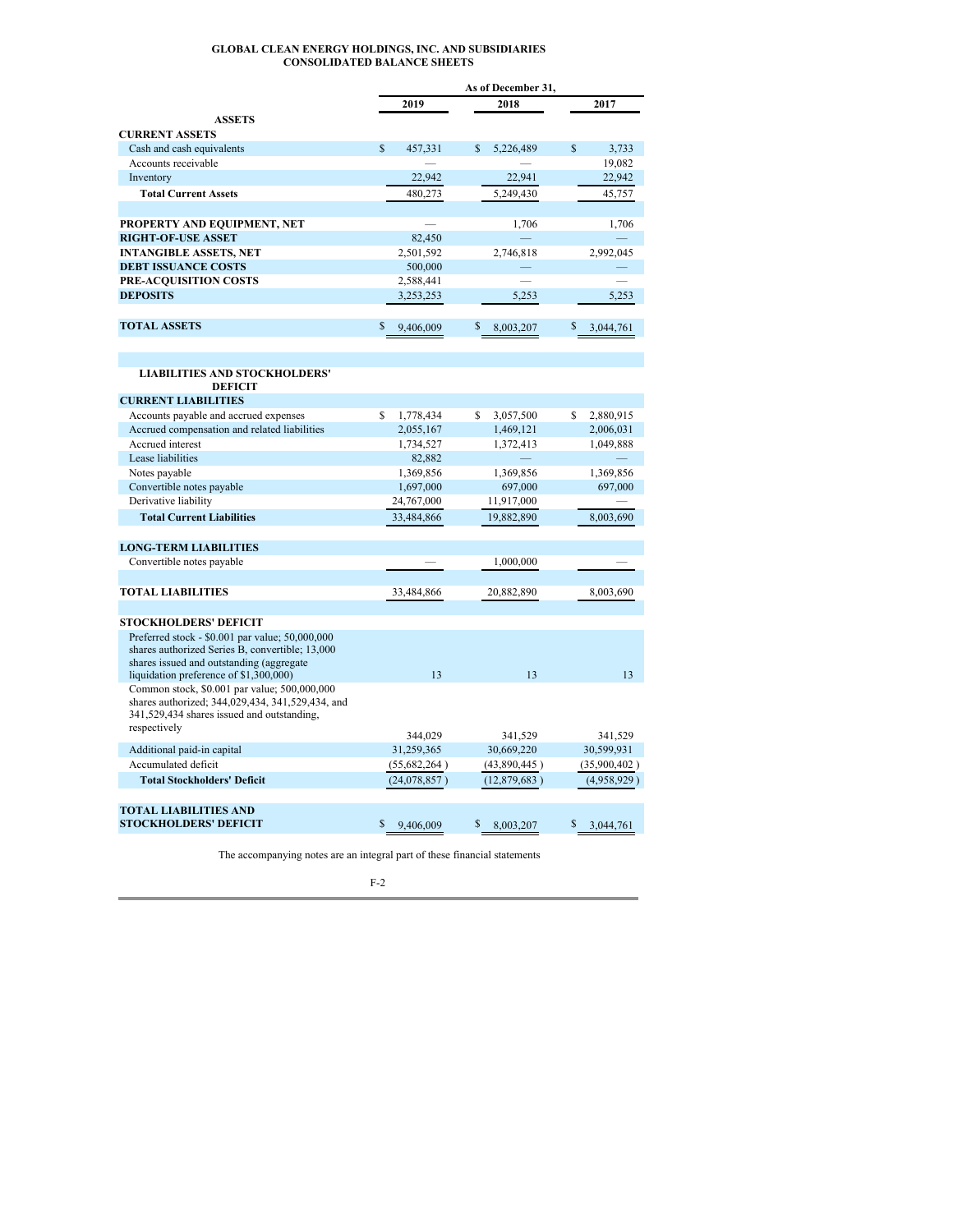### **GLOBAL CLEAN ENERGY HOLDINGS, INC. AND SUBSIDIARIES CONSOLIDATED BALANCE SHEETS**

|                                                                             | As of December 31, |                        |  |  |
|-----------------------------------------------------------------------------|--------------------|------------------------|--|--|
|                                                                             | 2016               | 2015                   |  |  |
| <b>ASSETS</b>                                                               |                    |                        |  |  |
| <b>CURRENT ASSETS</b>                                                       |                    |                        |  |  |
| Cash and cash equivalents                                                   | \$<br>22,164       | $\mathbb{S}$<br>34,704 |  |  |
| Accounts receivable                                                         | 112,254            | 10,160                 |  |  |
| Inventory                                                                   | 22,942             | 26,544                 |  |  |
| Other current assets                                                        |                    | 36,846                 |  |  |
| Current asset, of discontinued operations                                   |                    | 218,015                |  |  |
| <b>Total Current Assets</b>                                                 | 157,360            | 326,269                |  |  |
|                                                                             |                    |                        |  |  |
| PROPERTY AND EQUIPMENT, NET                                                 | 2,170              | 7,868                  |  |  |
| <b>RIGHT-OF-USE ASSET</b>                                                   |                    |                        |  |  |
| <b>INTANGIBLE ASSETS, NET</b>                                               | 3,237,272          | 3,482,498              |  |  |
| <b>OTHER NONCURRENT ASSETS</b>                                              | 5,254              | 2,626                  |  |  |
|                                                                             |                    |                        |  |  |
| <b>TOTAL ASSETS</b>                                                         | \$<br>3,402,056    | S<br>3,819,261         |  |  |
|                                                                             |                    |                        |  |  |
|                                                                             |                    |                        |  |  |
|                                                                             |                    |                        |  |  |
| <b>LIABILITIES AND STOCKHOLDERS' DEFICIT</b>                                |                    |                        |  |  |
| <b>CURRENT LIABILITIES</b>                                                  |                    |                        |  |  |
| Accounts payable and accrued expenses                                       | \$<br>2,805,689    | 3,041,612<br>S         |  |  |
| Accrued compensation and related liabilities                                | 1,598,254          | 1,380,155              |  |  |
| Accrued interest                                                            | 737,774            | 455,029                |  |  |
| Notes Payable                                                               | 1,369,856          | 1,369,856              |  |  |
| Convertible notes payable                                                   | 697,000            | 697,000                |  |  |
| Derivative liability                                                        |                    | 106,000                |  |  |
| <b>Total Current Liabilities</b>                                            | 7,208,573          | 7,049,652              |  |  |
|                                                                             |                    |                        |  |  |
|                                                                             |                    |                        |  |  |
| <b>STOCKHOLDERS' DEFICIT</b>                                                |                    |                        |  |  |
| Preferred stock, \$0.001 par value; 50,000,000 shares authorized; Series    |                    |                        |  |  |
| B, convertible; 13,000 shares issued and outstanding (aggregate             |                    |                        |  |  |
| liquidation preference of \$1,300,000)                                      | 13                 | 13                     |  |  |
| Common stock, \$0.001 par value; 500,000,000 shares authorized;             |                    |                        |  |  |
| 341,529,434, and 341,529,434 shares issued and outstanding,<br>respectively | 341,529            | 341,529                |  |  |
| Additional paid-in capital                                                  | 30,564,371         | 30,533,060             |  |  |
| Accumulated deficit                                                         | (34,712,430)       | (34,210,969)           |  |  |
| Accumulated other comprehensive income                                      |                    | 105,976                |  |  |
| <b>Total Stockholders' Deficit</b>                                          |                    |                        |  |  |
|                                                                             | (3,806,517)        | (3,230,391)            |  |  |
|                                                                             |                    |                        |  |  |
| TOTAL LIABILITIES AND STOCKHOLDERS' DEFICIT                                 | \$<br>3,402,056    | \$<br>3,819,261        |  |  |

The accompanying notes are an integral part of these financial statements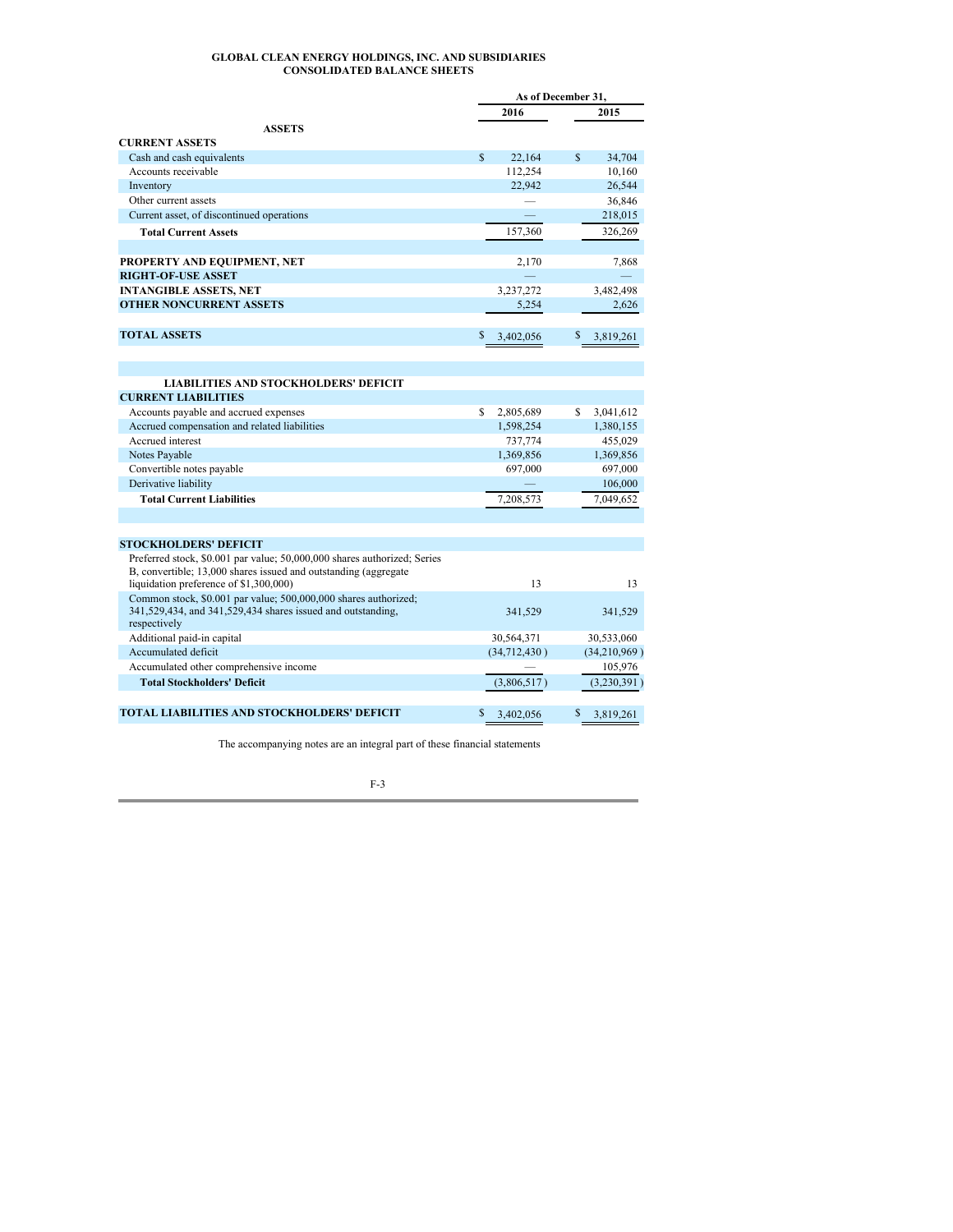<span id="page-7-0"></span>

|                                                                    | <b>Years Ended December 31,</b> |                       |                  |  |
|--------------------------------------------------------------------|---------------------------------|-----------------------|------------------|--|
|                                                                    | 2019                            | 2018                  | 2017             |  |
| <b>REVENUE</b>                                                     | $\mathbf S$                     | \$                    | 369,702<br>S.    |  |
| <b>OPERATING EXPENSES</b>                                          |                                 |                       |                  |  |
| General and Administrative                                         | 3,061,580                       | 1,282,037             | 1,012,614        |  |
| Amortization of intangible assets                                  | 245.226                         | 245,226               | 245,226          |  |
| Preliminary stage acquisition costs                                | 1,625,834                       | 529,454               |                  |  |
| <b>Total Operating Expenses</b>                                    | 4,932,640                       | 2,056,717             | 1,257,840        |  |
| <b>OPERATING LOSS</b>                                              | (4,932,640)                     | (2,056,717)           | (888, 138)       |  |
| <b>OTHER INCOME (EXPENSE)</b>                                      |                                 |                       |                  |  |
| Other income (expense), net                                        |                                 | 425,000               | 12,279           |  |
| Interest expense, net                                              | (439, 479)                      | (441, 326)            | (312, 113)       |  |
| Gain on settlement of liabilities                                  | 2,430,300                       |                       |                  |  |
| Change in fair value derivative and finance                        |                                 |                       |                  |  |
| charges related to derivative liability                            | (8,850,000)                     | (5,917,000)           |                  |  |
| Other Income (Expense), Net                                        | (6,859,179)                     | (5,933,326)           | (299, 834)       |  |
| <b>NET LOSS</b>                                                    | \$(11,791,819)                  | (7,990,043)<br>S      | (1,187,972)<br>S |  |
| <b>BASIC AND DILUTED LOSS PER COMMON</b><br><b>SHARE:</b>          |                                 |                       |                  |  |
| Net loss per common share                                          | (0.03)<br>$\mathbf S$           | (0.02)<br>$\mathbf S$ | (0.00)<br>S.     |  |
| <b>BASIC AND DILUTED WEIGHTED-</b><br><b>AVERAGE COMMON SHARES</b> |                                 |                       |                  |  |
| <b>OUTSTANDING</b>                                                 | 342,789,708                     | 341,529,434           | 341,529,434      |  |

The accompanying notes are an integral part of these financial statements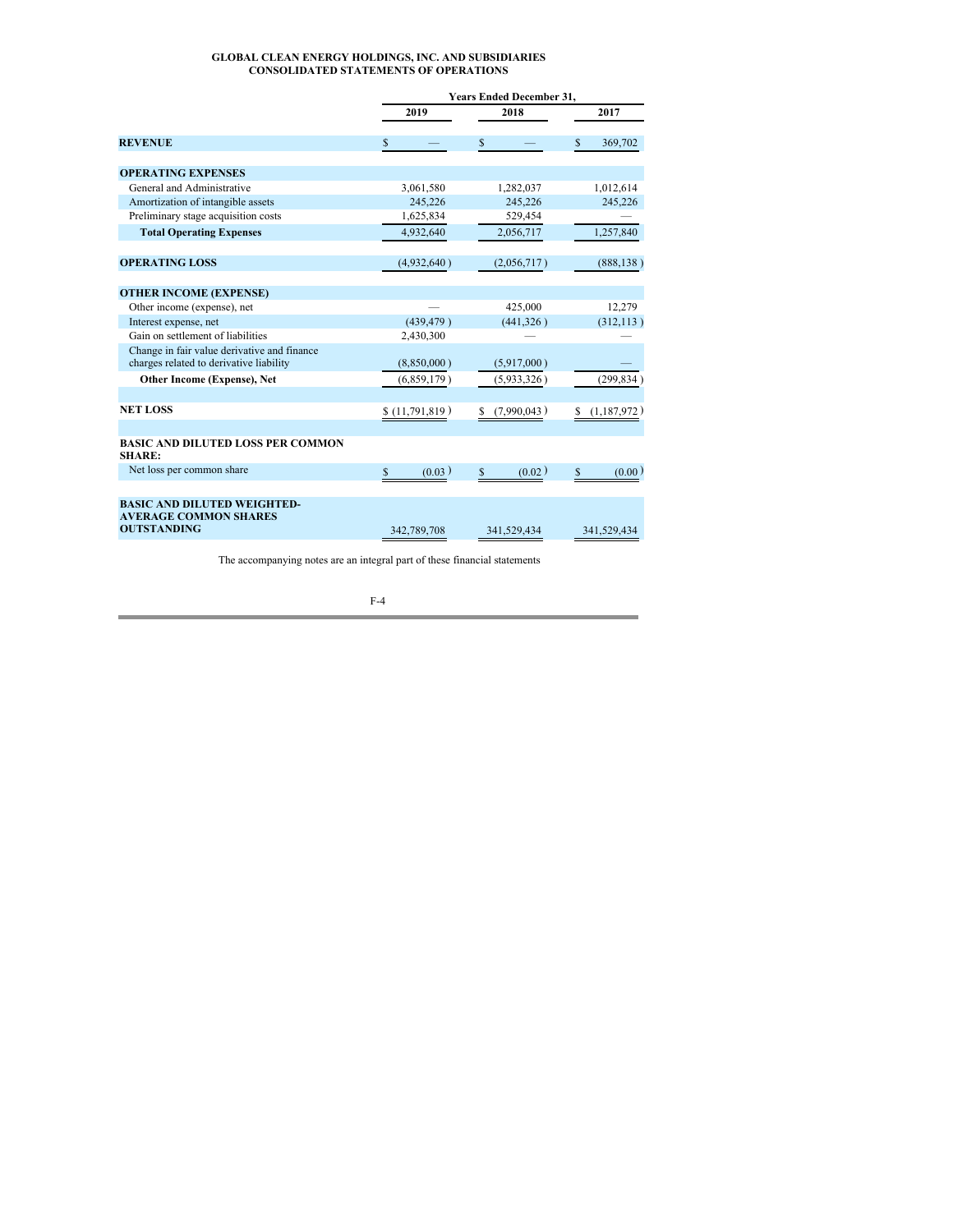|                                                  | <b>Years Ended December 31,</b> |             |              |             |
|--------------------------------------------------|---------------------------------|-------------|--------------|-------------|
|                                                  |                                 | 2016        |              | 2015        |
|                                                  |                                 |             |              |             |
| <b>REVENUE</b>                                   | $\mathbb{S}$                    | 656,500     | $\mathbb{S}$ | 537,807     |
| <b>OPERATING EXPENSES</b>                        |                                 |             |              |             |
| General and Administrative                       |                                 | 1,587,966   |              | 1,707,496   |
| Other operating                                  |                                 | 3,825       |              | 438,367     |
| <b>Total Operating Expenses</b>                  |                                 | 1,591,791   |              | 2,145,863   |
| <b>OPERATING LOSS</b>                            |                                 | (935, 291)  |              | (1,608,056) |
| <b>OTHER INCOME (EXPENSE)</b>                    |                                 |             |              |             |
| Other Income (Expense), Net                      |                                 | 72,704      |              | 10          |
| Interest expense, net                            |                                 | (283, 049)  |              | (334, 618)  |
| Gain on settlement of liabilities                |                                 | 537,612     |              | 376,157     |
| Change in fair value derivative                  |                                 |             |              | (6,500)     |
| Foreign currency transaction gain (loss)         |                                 | 106,563     |              | (405)       |
| <b>Total Other Income (Expense)</b>              |                                 | 433,830     |              | 34,644      |
| <b>LOSS FROM CONTINUING OPERATIONS</b>           |                                 | (501, 461)  |              | (1,573,412) |
| <b>LOSS FROM DISCONTINUED OPERATIONS</b>         |                                 |             |              | (7,444,940) |
|                                                  |                                 |             |              |             |
| <b>NET LOSS</b>                                  | S                               | (501, 461)  | S            | (9,018,352) |
| <b>BASIC AND DILUTED LOSS PER COMMON SHARE:</b>  |                                 |             |              |             |
| Net loss per common share                        | \$                              | (0.00)      | \$           | (0.00)      |
| <b>BASIC AND DILUTED WEIGHTED-AVERAGE COMMON</b> |                                 |             |              |             |
| <b>SHARES OUTSTANDING</b>                        |                                 | 341,529,434 |              | 341,529,434 |
|                                                  |                                 |             |              |             |

The accompanying notes are an integral part of these financial statements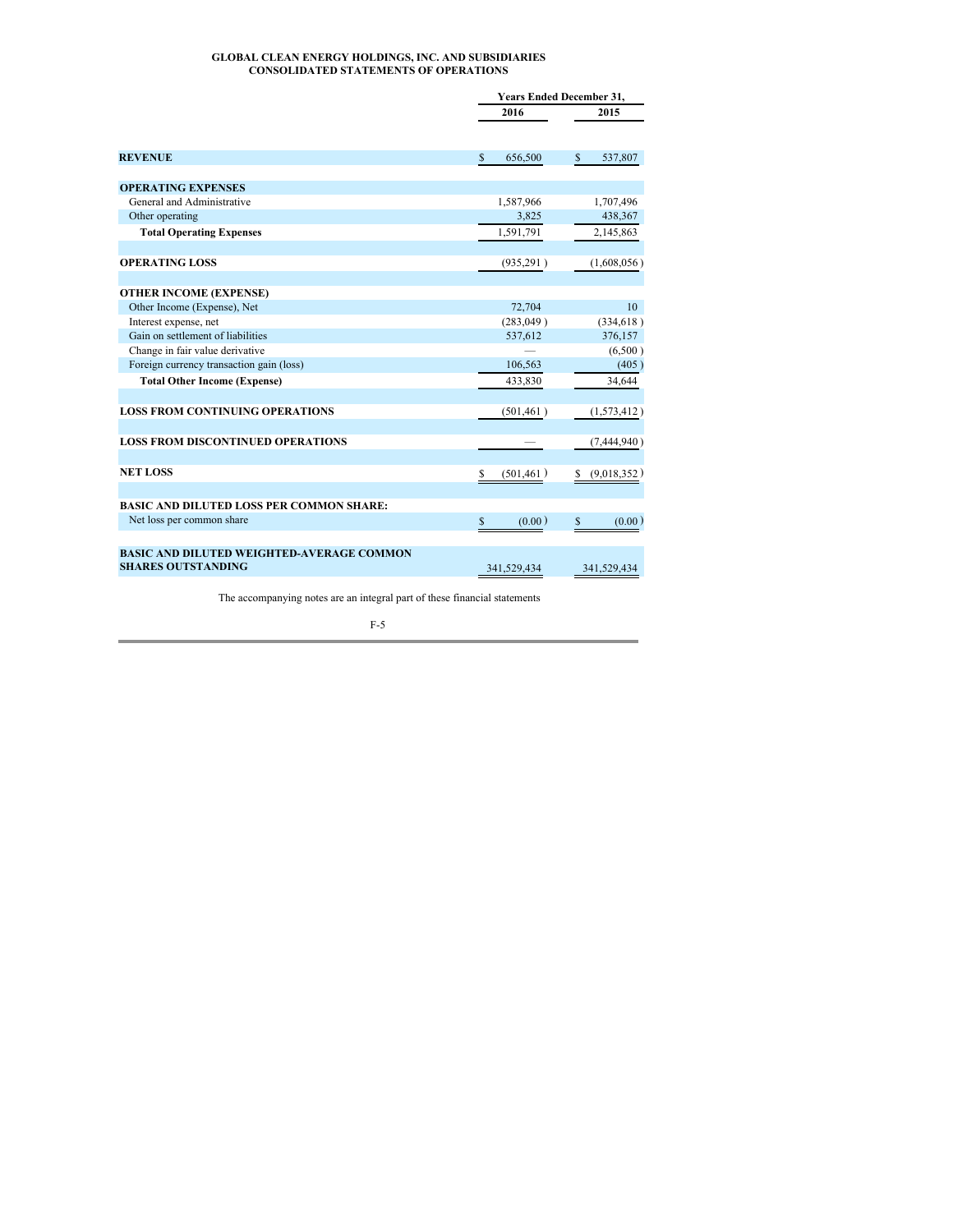### <span id="page-9-0"></span>**GLOBAL CLEAN ENERGY HOLDINGS, INC. AND SUBSIDIARIES CONSOLIDATED STATEMENTS OF COMPREHENSIVE INCOME**

|                                                                                                        | For the Years Ended December 31, |               |               |              |                  |  |  |
|--------------------------------------------------------------------------------------------------------|----------------------------------|---------------|---------------|--------------|------------------|--|--|
|                                                                                                        | 2019                             | 2018          | 2017          | 2016         | 2015             |  |  |
| Net loss                                                                                               | \$(11,791,819)                   | \$(7,990,043) | \$(1,187,972) | \$ (501,461) | \$ (9,018,352)   |  |  |
| Other comprehensive (Loss)                                                                             |                                  |               |               |              |                  |  |  |
| Foreign currency translation<br>adjustment                                                             |                                  |               |               |              | (1,150,651)      |  |  |
| Reclassification adjustment<br>for accumulated foreign<br>currency translation<br>included in earnings |                                  |               |               | (105,976)    |                  |  |  |
|                                                                                                        | (11,791,819)                     | (7,990,043)   | (1,187,972)   | (607, 437)   | (10, 169, 003)   |  |  |
| Add: net loss attributable to<br>noncontrolling interest                                               |                                  |               |               |              | 7,444,940        |  |  |
| Add: other comprehensive<br>income loss attributable to<br>controlling interest                        |                                  |               |               |              | (2,368,241)      |  |  |
|                                                                                                        | \$(11,791,819)                   | \$(7,990,043) | \$(1,187,972) | (607, 437)   | (5,092,304)<br>S |  |  |

The accompanying notes are an integral part of these financial statements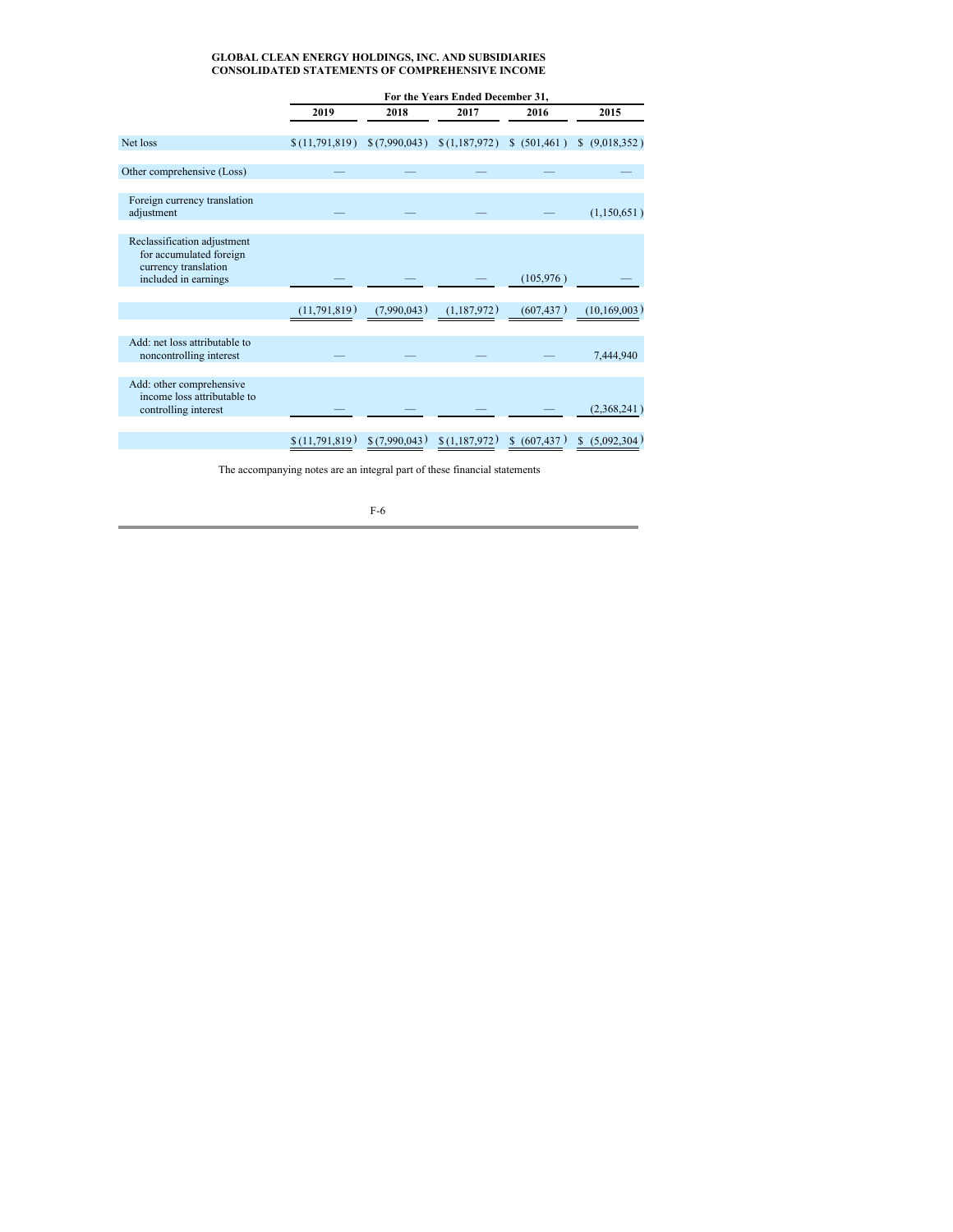#### <span id="page-10-0"></span>**GLOBAL CLEAN ENERGY HOLDINGS, INC. AND SUBSIDIARIES CONSOLIDATED STATEMENTS OF CHANGES IN EQUITY (DEFICIT)** For the Years Ended December 31, 2019, 2018, 2017, and 2016

| <b>Series B</b>                                                                      |               |           | <b>Common Stock</b> |               | Additional<br>Paid in      |                          | Accumulated<br>Other<br>Accumulated<br>Comprehensive |                             |  |
|--------------------------------------------------------------------------------------|---------------|-----------|---------------------|---------------|----------------------------|--------------------------|------------------------------------------------------|-----------------------------|--|
|                                                                                      | <b>Shares</b> | Amount    | <b>Shares</b>       | Amount        | Capital                    | Deficit                  | Income                                               | Total                       |  |
| <b>Balance at December 31, 2015</b>                                                  | 13.000 S      | 13        | 341,529,434 \$      | 341.529 S     | 30,533,060 \$              | $(34,210,969)$ \$        | 105,976                                              | $\mathsf{s}$<br>(3,230,391) |  |
| Share-based compensation from issuance of<br>options and compensation-based warrants |               |           |                     |               | 31.311                     |                          |                                                      | 31,311                      |  |
| Net loss for the year ended December 31,<br>2016                                     |               |           |                     |               |                            | (501, 461)               |                                                      | (501, 461)                  |  |
| Other Comprehensive Income:                                                          |               |           |                     |               |                            |                          |                                                      |                             |  |
| Reclassification adjustment of foreign<br>currency translation adjustment            |               |           |                     |               |                            |                          | (105, 976)                                           | (105, 976)                  |  |
| <b>Balance at December 31, 2016</b>                                                  | 13,000        | 13        | 341,529,434         | 341,529       | 30,564,371                 | (34, 712, 430)           |                                                      | (3,806,517)                 |  |
| Share-based compensation from issuance of<br>options and compensation-based warrants |               |           |                     |               | 35,560<br>S                |                          |                                                      | 35,560                      |  |
| Net loss for the year ended December 31,<br>2017                                     |               |           |                     |               |                            | (1,187,972)              |                                                      | (1,187,972)                 |  |
| <b>Balance at December 31, 2017</b>                                                  | 13,000        | 13        | 341,529,434         | 341,529       | 30,599,931                 | (35,900,402)             |                                                      | (4,958,929)                 |  |
| Share-based compensation from issuance of<br>options and compensation-based warrants |               |           |                     |               | 69,289<br>S                |                          |                                                      | 69.289                      |  |
| Net loss for the year ended December 31,<br>2018                                     |               |           |                     |               |                            | (7,990,043)              |                                                      | (7,990,043)                 |  |
| <b>Balance at December 31, 2018</b>                                                  | 13,000        | 13        | 341,529,434         | 341,529       | 30,669,220                 | (43,890,445)             |                                                      | (12,879,683)                |  |
| Share-based compensation from issuance of<br>options and compensation-based warrants |               |           |                     |               | 577,645<br><sup>S</sup>    |                          |                                                      | 577,645                     |  |
| Exercise of stock options                                                            |               |           | 2.500,000 \$        | 2,500 S       | 12,500                     |                          |                                                      | 15,000                      |  |
| Net loss for the year ended December 31,<br>2019                                     |               |           |                     |               |                            | (11, 791, 819)           |                                                      | (11, 791, 819)              |  |
| Balance at December 31, 2019                                                         | 13.000        | 13<br>- S | 344,029,434         | 344.029<br>-S | 31,259,365<br><sub>S</sub> | $(55,682,264)$ \$<br>- S |                                                      | (24,078,857)<br>S           |  |

The accompanying notes are an integral part of these financial statements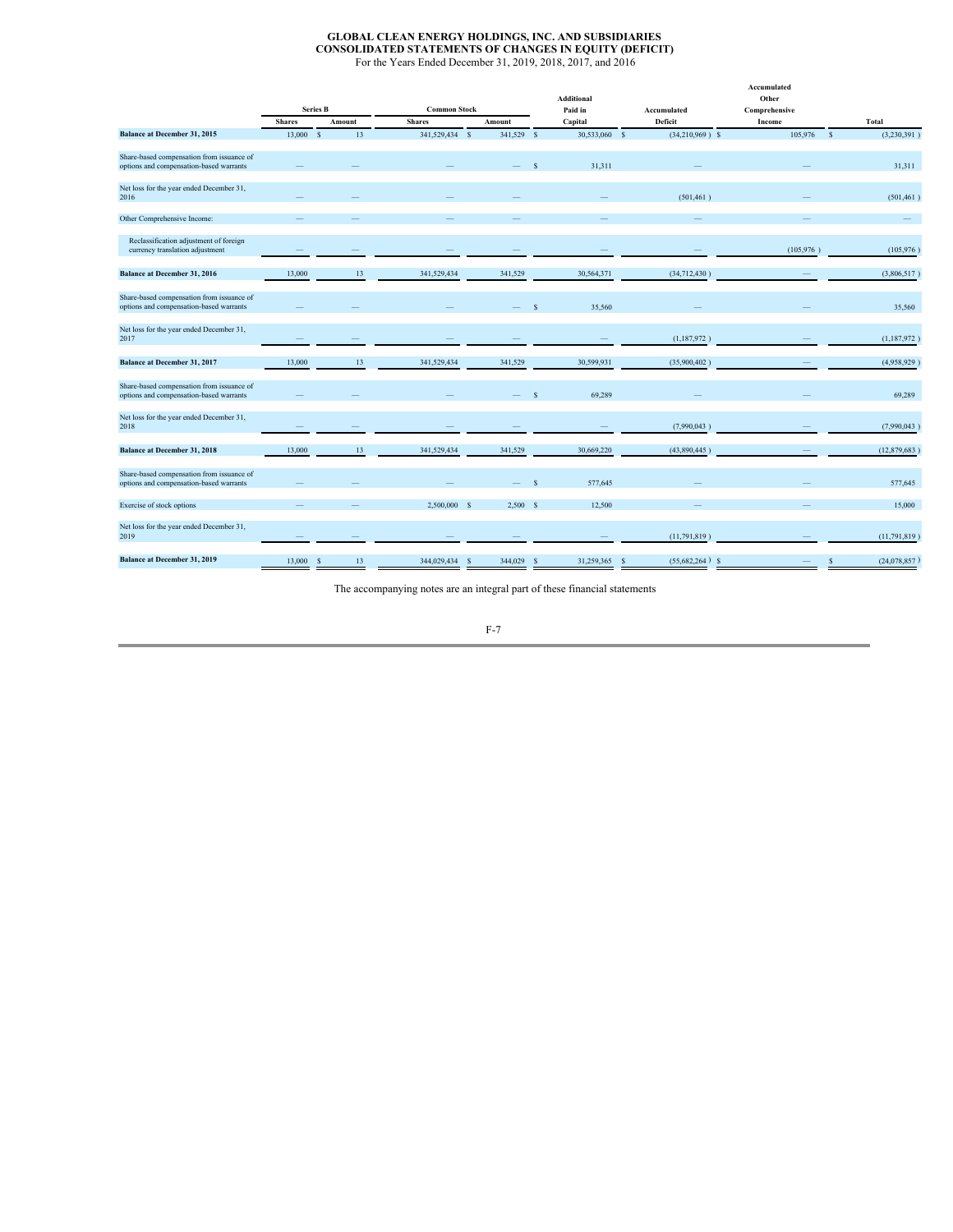#### **GLOBAL CLEAN ENERGY HOLDINGS, INC. AND SUBSIDIARIES CONSOLIDATED STATEMENTS OF CHANGES IN EQUITY (DEFICIT)** For the Year Ended December 31, 2015

|                                                                                            |               | <b>Series B</b>   | <b>Common Stock</b> |           | <b>Additional</b><br>Paid in | <b>Accumulated</b> | Accumulated<br>Other<br>Comprehensive | Non-<br>Controlling |                |
|--------------------------------------------------------------------------------------------|---------------|-------------------|---------------------|-----------|------------------------------|--------------------|---------------------------------------|---------------------|----------------|
|                                                                                            | <b>Shares</b> | Amount            | <b>Shares</b>       | Amount    | Capital                      | <b>Deficit</b>     | <b>Income</b>                         | <b>Interest</b>     | <b>Total</b>   |
| <b>Balance at December 31,</b><br>2014                                                     | 13,000        | $\mathbf S$<br>13 | 339, 311, 434       | \$339,311 | \$25,657,053                 | \$(28,946,103)     | $\mathbf{s}$<br>(66, 586)             | \$ (5,204,123)      | \$ (8,220,435) |
| Contributions from<br>noncontrolling interests                                             |               |                   |                     |           |                              |                    |                                       | 429,743             | 429,743        |
| Distribution to<br>noncontrolling interest                                                 |               |                   |                     |           |                              |                    |                                       | (250,000)           | (250,000)      |
| Issuance of common stock<br>for services                                                   |               |                   | 2,218,000           | \$2,218   | $\mathbb{S}$<br>8,872        |                    |                                       |                     | 11,090         |
| Share-based compensation<br>from issuance of options<br>and compensation-based<br>warrants |               |                   |                     |           | 133,172<br>$\mathcal{S}$     |                    |                                       |                     | 133,172        |
| Accrual of preferential<br>return for the<br>noncontrolling interests                      |               |                   |                     |           |                              |                    |                                       | (2,039,224)         | (2,039,224)    |
| Write off of accrued interest<br>and preferred return<br>forgiven by partner               |               |                   |                     |           | \$4,733,963                  |                    |                                       | 12,140,304          | 16,874,267     |
| Foreign currency translation<br>loss                                                       |               |                   |                     |           |                              | (3,691,454)        | 172,562                               | 2,368,240           | (1,150,652)    |
| Net loss for the year ended<br>December 31, 2015                                           |               |                   |                     |           |                              | (1,573,412)        |                                       | (7,444,940)         | (9,018,352)    |
| <b>Balance at December 31,</b><br>2015                                                     | 13,000        | S<br>13           | 341,529,434         | \$341,529 | \$30,533,060                 | $$$ $(34,210,969)$ | $\mathbb{S}$<br>105,976               |                     | \$ (3,230,391) |

The accompanying notes are an integral part of these consolidated financial statements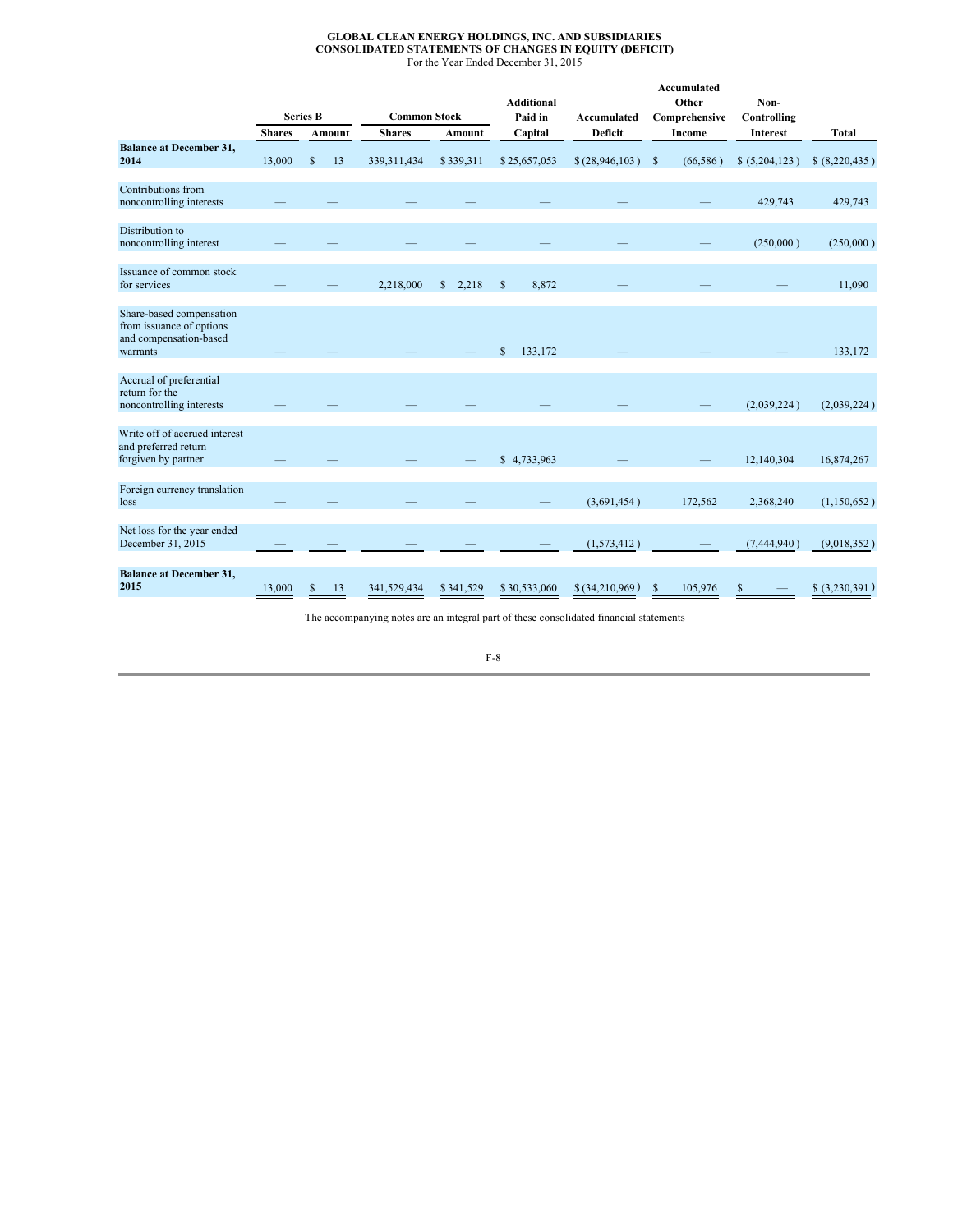<span id="page-12-0"></span>

|                                                                                            | For the Year Ended December 31, |              |    |             |              |             |  |
|--------------------------------------------------------------------------------------------|---------------------------------|--------------|----|-------------|--------------|-------------|--|
|                                                                                            |                                 | 2019         |    | 2018        |              | 2017        |  |
| <b>Operating Activities:</b>                                                               |                                 |              |    |             |              |             |  |
| Net loss                                                                                   | \$                              | (11,791,819) | S  | (7,990,043) | $\mathbb{S}$ | (1,187,972) |  |
| Adjustments to reconcile net loss to net cash used in                                      |                                 |              |    |             |              |             |  |
| operating activities:                                                                      |                                 |              |    |             |              |             |  |
| Gain on settlement of liabilities                                                          |                                 | (2,430,300)  |    | -           |              |             |  |
| Share-based compensation                                                                   |                                 | 577,645      |    | 69,289      |              | 35,560      |  |
| Depreciation and amortization                                                              |                                 | 246,932      |    | 245,227     |              | 245,691     |  |
| Change in fair value of derivative liability                                               |                                 | 8,850,000    |    | 5,917,000   |              |             |  |
| Changes in operating assets and liabilities:                                               |                                 |              |    |             |              |             |  |
| Accounts receivable                                                                        |                                 |              |    | 19,083      |              | 93,172      |  |
| Inventory                                                                                  |                                 |              |    |             |              |             |  |
| Accounts payable and accrued expenses                                                      |                                 | 1,151,234    |    | 176,585     |              | 75,227      |  |
| Accrued compensation and related liabilities                                               |                                 | 586,046      |    | 463,090     |              | 407,777     |  |
| Interest payable                                                                           |                                 | 362,114      |    | 322,525     |              | 312,114     |  |
| <b>Other Operating Activities</b>                                                          |                                 | 431          |    |             |              |             |  |
| Net Cash Used in Operating Activities                                                      |                                 | (2,447,717)  |    | (777, 244)  |              | (18, 431)   |  |
| <b>Investing Activities:</b>                                                               |                                 |              |    |             |              |             |  |
| Pre-acquisition costs and deposit on refinery acquisition                                  |                                 | (5,836,441)  |    |             |              |             |  |
| Net Cash Used in Investing Activities                                                      |                                 | (5,836,441)  |    |             |              |             |  |
| <b>Financing Activities:</b>                                                               |                                 |              |    |             |              |             |  |
| Proceeds received from derivative forward contract                                         |                                 | 4,000,000    |    | 6,000,000   |              |             |  |
| Proceeds received from exercise of stock options                                           |                                 | 15,000       |    |             |              |             |  |
| Debt issuance costs                                                                        |                                 | (500,000)    |    |             |              |             |  |
| Net Cash Provided by Financing Activities                                                  |                                 | 3.515.000    |    | 6,000,000   |              |             |  |
|                                                                                            |                                 |              |    |             |              |             |  |
| Net Change in Cash and Cash Equivalents                                                    |                                 | (4,769,158)  |    | 5,222,756   |              | (18, 431)   |  |
| <b>Cash and Cash Equivalents at Beginning of Period</b>                                    |                                 | 5,226,489    |    | 3,733       |              | 22,164      |  |
| Cash and Cash Equivalents at End of Period                                                 | \$                              | 457,331      | \$ | 5,226,489   | \$           | 3,733       |  |
|                                                                                            |                                 |              |    |             |              |             |  |
| Supplemental Disclosures of Cash Flow Information                                          |                                 |              |    |             |              |             |  |
| Cash Paid for Interest                                                                     | \$                              |              | \$ |             | \$           |             |  |
| Cash Paid for Income Tax                                                                   | \$                              |              | S  |             | \$           |             |  |
| <b>Non-cash Financing Activities:</b><br>During 2018, the Company converted \$1,000,000 of |                                 |              |    |             |              |             |  |

During 2018, the Company converted \$1,000,000 of accrued compensation owed to its Chief Executive Officer into a note payable.

The accompanying notes are an integral part of these consolidated financial statements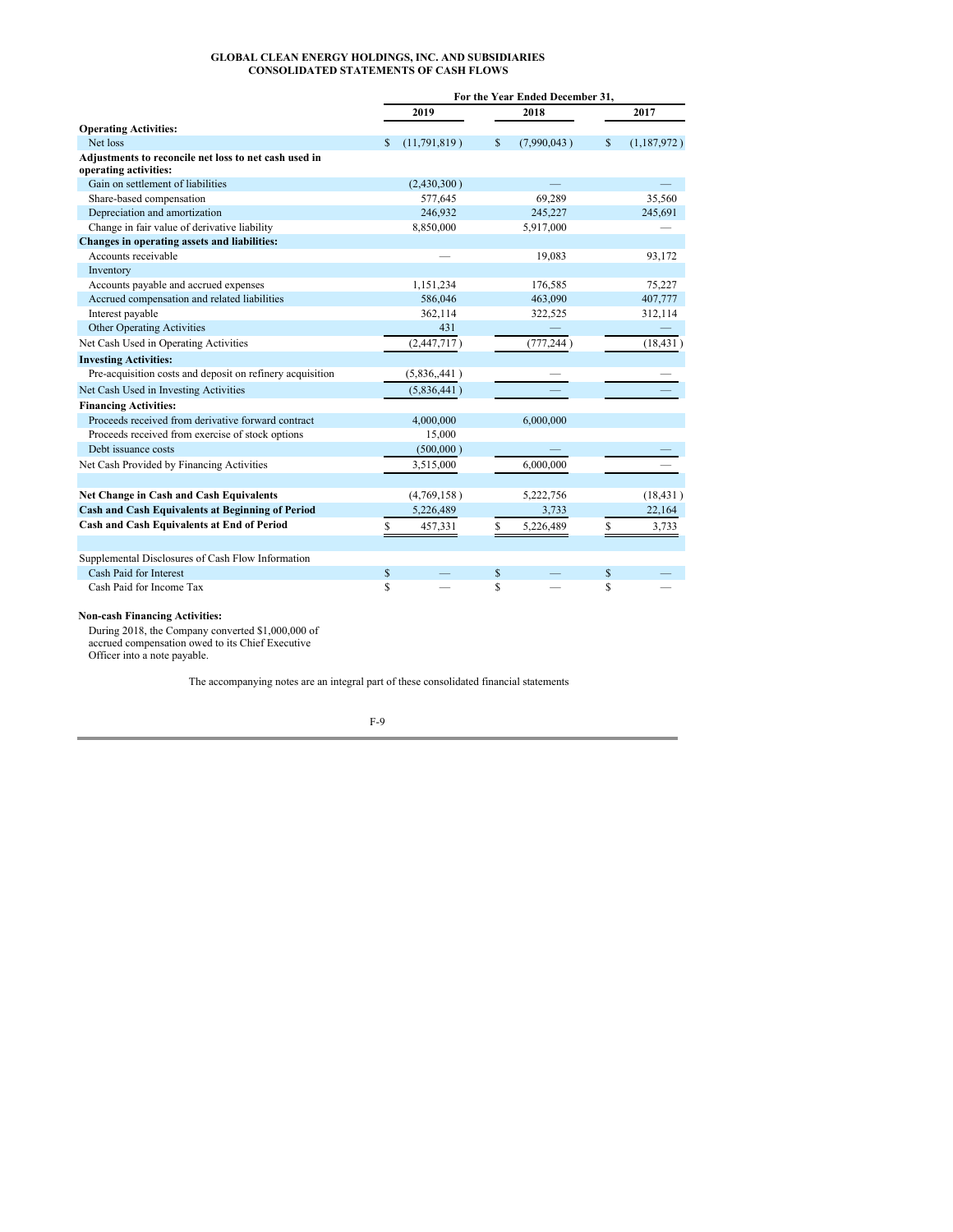|                                                                             |              |            |             | For the Year Ended December 31,<br>2015 |  |
|-----------------------------------------------------------------------------|--------------|------------|-------------|-----------------------------------------|--|
| <b>Operating Activities:</b>                                                |              |            |             |                                         |  |
| Net loss                                                                    | $\mathbb{S}$ | (501, 461) | $\mathbf S$ | (9,018,352)                             |  |
| Net loss from discontinued operations                                       |              |            |             | (7,444,940)                             |  |
| Net loss from continuing operations                                         |              | (510, 461) |             | (1,573,412)                             |  |
| Adjustments to reconcile net loss to net cash used in operating activities: |              |            |             |                                         |  |
| Foreign currency transaction gain                                           |              | (105, 976) |             | 28                                      |  |
| Gain on settlement of liabilities                                           |              | (537, 612) |             | (376, 157)                              |  |
| Share-based compensation                                                    |              | 31,311     |             | 133,172                                 |  |
| Write-down of long-lived assets                                             |              |            |             | 438,320                                 |  |
| Change in fair value of derivative liability                                |              | (106,000)  |             |                                         |  |
| Depreciation and amortization                                               |              | 250,924    |             | 312,085                                 |  |
| Changes in operating assets and liabilities:                                |              |            |             |                                         |  |
| Accounts receivable                                                         |              | (102,094)  |             | 1,012,977                               |  |
| Inventory                                                                   |              | 3,602      |             | 1,239                                   |  |
| Other current assets                                                        |              | 36,846     |             | (15,665)                                |  |
| Accounts payable and accrued expenses                                       |              | 45,937     |             | 341,741                                 |  |
| Accrued compensation and related liabilities                                |              | 473,851    |             |                                         |  |
| Interest payable                                                            |              | 282,745    |             |                                         |  |
| <b>Other Operating Activities</b>                                           |              |            |             |                                         |  |
| Other noncurrent assets                                                     |              | (5,254)    |             | 5,760                                   |  |
| Net Cash Used in Operating Activities                                       |              | (233, 181) |             | 280,088                                 |  |
| <b>Cash Flows of discontinued operations:</b>                               |              |            |             |                                         |  |
| Operating cash flows                                                        |              | 220,641    |             | (1,910,841)                             |  |
| Investing cash flows                                                        |              |            |             | 6,416,913                               |  |
| Financing cash flows (including cash at year-end)                           |              |            |             | (4,907,060)                             |  |
| Net Cash flows from discontinued operations                                 |              | 220.641    |             | (400,988)                               |  |
|                                                                             |              |            |             |                                         |  |
| Effect of exchange rate changes on cash                                     |              |            |             | (35,940)                                |  |
| Net Change in Cash and Cash Equivalents                                     |              | (12,540)   |             | (156, 840)                              |  |
| <b>Cash and Cash Equivalents at Beginning of Period</b>                     |              | 34,704     |             | 191,544                                 |  |
| Cash and Cash Equivalents at End of Period                                  | \$           | 22,164     | \$          | 34,704                                  |  |
|                                                                             |              |            |             |                                         |  |
| Supplemental Disclosures of Cash Flow Information                           |              |            |             |                                         |  |
| Cash Paid for Interest                                                      | \$           |            | \$          |                                         |  |
| Cash Paid for Income Tax                                                    | \$           |            | \$          |                                         |  |

The accompanying notes are an integral part of these consolidated financial statements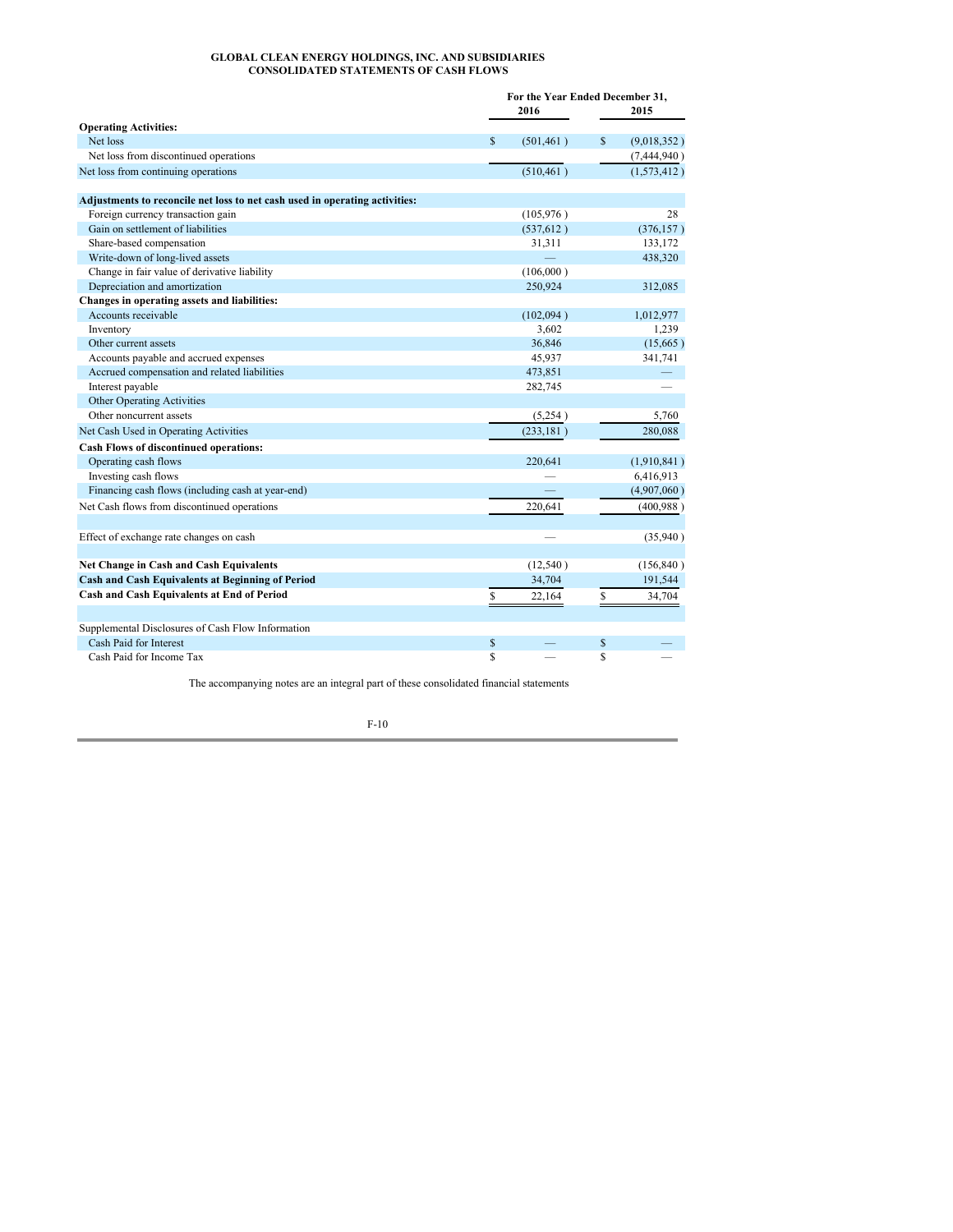# <span id="page-14-0"></span>**NOTE A — ORGANIZATION AND SIGNIFICANT ACCOUNTING POLICIES**

### **Description of Business**

Global Clean Energy Holdings, Inc., a Delaware corporation, and its wholly owned subsidiaries (collectively, the "Company") is a U.S. based integrated agricultural-energy biofuels company, and together with its subsidiaries holds assets across feedstocks and plant genetics, agronomics, cultivation, and regulatory approvals, commercialization, and downstream biorefining and storage. The Company is focused on the development and refining of non-food based bio-feedstocks and has a proprietary investment in Camelina sativa ("Camelina"), a fast growing, low input and ultra-low carbon intensity crop used as a feedstock for renewable fuels. The Company currently holds the Camelina assets (including all related intellectual property related rights and approvals) and operates its Camelina business through a subsidiary, Sustainable Oils Inc., a Delaware corporation.

In 2018 and 2019 the Company pursued the acquisition of a crude oil refinery in Bakersfield, California with the objective of retrofitting it to produce renewable diesel from Camelina and other non-food feedstocks. Subsequent to year end 2019, the Company completed the acquisition of the targeted refinery. The retrofitting of the refinery is expected to be completed in the first quarter of 2022. The Company has entered into a product offtake agreement with a major oil company for the majority of the renewable diesel that it will produce. See Note B which describes the agreement in more detail.

# **Basis of Presentation**

The accompanying consolidated financial statements include the accounts of Global Clean Energy Holdings, Inc., and its wholly owned subsidiaries, and have been prepared in accordance with U.S. generally accepted accounting principles ("U.S. GAAP"). Intercompany accounts and transactions have been eliminated. In the opinion of the Company's management, the consolidated financial statements reflect all adjustments, which are normal and recurring in nature, necessary for fair financial statement presentation.

## **Cash and Cash Equivalents; Concentration of Credit Risk**

For purposes of the statement of cash flows, the Company had no cash and cash equivalents in excess of federally-insured limits. The Company considers all highly liquid debt instruments maturing in three months or less to be cash equivalents. The Company has maintained its cash balances at what management considers to be high credit-quality financial institutions.

# **Accounts and Other Receivables**

Trade receivables are recorded at net realizable value. The allowance for doubtful accounts reflects the Company's best estimate of probable losses inherent in the accounts receivable balance. The Company determines the allowance based on known troubled accounts, historical experience, and other currently available evidence. The Company reviews its allowance for doubtful accounts quarterly. Past due balances over 90 days and over a specified amount are reviewed individually for collectability. Account balances are charged off against the allowance after all means of collection have been exhausted and the potential for recovery is considered remote.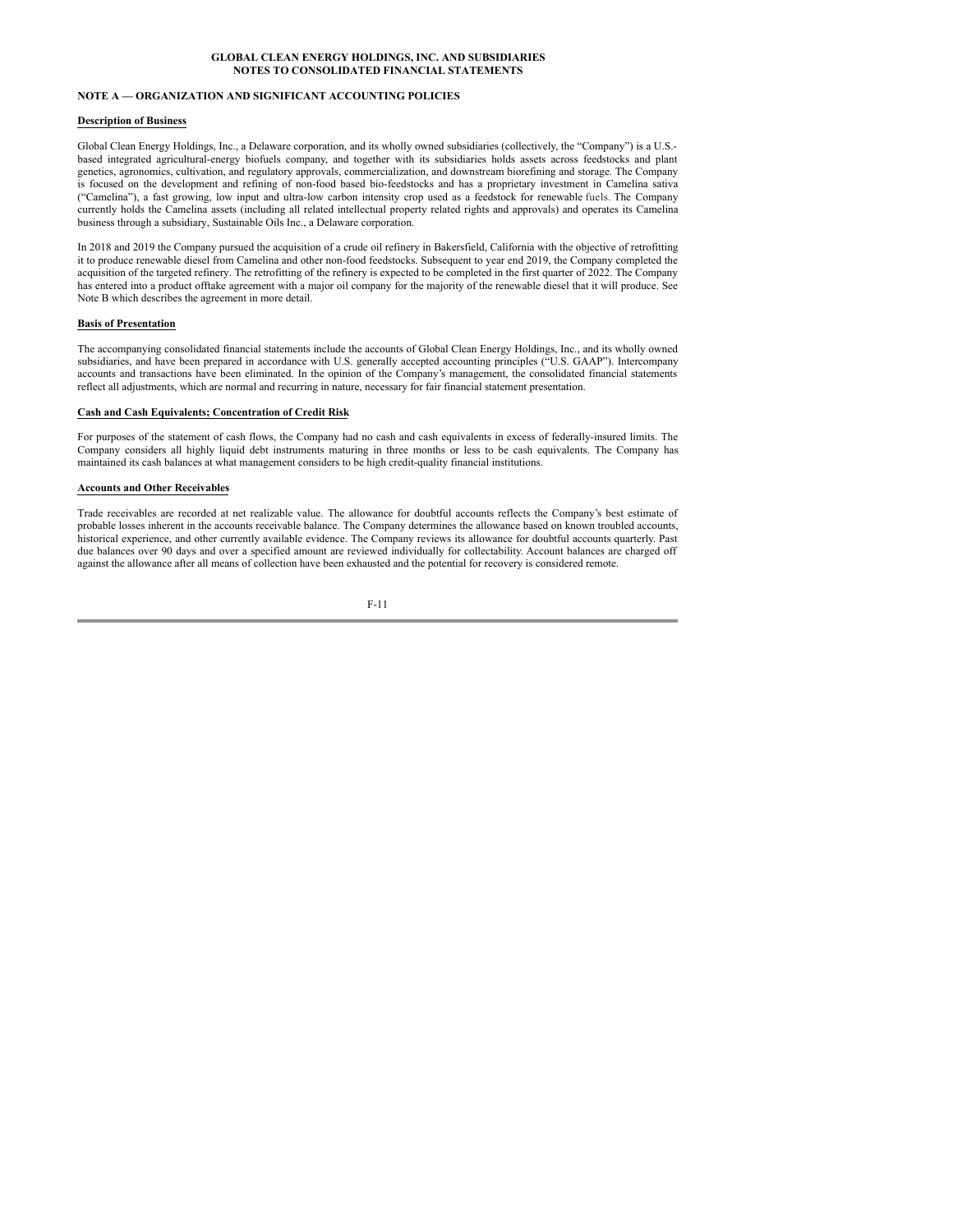# **NOTE A — ORGANIZATION AND SIGNIFICANT ACCOUNTING POLICIES (CONTINUED)**

### **Property and Equipment**

Property and equipment are stated at cost. Depreciation of office equipment is computed using the straight-line method over estimated useful lives of 3 to 5 years. Field equipment is depreciated using the straight-line method over estimated useful lives of 5 to 15 years. Normal maintenance and repair items are charged to operating costs and are expensed as incurred. The cost and accumulated depreciation of property and equipment sold or otherwise retired are removed from the accounts and gain or loss on disposition is reflected in results of operations.

# **Long-Lived Assets**

In accordance with U.S. GAAP the carrying values of intangible assets and other long-lived assets are reviewed on a regular basis for the existence of facts or circumstances that may suggest impairment. The Company recognizes impairment when the aggregate of the expected undiscounted future cash flows is less than the carrying amount of the asset. Impairment losses, if any, are measured as the excess of the carrying amount of the asset over its estimated fair value.

## **Pre-Acquisition Costs**

The Company capitalizes its pre-acquisition costs once management determines that it is probable that the project will occur. Probability is determined based on i) management, having the requisite authority, has implicitly or explicitly authorized and committed to funding the acquisition or construction of a specific asset, ii) the financial resources are available consistent with such authorization, and iii) the ability exists to meet the necessary local and other governmental regulations. Cost capitalization occurs when the acquisition is probable. We capitalize those costs that are directly identifiable with the specific property and those costs that would be capitalized if the property were already acquired. We expense general and administrative and overhead costs and costs, including payroll, that would be considered support functions. In 2019, we capitalized \$2.6 million of these costs which included financing costs, legal costs, pre-engineering costs and other contractual costs and expenses directly related to the purchase of the Bakersfield refinery in May 2020. In addition, we paid \$3.2 million of deposits for the acquisition of the property.

## **Debt Issuance Costs**

During 2018, we signed a letter of intent to acquire our Bakersfield Refinery. The acquisition of the refinery and the related \$365 million of financing to retrofit it closed in May 2020. During 2019, we incurred \$0.5 million of costs related to obtaining financing for the Bakersfield Refinery. These debt issuance costs have been deferred and recorded on the balance sheet and will be amortized over the term of the financing. See Note J in Subsequent Events for more detail on the financing.

# **Derecognition of Liabilities**

The Company reviews its liabilities, including but not limited to, accounts payable, notes payable, accrued expenses, accrued liabilities and other legal obligations for a determination of the legal enforcement or settlement of an obligation. Upon conclusive evidence that an obligation may be extinguished, has expired, is discharged, cancelled or otherwise no longer legally exists, then the Company will derecognize the respective liability on its balance sheet.

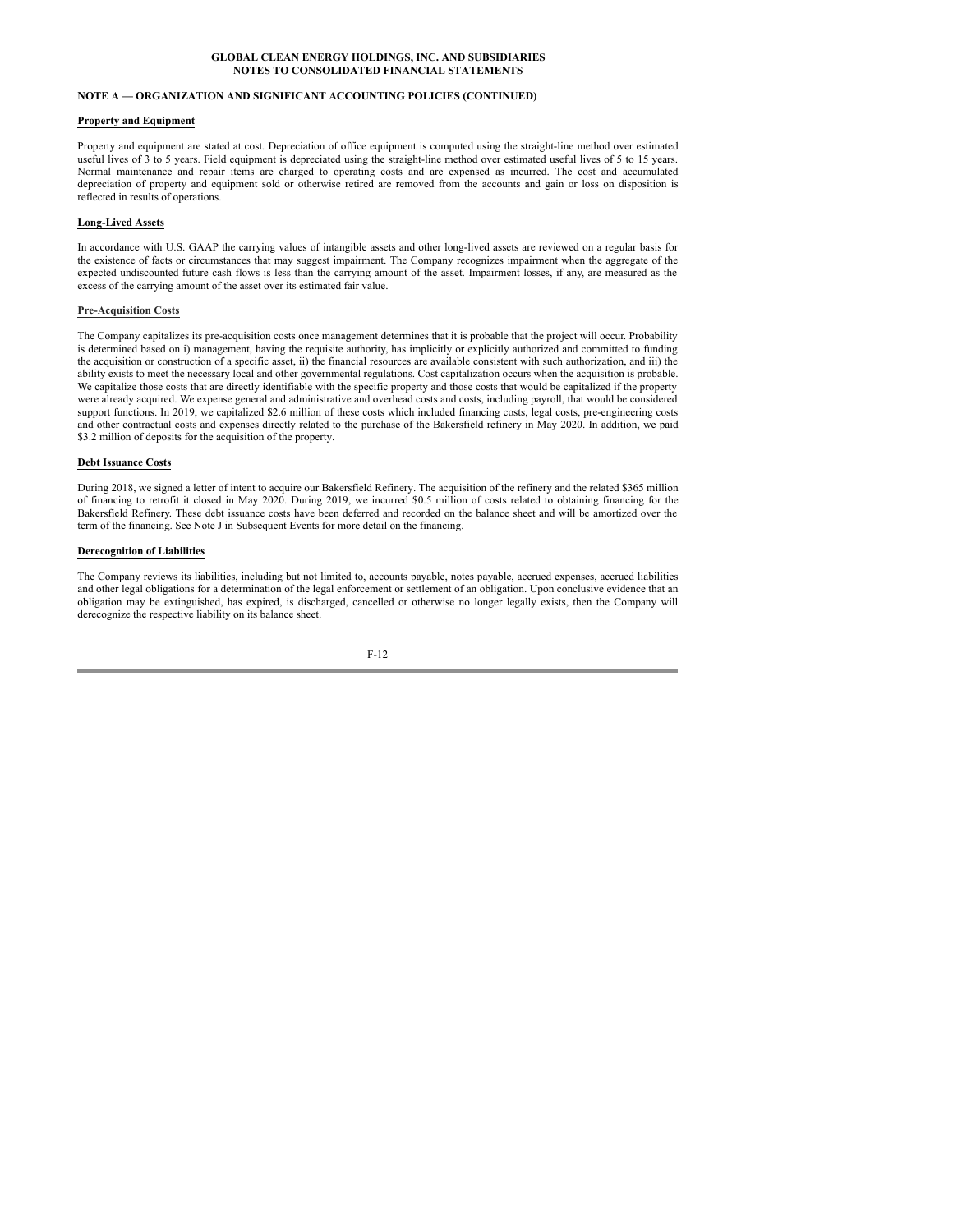# **NOTE A — ORGANIZATION AND SIGNIFICANT ACCOUNTING POLICIES (CONTINUED)**

#### **Income Taxes**

The Company utilizes the liability method of accounting for income taxes. Under the liability method, deferred tax assets and liabilities are determined based on differences between financial reporting and tax bases of assets and liabilities and the carryforward of operating losses and tax credits, and are measured using the enacted tax rates and laws that will be in effect when the differences are expected to reverse. A valuation allowance against deferred tax assets is recorded when it is more likely than not that such tax benefits will not be realized. Assets and liabilities are established for uncertain tax positions taken or positions expected to be taken in income tax returns when such positions are judged to not meet the "more-likely-than-not" threshold based on the technical merits of the positions. Estimated interest and penalties related to uncertain tax positions are included as a component of general and administrative expense.

### **Revenue Recognition**

On January 1, 2018, the Company adopted ASU 2014-09*Revenue from Contracts with Customers* and all subsequent amendments to the ASU (collectively, "ASC 606"). ASC 606 creates a single framework for recognizing revenue from contracts with customers that fall within its scope. Under ASC 606 revenue is recognized using the five-step model, including (1) identify the contract with the customer, (2) identify the performance obligations in the contract, (3) determine the transaction price, (4) allocate the transaction price to the performance obligations in the contract, and (5) recognize revenue. However, the Company has not recognized any revenue since the adoption of ASC 606. Based upon the Company's Product Offtake Agreement (see Note B), the Company expects to recognize revenue from the sale of biofuel beginning in 2022.

Prior to the adoption of ASC 606, the Company would recognize revenue when all of the following criteria were met: persuasive evidence of an arrangement exists; delivery occurred or services had been rendered; the seller's price to the buyer is fixed or determinable; collectability was reasonably assured; and title and the risks and rewards of ownership have transferred to the buyer. The Company's revenues during 2015 – 2017 primarily consisted of contract advisory services, which included development and management services to other companies regarding their bio-fuels and/or feedstock development operations, on a fee for services basis. The advisory services revenue was recognized upon completion of the work in accordance with each advisory contract.

## **Research and Development**

Research and development costs are charged to operating expenses when incurred.

# **Fair Value Measurements and Fair Value of Financial Instruments**

The carrying amounts of the Company's financial instruments that are not reported at fair value in the accompanying consolidated balance sheets, including cash and cash equivalents, accounts receivable, accounts payable, and accrued liabilities approximate their carrying value due to their short-term nature. The Company's derivative liability related to its derivative forward contract is reported at fair value.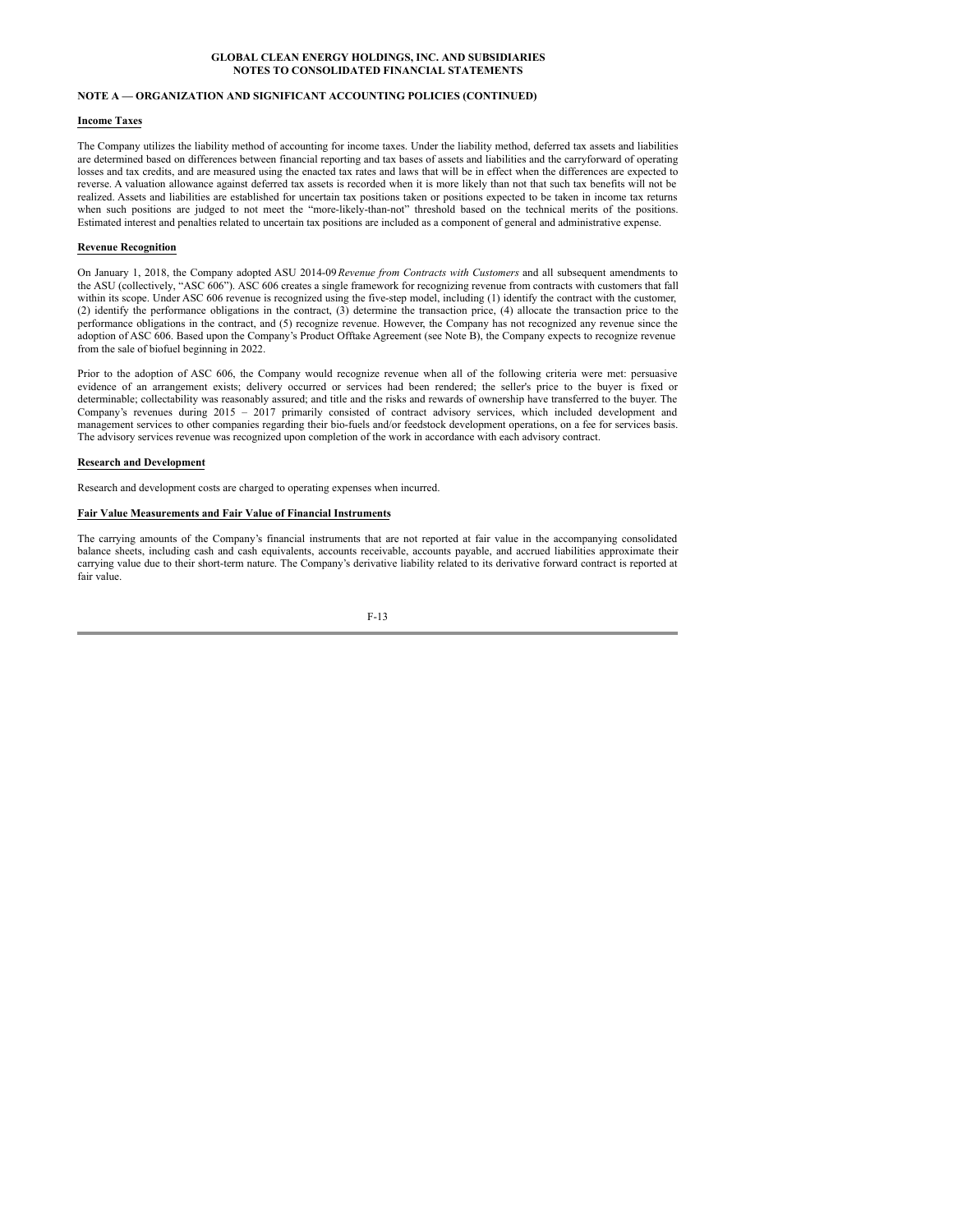# **NOTE A — ORGANIZATION AND SIGNIFICANT ACCOUNTING POLICIES (CONTINUED)**

U.S. GAAP specifies a hierarchy of valuation techniques based on whether the inputs to those valuation techniques are observable or unobservable. Observable inputs reflect market data obtained from independent sources, while unobservable inputs reflect the Company's market assumptions. These two types of inputs have created the following fair-value hierarchy:

Level 1— Quoted prices for identical instruments in active markets.

Level 2— Quoted prices for similar instruments in active markets, quoted prices for identical or similar instruments in markets that are not active, and model-derived valuations in which all significant inputs and significant value drivers are observable in active markets; and

Level 3— Valuations derived from valuation techniques in which one or more significant inputs or significant value drivers are unobservable.

During October 2018, the Company entered into a derivative forward contract that also included a call option. This contract was used as a source of financing, and the Company received \$6 million at the inception of the contract from the counterparty. The notional amount of the forward contract related to gallons of the commodity, Ultra Low Sulfur Diesel. Under the terms of the contract the Company was obligated to pay the equivalent of the notional amount multiplied by the market price of Ultra Low Sulfur Diesel at the settlement dates; however, the call option of the contract capped the market price of Ultra Low Sulfur Diesel. At the inception of the contract the fair value of the derivative liability exceeded the \$6 million received by the Company, and as a result, the Company recognized a financing cost of \$9.1 million. During October 2019, the derivative forward contract was amended, and the Company received an additional \$4 million and the notional amount and liability increased accordingly.

The derivative forward contract was amended again in April 2020. Under the amendment, the contract was replaced with a fixed payment obligation, whereby the Company agreed to pay the counterparty a total of \$24.8 million, which included a payment of \$4.5 million in June 2020, and six installment payments in 2022 totaling \$20.3 million.

The fair value of the derivative forward contract is primarily based upon the notional amount and the forward strip market prices of Ultra Low Sulfur Diesel, and is reduced by the fair value of the call option. The forward strip market prices are observable. However, to determine the fair value of the call option, Company used the Black's 76 option pricing model. As a result, the contract as a whole is included in the Level 3 of the fair value hierarchy.

The following presents changes in the derivative liability:

|                                      | <b>Year Ended</b> | <b>Ouarter Ended</b> |              |              |              |              |  |  |
|--------------------------------------|-------------------|----------------------|--------------|--------------|--------------|--------------|--|--|
|                                      | 12/31/19          | 12/31/19             | 09/30/19     | 06/30/19     | 03/31/19     | 12/31/18     |  |  |
| Beginning Balance                    | \$11,917,000      | \$14,130,000         | \$14,536,000 | \$15,854,000 | \$11,917,000 |              |  |  |
| New contract / contract additions    | 4,000,000         | 4,000,000            |              |              |              | 15,114,000   |  |  |
| (Gain) loss in fair value recognized |                   |                      |              |              |              |              |  |  |
| in earnings                          | 8,850,000         | 6,637,000            | (406,000)    | (1,318,000)  | 3,937,000    | (3,197,000)  |  |  |
|                                      | \$24,767,000      | \$24,767,000         | \$14,130,000 | \$14,536,000 | \$15,854,000 | \$11,917,000 |  |  |

During the quarter ended December 31, 2018, the Company recognized a charge in earnings of \$5.9 million related to the derivative forward contract. This charge consisted of \$9.1 million finance costs of the derivative, less a decrease in fair value of \$3.2 million.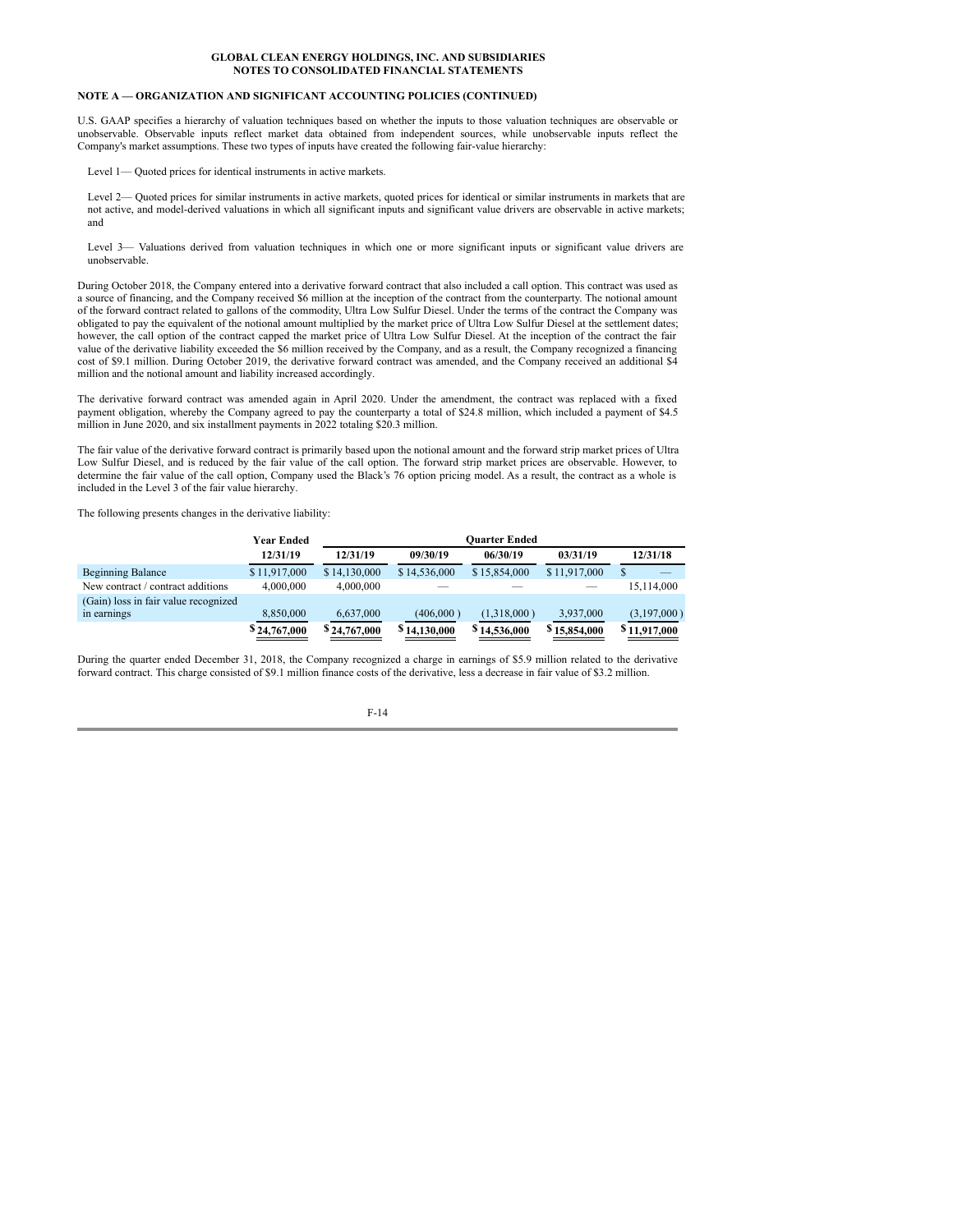# **NOTE A — ORGANIZATION AND SIGNIFICANT ACCOUNTING POLICIES (CONTINUED)**

#### **Estimates**

Management uses estimates and assumptions in preparing financial statements. Those estimates and assumptions affect the reported amounts of assets and liabilities, the disclosure of contingent assets and liabilities, and reported revenues and expenses. Significant estimates used in preparing these financial statements include a) those assumed in determining the valuation of common stock, warrants, and stock options, b) those assumed in determining the value of the derivative transactions, c) estimated useful lives of equipment and patent costs, and d) undiscounted future cash flows for purpose of evaluating possible impairment of long-term assets. It is at least reasonably possible that the significant estimates used will change within the next year.

#### **Income/Loss per Common Share**

Income/Loss per share amounts are computed by dividing income or loss applicable to the common stockholders of the Company by the weighted-average number of common shares outstanding during each period. Diluted income or loss per share amounts are computed assuming the issuance of common stock for potentially dilutive common stock equivalents. The number of dilutive warrants and options is computed using the treasury stock method, whereby the dilutive effect is reduced by the number of treasury shares the Company could purchase with the proceeds from exercises of warrants and options.

The following instruments are currently antidilutive and have been excluded from the calculations of diluted income or loss per share at December 31, 2016, 2017, 2018 and 2019, as follows:

|                                               |             | December 31. |            |              |  |  |  |  |
|-----------------------------------------------|-------------|--------------|------------|--------------|--|--|--|--|
|                                               | 2019        | 2018         | 2017       | 2016         |  |  |  |  |
| Convertible notes and accrued interest        | 98,794,390  | 93.657.637   | 26.156.533 | 24, 266, 533 |  |  |  |  |
| Convertible preferred stock - Series B        | 11.818.181  | 11.818.181   | 11.818.181 | 11,818,181   |  |  |  |  |
| Warrants                                      |             |              |            | 3,083,332    |  |  |  |  |
| Compensation-based stock options and warrants | 199,027,315 | 137,427,315  | 52,586,692 | 84,782,003   |  |  |  |  |

## **Stock Based Compensation**

The Company recognizes compensation expenses for stock-based awards expected to vest on a straight-line basis over the requisite service period of the award based on their grant date fair value. However, in the case of awards with accelerated vesting, the amount of compensation expense recognized at any date will be based upon the portion of the award that is vested at that date. The Company estimates the fair value of stock options using a Black-Scholes option pricing model which requires management to make estimates for certain assumptions regarding risk-free interest rate, expected life of options, expected volatility of stock and expected dividend yield of stock. For the fiscal years ended December 31, 2019, 2018, 2017 and 2016, charges related to stock-based compensation amounted to approximately \$577,645, \$68,289, \$33,560 and \$33,311, respectively. For the fiscal years ended December 31, 2019, 2018, 2017 and 2016, all stock-based compensation is classified in general and administrative expense.

### **Subsequent Events**

The Company has evaluated subsequent events through October 6, 2020, the date these consolidated financial statements were issued. See Note J to these consolidated financial statements for a description of events occurring subsequent to December 31, 2019.

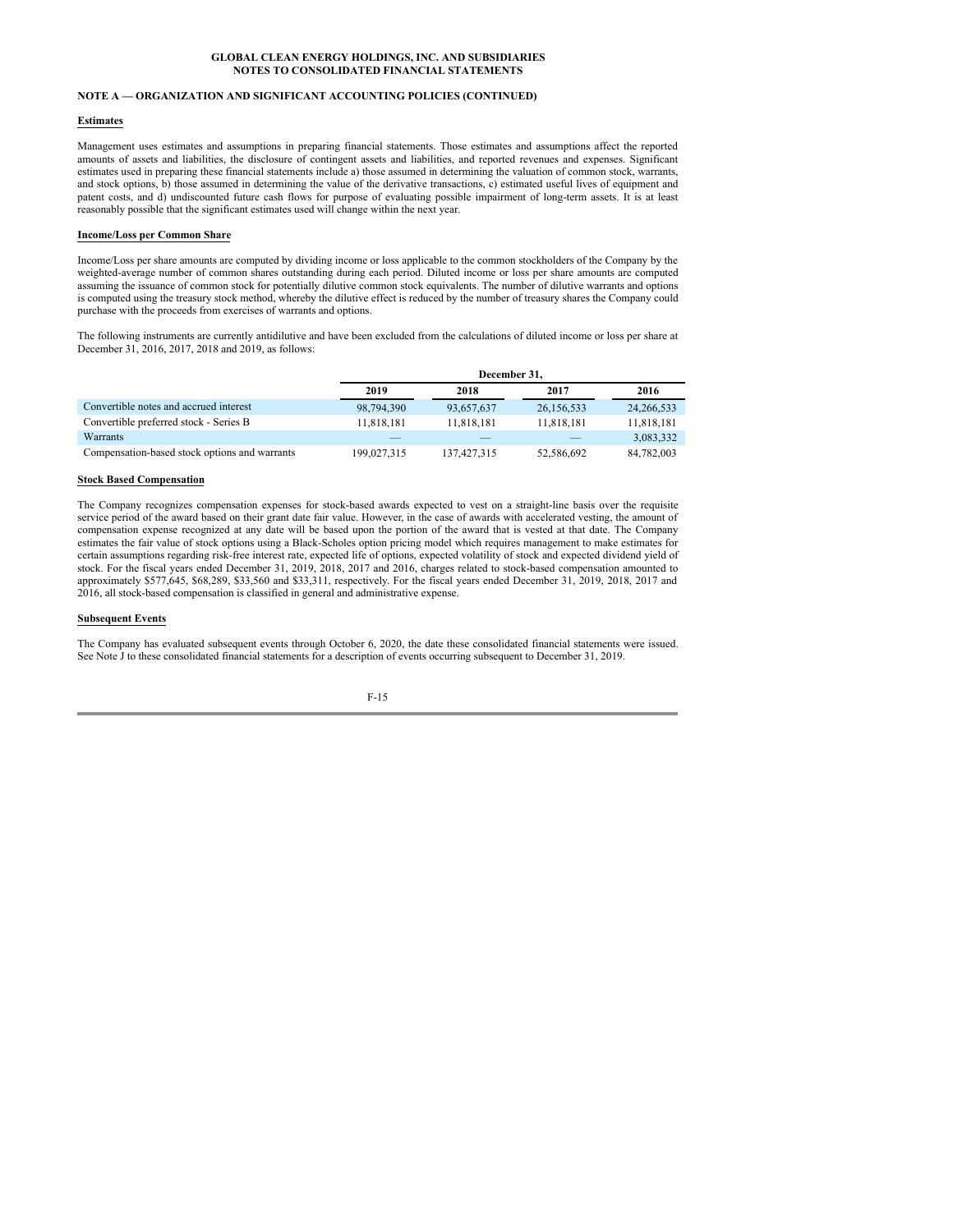# **NOTE A — ORGANIZATION AND SIGNIFICANT ACCOUNTING POLICIES (CONTINUED)**

# **Recently Issued Accounting Statements**

## *Revenue Recognition*

In May 2014, the FASB issued Accounting Standards Update ("ASU") No. 2014-09,*Revenue from Contracts with Customers*. This new standard replaces most of the existing revenue recognition guidance in U.S. GAAP permits the use of either the retrospective or cumulative effect transition method. The new standard, as amended, became effective in the first quarter of fiscal year 2018. The Company adopted the standard using the modified retrospective method. There was no effect for any adjustments to retained earnings (accumulated deficit) upon adoption of the standard on January 1, 2018.

# *Leasing*

Effective January 1, 2019 the Company adopted the Financial Accounting Standards Board's ("FASB") Accounting Standards Update No. 2016-02, *Leases* (Topic 842) which superseded previous lease guidance ASC 840, Leases. Topic 842 is a new lease model that requires a company to recognize right-of-use ("ROU") assets and lease liabilities on the balance sheet. The Company adopted the standard using the modified retrospective approach that does not require the restatement of prior year financial statements. The adoption of Topic 842 did not have a material impact on the Company's consolidated income statement or consolidated cash flow statement. The adoption of Topic 842 resulted in the recognition of a ROU asset and corresponding lease liability of \$112,000 as of January 1, 2019 for leases classified as operating leases.

# *Stock Compensation*

In June 2018, the FASB issued ASU No. 2018-07 *Improvements to Non-employee Share-based Payment Accounting* ("ASU 2018-07"). ASU 2018-07 amends ASC 718, *Compensation - Stock Compensation* ("ASC 718"), with the intent of simplifying the accounting for share-based payments granted to non-employees for goods and services and aligning the accounting for share-based payments granted to non-employees with the accounting for share-based payments granted to employees. The Company adopted ASU 2018-07 on January 1, 2019 using the modified retrospective approach as required. ASU 2018-07 replaced ASC 505-50, *Equity-Based Payments to Nonemployees* ("ASC 505-50") which was previously applied by the Company for warrants granted to consultants and nonemployees. The adoption of ASU 2018-07 did not have a material impact on the Company's consolidated financial statements.

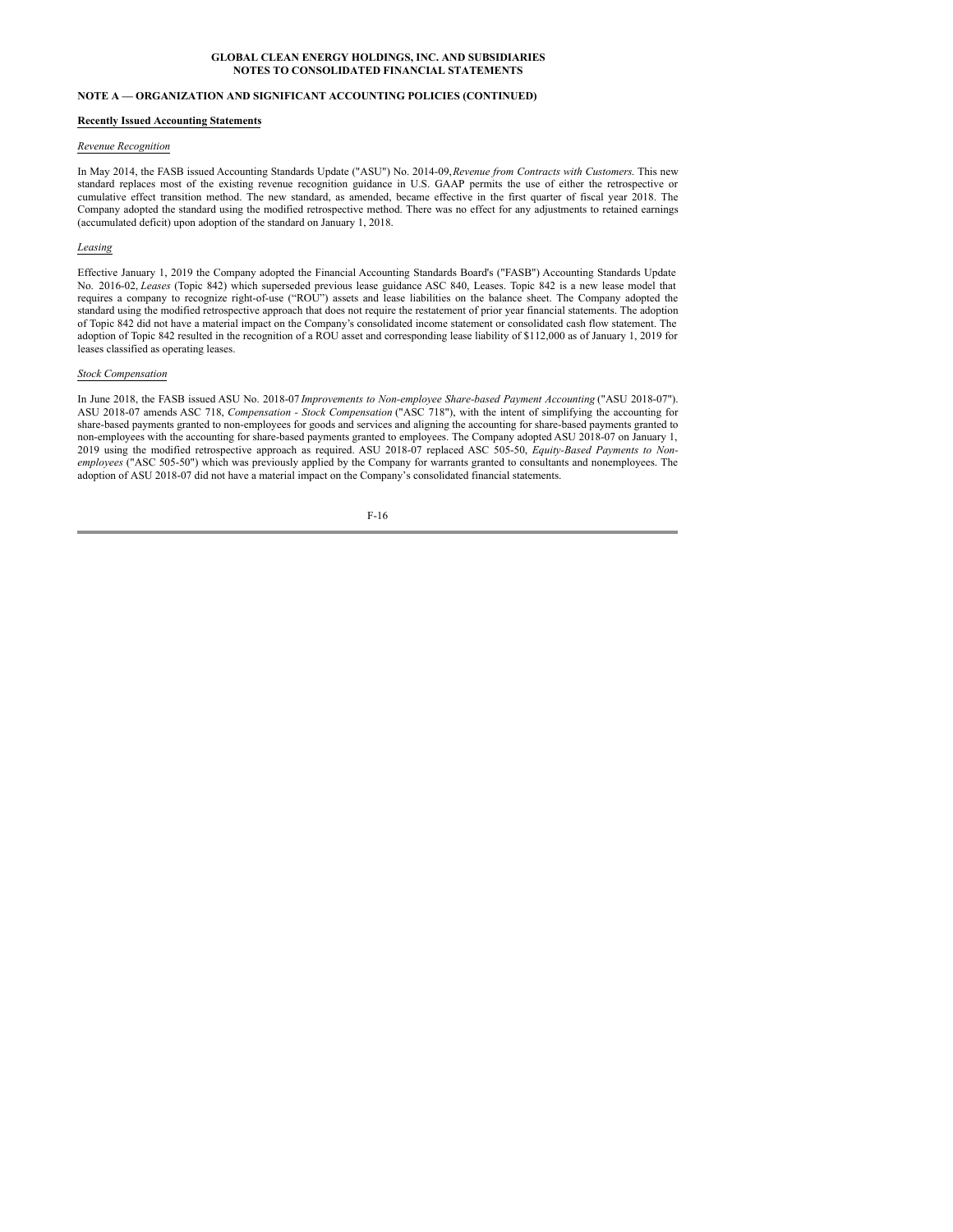# **NOTE B — BASIS OF PRESENTATION AND LIQUIDITY**

The accompanying consolidated financial statements have been prepared assuming that the Company will continue as a going concern. As shown in the accompanying consolidated financial statements, the Company incurred losses from continuing operations applicable to its common shareholders of \$11.8 million, \$8.0 million, \$1.2 million, and \$0.5 million, during the years ended December 31, 2019, 2018, 2017 and 2016, respectively, and has an accumulated deficit applicable to its common stockholders of \$55.7 million, at December 31, 2019. The Company incurred operating losses of \$4.9 million, \$2.1 million, \$0.9 million, and \$0.9 million, during the years ended December 31, 2019, 2018, 2017 and 2016, respectively. At December 31, 2019, the Company had negative working capital of \$33.0 million and a stockholders' deficit of \$24.5 million.

On May 4, 2020, a group of lenders agreed to provide a \$300 million senior secured term loan facility to one of Global Clean Energy Holdings, Inc.'s subsidiaries to enable that subsidiary to acquire the equity interests of Bakersfield Renewable Fuels, LLC and to pay the costs of the retooling of the refinery owned by Bakersfield Renewable Fuels, LLC. Concurrently with the senior credit facility, a group of mezzanine lenders have agreed to provide a \$65 million secured term loan facility to be used to pay the costs of repurposing and starting up the Bakersfield biorefinery. See, *"Note J Subsequent Events."* Although the funds provided by the senior and mezzanine lenders may only be used for the Bakersfield refinery and servicing these debt obligations, since the Company shares facilities and personnel, Global Clean Energy Holdings, Inc. will realize a reduction in certain of its operating expenses. As of October 6, 2020, the Company believes that these cost savings, plus the Company's other financial resources should be sufficient to fund the Company's operations for the next eighteen months from the date that the accompanying financial statements were available to be issued.

In April of 2019, the Company executed a binding Product Offtake Agreement (the "Offtake Agreement") with a major oil company ("Purchaser") pursuant to which Purchaser has committed to purchase approximately 2.5 million barrels of renewable diesel annually from the Bakersfield Biorefinery, and the Company will be obligated to sell these quantities of renewable diesel to Purchaser. Purchaser's obligation to purchase renewable diesel will last for a period of five years following the date that the Bakersfield Biorefinery commences operations. Purchaser has the option to extend the initial five-year term. Either party may terminate the Offtake Agreement if the Bakersfield Biorefinery does not meet certain production levels by certain milestone dates following the commencement of the Bakersfield Biorefinery's operations.

#### **NOTE C – PROPERTY AND EQUIPMENT**

Property and equipment as of December 31, 2019, 2018, 2017, 2016 and 2015 are as follows:

|                               | 2019   | 2018   | 2017   | 2016   | 2015   |
|-------------------------------|--------|--------|--------|--------|--------|
| Field Equipment               |        | 10.305 | 10.305 | 10.305 | 10,574 |
| Office Equipment              | 61.078 | 61.601 | 61.601 | 61.601 | 64,729 |
| <b>Total Cost</b>             | 61,078 | 71,906 | 71,906 | 71,906 | 75,303 |
| Less accumulated depreciation | 61.078 | 70,200 | 70,200 | 69.736 | 67.435 |
| Property and equipment, net   |        | 1.706  | 1.706  | 2.170  | 7.868  |

Depreciation expense for property and equipment was \$0, \$0, \$464, \$2,301 and \$66,859 for the years ended December 31, 2019, 2018, 2017, 2016 and 2015 respectively.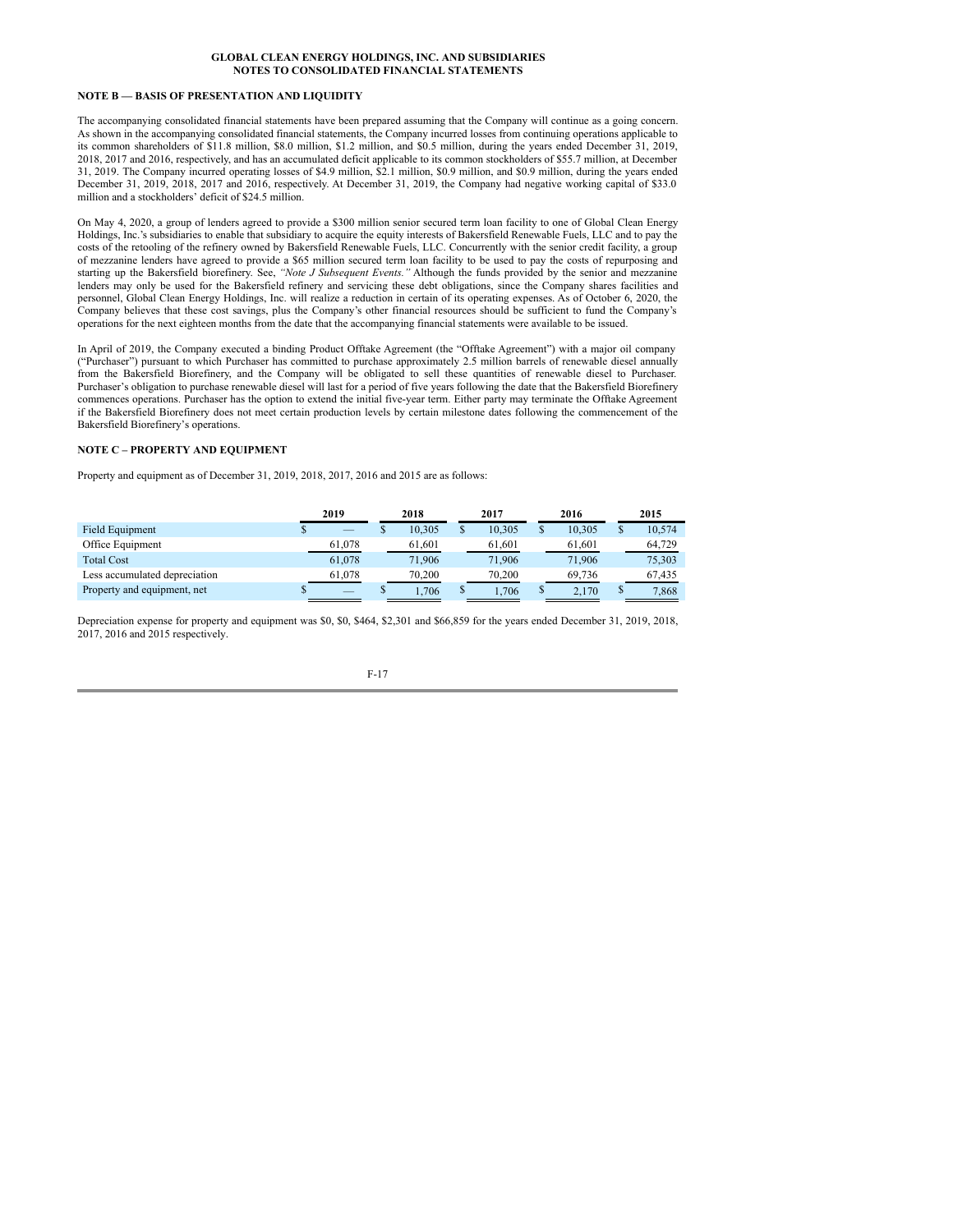# **NOTE D - PATENT LICENSE FEES**

Through a 2013 acquisition, the Company acquired certain patents, intellectual property and rights related to the development of Camelina as a biofuels feedstock, as a result of which it continues to incur costs related to patent license fees and patent applications for Camelina sativa plant improvements. These assets include three patents and the related intellectual property associated with these patents. These patents have an expected useful life of 17 years and are carried at cost less any accumulated amortization and any impairment losses. Amortization is calculated using the straight-line method over their remaining patent life. The termination of the patents are in 2029. Any future costs associated with the maintenance of these patents and patent and registration costs for any new patents that are essential to its business will be capitalized and amortized over the life of the patent once issued. The patent license assets as of the year ended December 31, 2019, 2018, 2017, 2016 and 2015 is shown in the following table:

|                               |              | December 31 |             |           |            |  |  |  |  |
|-------------------------------|--------------|-------------|-------------|-----------|------------|--|--|--|--|
|                               | 2019         | 2018        | 2017        | 2016      | 2015       |  |  |  |  |
| Patent license fees           | 4.187.902    | 4.186.289   | 4.168.841   | 4.168.841 | 4.168.841  |  |  |  |  |
| Less accumulated amortization | (1,686,3107) | (1.439.471) | (1,176,796) | (931.569) | (686, 343) |  |  |  |  |
| <b>Intangible Assets, Net</b> | 2,501,592    | 2.746.818   | 2.992.045   | 3.237.272 | 3.482.498  |  |  |  |  |

Amortization expense for intangible assets was approximately \$245,000 for the years ended December 31, 2015, 2016, 2017, 2018 and 2019. The estimated amortization expense for the next five years is expected to be approximately \$245,000 annually.

# **NOTE E –DEBT**

#### **Promissory Notes**

Prior to 2016 the Company invested in and purchased various assets and is carrying a note, that is due upon demand, related to such assets in the principal amount of \$1.3 million and an interest rate of 18% per annum.

# **Convertible Note Payable to Executive Officer**

On October 16, 2018, Richard Palmer, the Company's Chief Executive Officer and President, entered into a new employment agreement with the Company and concurrently agreed to defer \$1 million of his accrues salary and bonus for two years. In order to evidence the foregoing deferral, the Company and Mr. Palmer entered into a \$1 million convertible promissory note (the "Convertible Note"). The Convertible Note accrued simple interest on the outstanding principal balance of the note at the annual rate of five percent (5%) and matures and becomes due and payable on October 15, 2020. The Company accrued interest expense on this note in 2018 and 2019 of \$10,411 and \$50,000 respectively. As of year end 2018 and 2019 the Company had recorded accrued interest payable of \$10,411 and \$60,411. Under the Convertible Note, Mr. Palmer has the right, exercisable at any time until the Convertible Note is fully paid, to convert all or any portion of the outstanding principal balance and accrued and unpaid interest into shares of Common Stock at an exercise price of \$0.0154 per share.

### **Convertible Notes Payable**

The Company has several notes that are convertible into the Company or the Company's subsidiaries shares at different prices: from \$0.03 per share into the parent company's stock and up to \$1.48 per share into a subsidiary's common stock. These notes are past due their original maturity date and they continue to accrue interest at varying rates, from 8% to 10%. On a combined basis, as of December 31, 2019 the principal amount of these notes is \$0.7 million.

## **Settlement of Liabilities**

In 2019 the Company derecognized \$2.4 million of previously outstanding liabilities upon concluding that these were no further legal obligations. In 2016, the Company derecognized \$0.5 million of liabilities based upon analysis of its accounts payable aging. These amounts are included in gain on settlement of liabilities in the accompanying statement of operations.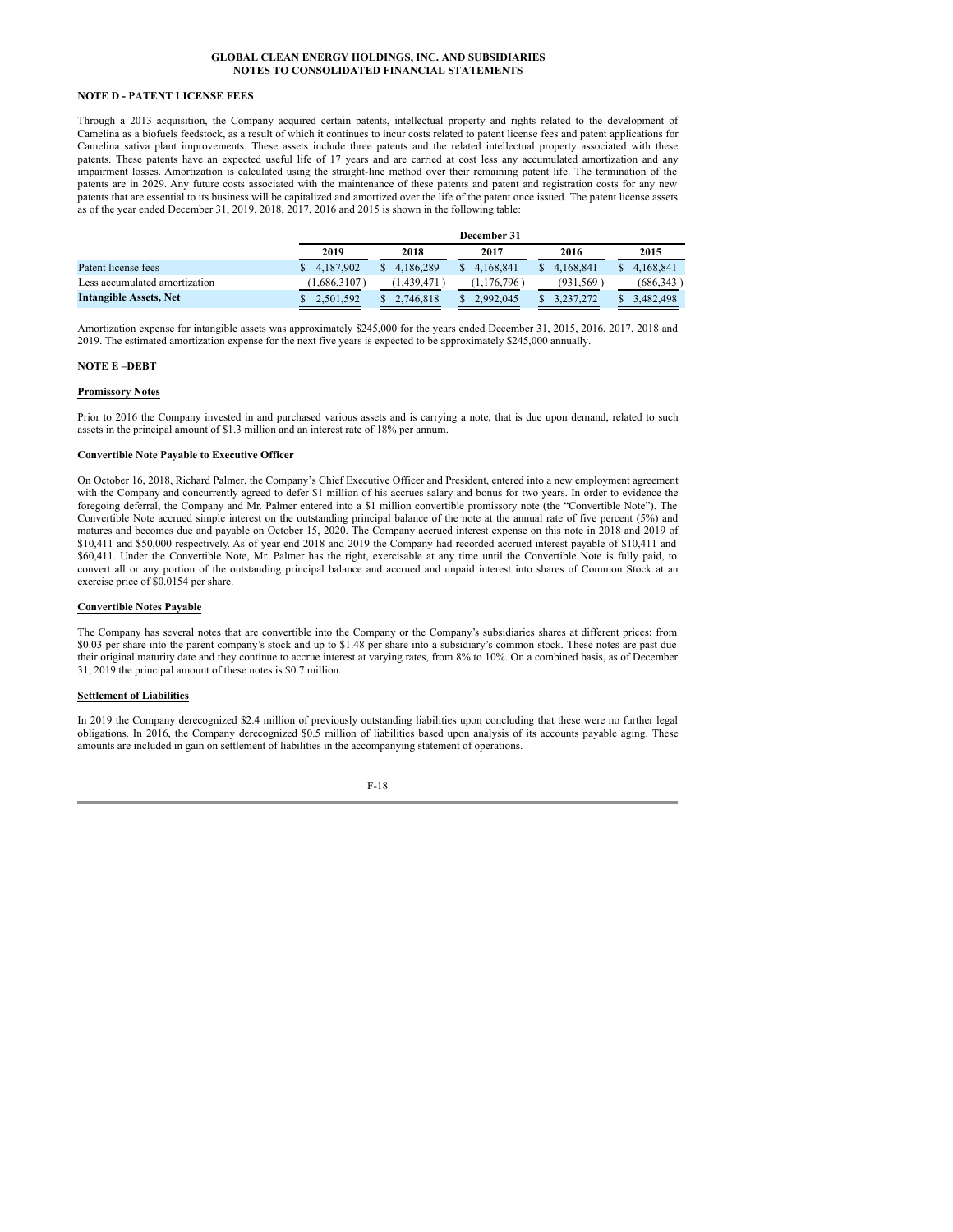# **NOTE F – STOCKHOLDERS' EQUITY**

# **Common Stock**

During 2016 through 2019, the Company issued a total of 2,500,000 shares of common stock related to the exercise of stock options.

# **Series B Preferred Stock**

On November 6, 2007, the Company sold a total of 13,000 shares of Series B Convertible Preferred Stock ("Series B Shares") to two investors for an aggregate purchase price of \$1.3 million, less offering costs of \$9,265. Each share of the Series B Shares has a stated value of \$100.

The Series B Shares may, at the option of each holder, be converted at any time or from time to time into shares of the Company's common stock at the conversion price then in effect. The number of shares into which one Series B Share shall be convertible is determined by dividing \$100 per share by the conversion price then in effect. The initial conversion price per share for the Series B Shares is \$0.11, which is subject to adjustment for certain events, including stock splits, stock dividends, combinations, or other recapitalizations affecting the Series B Shares.

Each holder of Series B Shares is entitled to the number of votes equal to the number of shares of the Company's common stock into which the Series B Shares could be converted on the record date for such vote, and has voting rights and powers equal to the voting rights and powers of the holders of the Company's common stock.

No dividends are required to be paid to holders of the Series B shares. However, the Company may not declare, pay or set aside any dividends on shares of any class or series of the Company's capital stock (other than dividends on shares of our common stock payable in shares of common stock) unless the holders of the Series B shares shall first receive, or simultaneously receive, an equal dividend on each outstanding share of Series B shares.

In the event of any liquidation, dissolution or winding up of the Company, the holders of the Series B Preferred Stock shall be entitled to receive, prior to any distribution to the holders of the Common Stock, an amount equal to \$100 per share, or \$1,300,000 in the aggregate, plus an amount equal to any dividends declared and unpaid with respect to each such share.

### **NOTE G – STOCK OPTIONS AND WARRANTS**

# **2010 Stock Plan**

In 2010, the Company's Board of Directors adopted the Global Clean Energy Holdings, Inc. 2010 Equity Incentive Plan (the "2010 Plan") wherein 20,000,000 shares of the Company's common stock were reserved for issuance thereunder. Options and awards granted to new or existing officers, directors, employees, and non-employees vest ratably over a period as individually approved by the Board of Directors generally over four years, but not in all cases. The 2010 Plan provides for a three-month exercise period of vested options upon termination of service. The exercise price of options granted under the 2010 Plan is equal to the fair market value of the Company's common stock on the date of grant. Options issued under the 2010 Plan have a maximum term of ten years for exercise and may be exercised with cash consideration or through a cashless exercise in which the holder forfeits a portion of the award in exchange for shares of common stock of the remaining portion of the award. As of December 31, 2019, there were no shares available for future option grants under the 2010 Plan. The 2010 Plan expired in April 2020 and was replaced with the 2020 Equity Incentive Plan. See Note J for additional information.

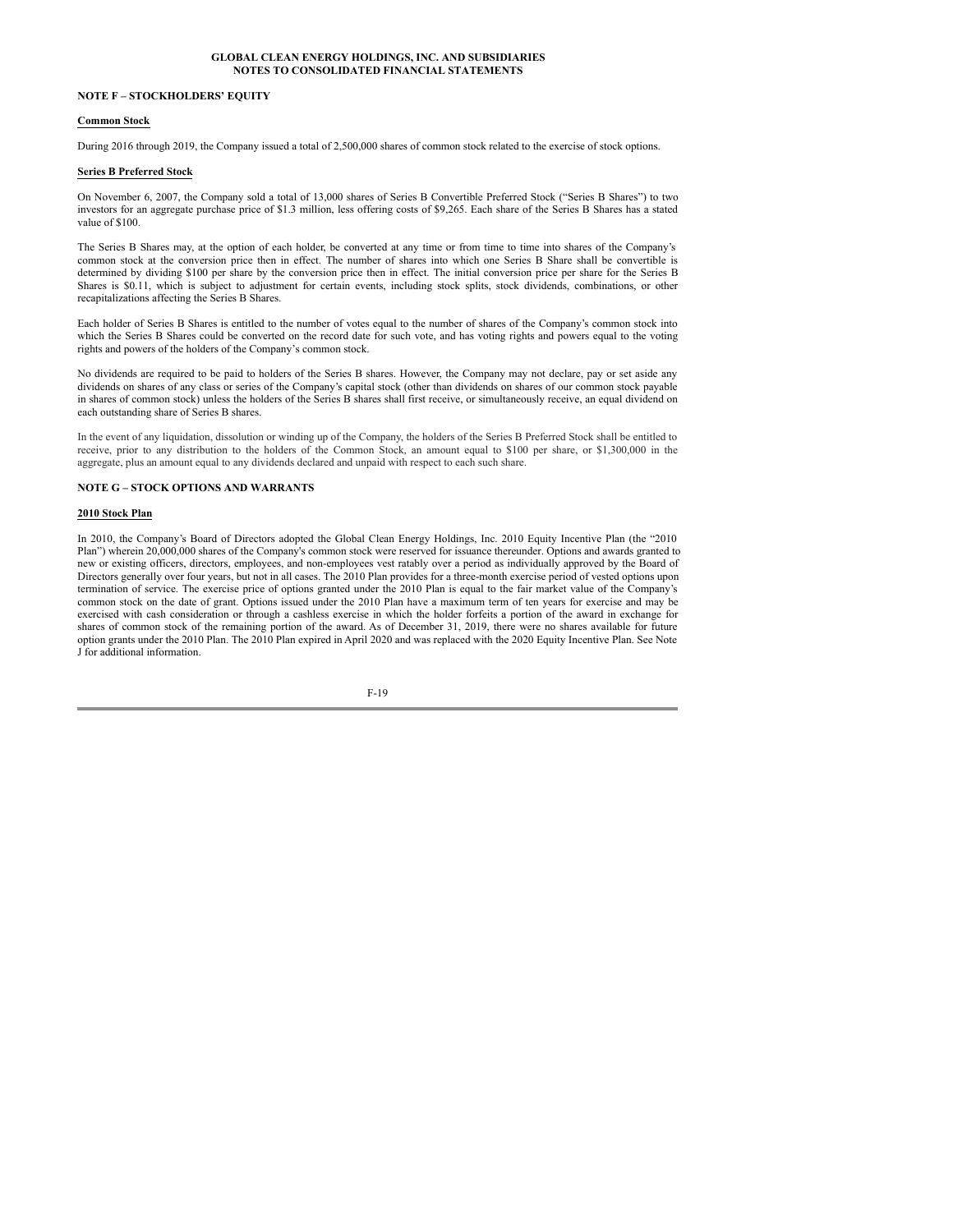# **NOTE G – STOCK OPTIONS AND WARRANTS (CONTINUED)**

The Company's Board of Directors has granted stock options to certain officers, directors, employees, and non-employees, which options were not part of the 2010 Plan or any other formal equity incentive plan.

During the fiscal years ended December 31, 2016, 2017, 2018 and 2019, the Company granted the following stock options under the 2010 Plan and outside of the 2010 Plan:

2016:

On May 26, 2016, the Company granted employees and consultants a total of 2,300,000 incentive stock options and 1,000,000 nonqualified stock options respectively. These options vest 25% annually on the anniversary of the date of grant beginning on May 25, 2017 and each year thereafter until fully vested. The options expire five years from the date of grant and have an exercise price of \$0.003.

On July 1, 2016, the Company granted its Chairman of the Board a five-year non-qualified stock option to purchase 500,000 shares of Common Stock at an exercise price of \$0.003. The options vest monthly over one year beginning on the grant date.

On December 14, 2016, the Company granted employees and consultants a total of 3,000,000 incentive stock options and 500,000 nonqualified stock options respectively. These options vest quarterly over three years beginning on the grant date. The options expire five years from the date of grant and have an exercise price of \$0.0017.

2017:

On July 1, 2017, the Company granted its Chairman of the Board a five-year non-qualified stock option to purchase 500,000 shares of Common Stock at an exercise price of \$0.015. The options vest monthly over one year beginning on the grant date.

On November 1, 2017, the Company granted employees and consultants a total of 2,500,000 incentive stock options and 500,000 nonqualified stock options respectively. These options vest quarterly over three years beginning on the grant date. The options expire five years from the date of grant and have an exercise price of \$0.0022.

#### 2018:

For legal services rendered, on January 29, 2018 the Company granted to one of its attorneys a fully vested, five-year, non-qualified stock option to purchase 750,000 shares of the Company's common stock at an exercise price of \$0.0056 per share.

On July 1, 2018, the Company granted its Chairman of the Board a five-year non-qualified stock option to purchase 500,000 shares of Common Stock at an exercise price of \$0.0056. The options vest monthly over one year beginning on the grant date.

On September 17, 2018, the Company granted its Executive Vice President a five-year non-qualified stock option to purchase 5,000,000 shares of Common Stock at an exercise price of \$0.035. The options vested immediately upon grant.

On October 16, 2018, the Company granted its Chief Executive Officer a five-year non-qualified stock option to purchase 110 million shares of Common Stock at an exercise price of \$0.0154, subject to the Company's achievement of certain market capitalization goals.

On December 14, 2018, the Company granted a non-qualified stock option to purchase up to 2,500,000 to a consultant. The option (i) has an exercise price of \$0.007(equal to the closing market price on the date of the grant), (ii) has a five-year term, and (iii) was fully vested and immediately exercisable upon grant.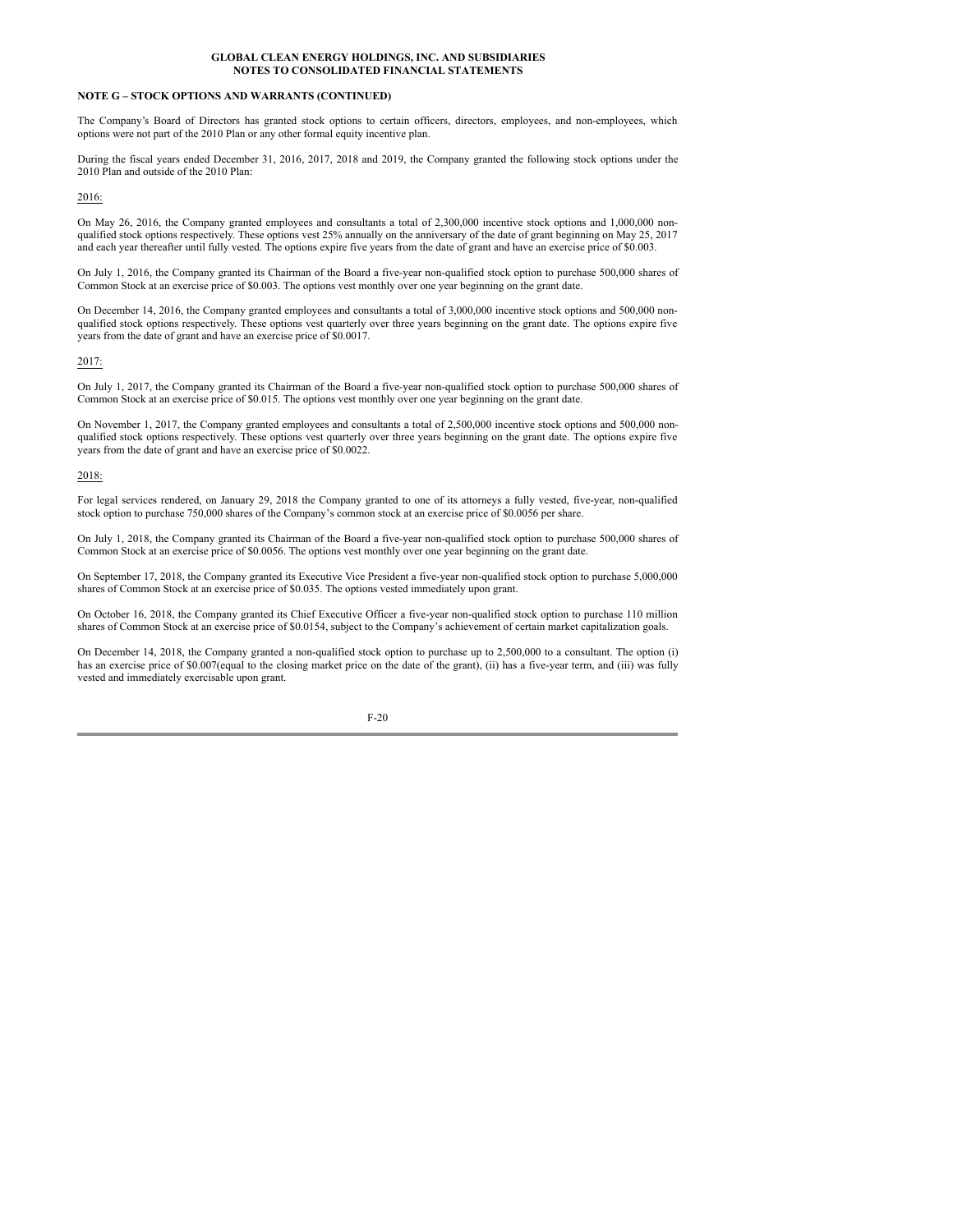# **NOTE G – STOCK OPTIONS AND WARRANTS (CONTINUED)**

2019:

On January 15, 2019, the Company granted its Executive Vice President a five-year non-qualified stock option to purchase 50 million shares of Common Stock at an exercise price of \$0.02, subject to the Company's achievement of certain market capitalization goals.

On June 21, 2019 the Company entered into a Board Advisor Agreement with a prospective Board member (who subsequently became a member of the Board of Directors). As compensation for his services under the Board Advisor Agreement, the Board granted to this Director a non-qualified stock option to purchase up to 500,000 shares of the Company's common stock, which option has an exercise price of \$0.08 (based on the closing market price), a five year term, and the following vesting schedule: (i) Options to purchase 125,000 shares vested immediately as of the date grant, and (ii) options to purchase 125,000 additional shares vested on each of September 20, 2019, December 20, 2019 and March 20, 2020. The Board also granted to this prospective Director a second non-qualified stock option to purchase up to 500,000 shares of the Company's common stock, which option has an exercise price of \$0.08, a five year term, and would vest if/when this prospective Director joins the Board of Directors of the Company, provided that this prospective Director is appointed to the Board during the term of the Board Advisor Agreement. This appointment occurred in May 2020.

On June 21, 2019 the Company granted its Executive Vice President a five-year non-qualified stock option to purchase 10,000,000 shares at an exercise price of \$0.0165. The option vests at 25% at issuance and the balance over 36 months.

On July 1, 2019, the Company granted its Chairman of the Board a five-year non-qualified stock option to purchase 500,000 shares of Common Stock at an exercise price of \$0.065. The options vest monthly over one year beginning on the grant date.

On July 5, 2019 the Company granted to a consultant a five-year non-qualified stock option to purchase 5,000,000 shares of Common Stock at an exercise price of \$0.09. The option vesting is conditional upon the Company consummating its contemplated acquisition by March 31, 2020 and upon such acquisition will vest at one-third upon closing and one-third each on the first and second anniversary of closing.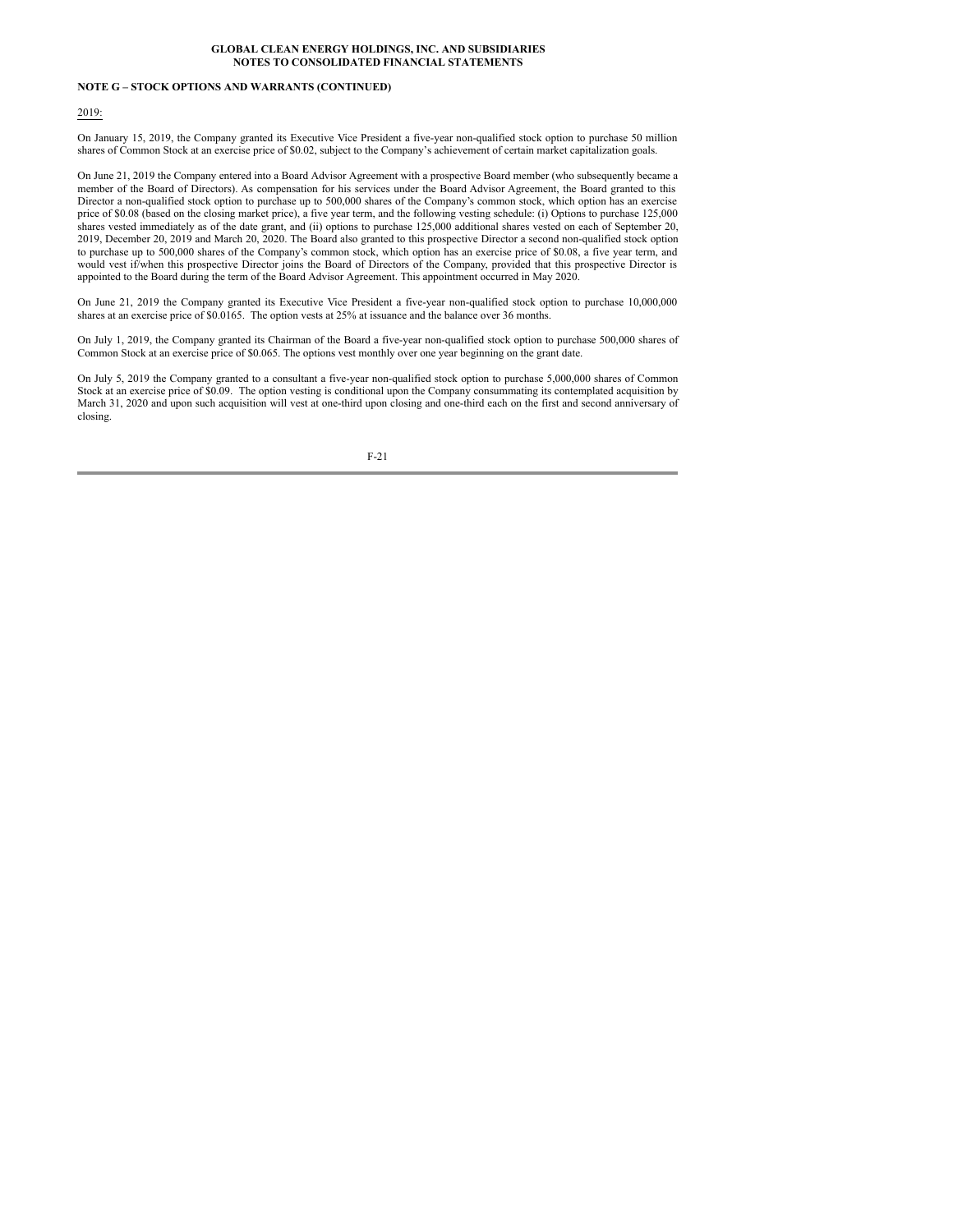# **NOTE G – STOCK OPTIONS AND WARRANTS (CONTINUED)**

A summary of the option award activity and awards outstanding at December 31, 2019 is as follows:

|                                             | <b>Shares</b><br><b>Under Option</b> |              | Weighted<br>Average<br><b>Exercise</b><br>Price | Weighted<br>Average<br>Remaining<br>Contractual<br>Life |             | Aggregate<br>Intrinsic<br>Value |
|---------------------------------------------|--------------------------------------|--------------|-------------------------------------------------|---------------------------------------------------------|-------------|---------------------------------|
| Outstanding at December 31, 2015            | 93,208,997                           | $\mathbb{S}$ | 0.015                                           | 2.2 years                                               | $\mathbf S$ |                                 |
|                                             |                                      |              |                                                 |                                                         |             |                                 |
| Granted                                     | 7,300,000                            |              | 0.002                                           |                                                         |             |                                 |
| Exercised                                   |                                      |              |                                                 |                                                         |             |                                 |
| Forfeited                                   | (4,800,000)                          |              | 0.024                                           |                                                         |             |                                 |
| Expired                                     | (10,926,994)                         |              | 0.008                                           |                                                         |             |                                 |
| Outstanding at December 31, 2016            | 84,782,003                           |              | 0.015                                           | 1.7 years                                               |             |                                 |
| Granted                                     | 3,500,000                            |              | 0.004                                           |                                                         |             |                                 |
| Exercised                                   |                                      |              |                                                 |                                                         |             |                                 |
| Forfeited                                   | (7,500,000)                          |              | 0.006                                           |                                                         |             |                                 |
| Expired                                     | (28, 195, 311)                       |              | 0.018                                           |                                                         |             |                                 |
|                                             |                                      |              |                                                 |                                                         |             |                                 |
| Outstanding at December 31, 2017            | 52,586,692                           |              | 0.013                                           | 1.6 years                                               |             | 600                             |
|                                             |                                      |              |                                                 |                                                         |             |                                 |
| Granted                                     | 118,750,000                          |              | 0.015                                           |                                                         |             |                                 |
| Exercised                                   |                                      |              |                                                 |                                                         |             |                                 |
| Forfeited                                   | (24,959,377)                         |              | 0.015                                           |                                                         |             |                                 |
| Expired                                     | (8,950,000)                          |              | 0.022                                           |                                                         |             |                                 |
|                                             |                                      |              |                                                 |                                                         |             |                                 |
| Outstanding at December 31, 2018            | 137,427,315                          |              | 0.014                                           | 4.4 years                                               |             | 28,260                          |
| Granted                                     | 66,500,000                           |              | 0.019                                           |                                                         |             |                                 |
| Exercised                                   | (2,500,000)                          |              | 0.006                                           |                                                         |             |                                 |
| Forfeited                                   |                                      |              |                                                 |                                                         |             |                                 |
| Expired                                     | (2,400,000)                          |              | 0.010                                           |                                                         |             |                                 |
|                                             |                                      |              |                                                 |                                                         |             |                                 |
| Outstanding at December 31, 2019            | 199,027,315                          |              | 0.016                                           | 3.6 years                                               |             | 14,360,463                      |
| Vested and exercisable at December 31, 2019 | 184,964,315                          | $\mathbb{S}$ | 0.016                                           | 3.6 years                                               | $\mathbf S$ | 13,468,745                      |
|                                             |                                      |              |                                                 |                                                         |             |                                 |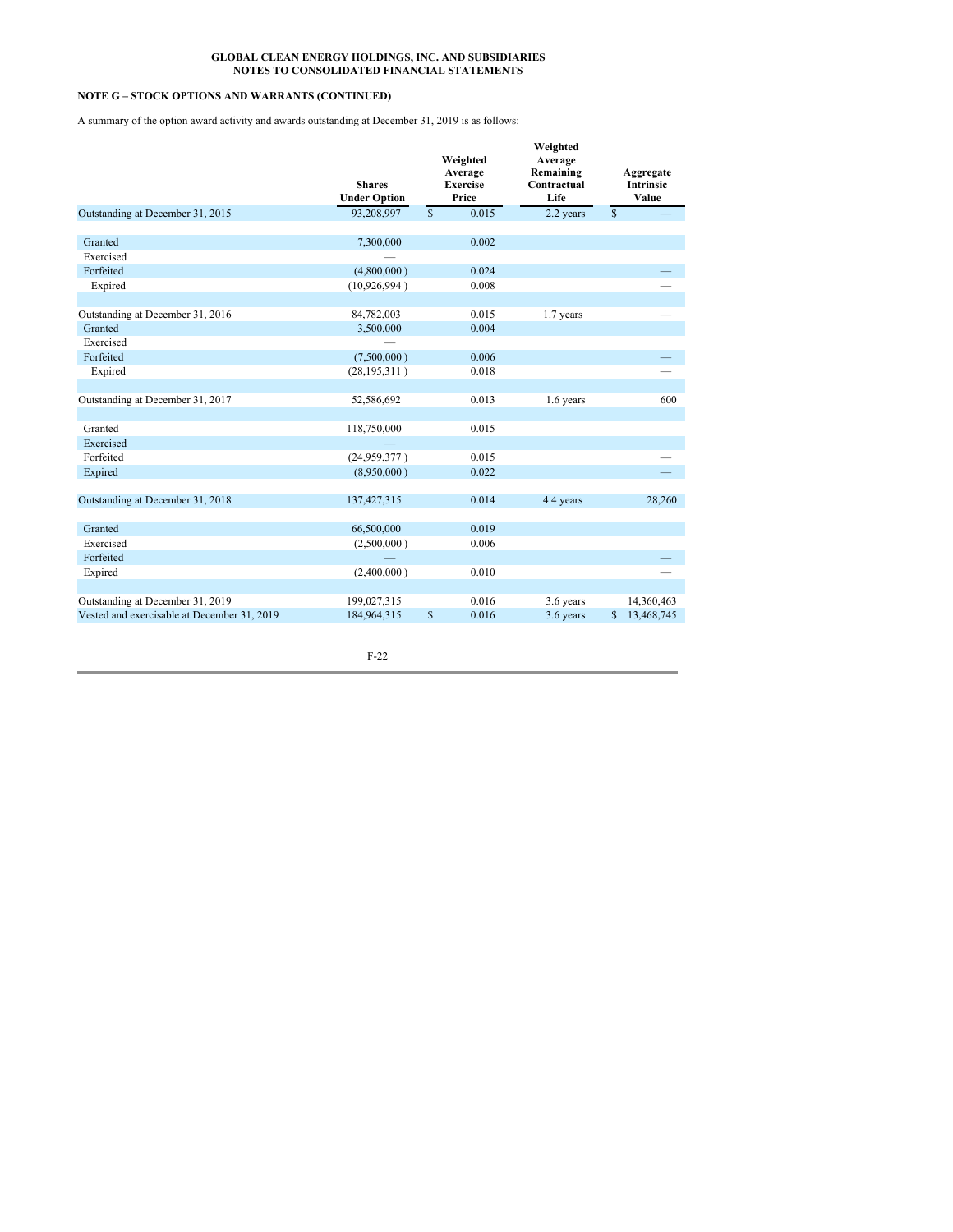# **NOTE G – STOCK OPTIONS AND WARRANTS (CONTINUED)**

The fair value of stock option grants with only continued service conditions for vesting is estimated on the grant date using a Black-Scholes option pricing model. The Company estimates the fair value of stock options that have both service and market conditions on the grant date using a lattice model. The following table illustrates the assumptions used in estimating the fair value of options granted during the periods presented:

|                                 | For the Years Ended December 31, |  |          |   |                 |  |                 |  |
|---------------------------------|----------------------------------|--|----------|---|-----------------|--|-----------------|--|
|                                 | 2019                             |  | 2018     |   | 2017            |  | 2016            |  |
| Expected Term (in Years)        | $2$ to 5                         |  | $2$ to 5 |   | 3 to 3.75       |  | 3.75            |  |
| Volatility                      | $123\%$                          |  | 123 %    |   | 175%-189%       |  | 142%-156%       |  |
| <b>Risk Free Rate</b>           | $2.8\%$                          |  | $2.8\%$  |   | $1.9\% - 2.0\%$ |  | $1.4\% - 2.0\%$ |  |
| Dividend Yield                  | $0\%$                            |  | $0\%$    |   | $0\%$           |  | $0\%$           |  |
| Suboptimal Exercise Factor (1)  | 1.3                              |  | 1.3      |   | n/a             |  | n/a             |  |
| Exit Rate Pre-vesting (2)       | $0\%$                            |  | $0\%$    |   | n/a             |  | n/a             |  |
| Exit Rate Post-vesting (3)      | $0\%$                            |  | $0\%$    |   | n/a             |  | n/a             |  |
| Aggregate Grant Date Fair Value | 326,644                          |  | 396,074  | S | 12.737          |  | 19.038          |  |

(1)The suboptimal exercise factor estimates the value realized by the holder upon exercise of the option and the estimated point at which an option holder would exercise an in-the-money option. The Company estimated the suboptimal factor based on the holder realizing a pre-tax profit of \$500,000. Used for lattice model purposes only.

(2) Assumed forfeiture rate for market condition option awards prior to vesting. Used for lattice model purposes only.

(3) Assumed expiration or forfeiture rate for market condition option awards after vesting. Used for lattice model purposes only.

During the years ended December 31, 2019 and 2018 the Company granted 110,000,000 and 50,000,000 options, respectively, to related parties that have both requisite service conditions and market conditions. The requisite service period for the market condition options granted during 2019 was three years and the options vest in three tranches: 28% of the award vests when the market cap exceeds \$7 million for a thirty day period; 33% of the award vests when the market cap exceeds \$15 million for a thirty day period; and 40% of the award vests when the market cap exceeds \$25 million for a thirty day period. The requisite service period for the market condition options granted during 2018 was three years and the options vest in three tranches: 28% of the award vests when the market cap exceeds \$7 million for a thirty day period; 36% of the award vests when the market cap exceeds \$15 million for a thirty day period; and 36% of the award vests when the market cap exceeds \$25 million for a thirty day period. As of May 31, 2019, all of the outstanding market condition awards issued during 2019 and 2018 were fully vested.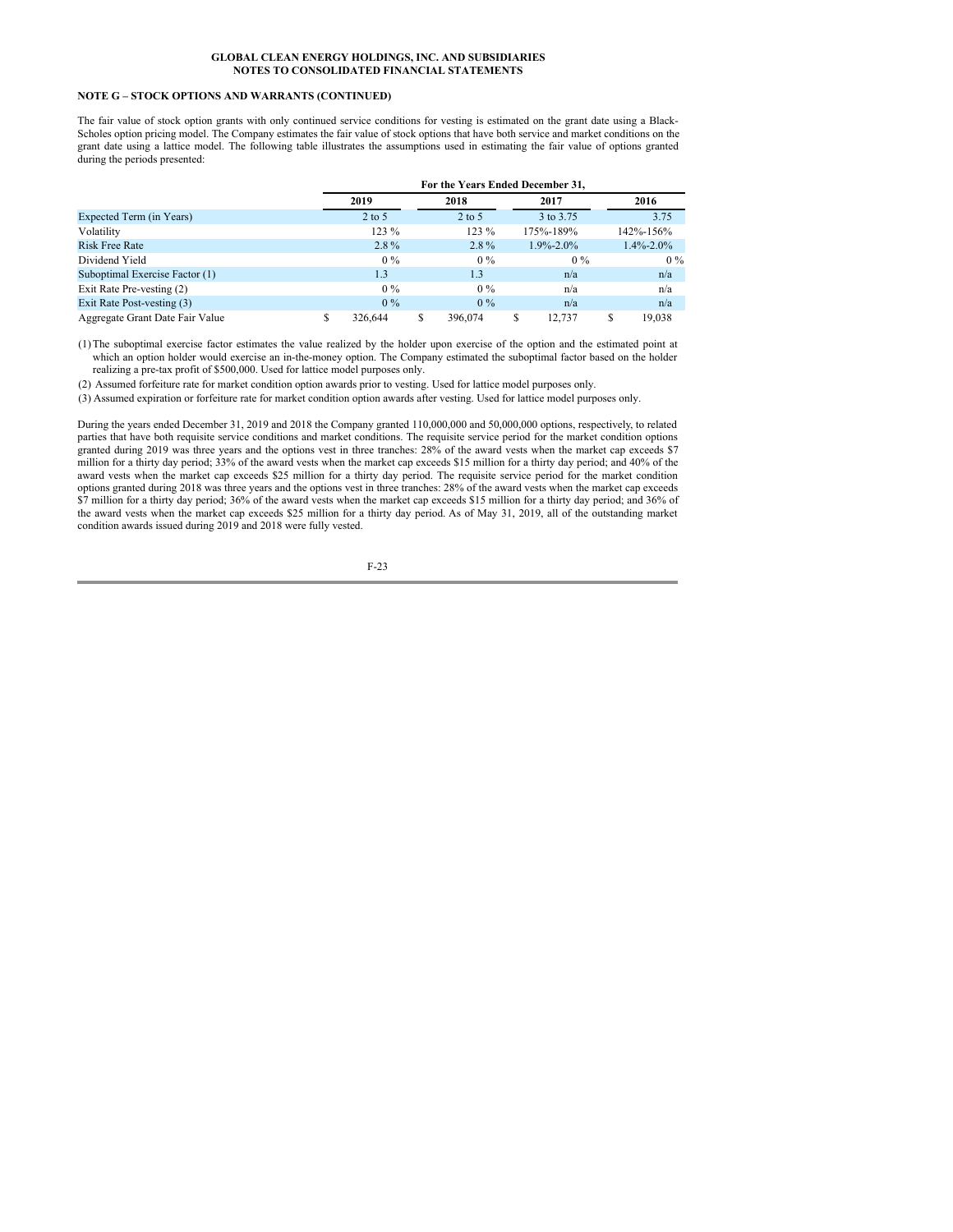# **NOTE G – STOCK OPTIONS AND WARRANTS (CONTINUED)**

For the years ended December 31, 2019, 2018, 2017, and 2016 the Company recognized stock compensation expenses related to stock option awards of \$577,645; \$69,289; \$35,560; and \$31,311; respectively. The Company recognizes all stock-based compensation in general and administrative expenses in the accompanying consolidated statements of operations. As of December 31, 2019, there was approximately \$106,000 of unrecognized compensation cost related to option awards that will be recognized over the remaining service period of approximately 2.25 years.

### **Stock Purchase Warrants**

The Company has, from time to time, previously issued warrants for the purchase of Common Stock. During the year ended December 31, 2016 all 3,083,332 previously outstanding fully vested stock warrants expired. As of December 31, 2019 there were no outstanding stock warrants.

In 2020, the Company issued, to a party interested in Camelina development, a non-transferable warrant for approximately eight-percent interest in its subsidiary, Sustainable Oils, Inc. for approximately \$20 million. The warrant expires on June 1, 2021.

### **NOTE H – INCOME TAXES**

Income taxes are provided for temporary differences between financial and tax bases of assets and liabilities. The following is a reconciliation of the amount of benefit that would result from applying the federal statutory rate to pre-tax loss with the benefit from income taxes for the years ended December 31, 2015, 2016, 2017, 2018 and 2019:

The components of deferred tax assets and liabilities are as follows at December 31, 2015, 2016, 2017, 2018 and 2019, using a combined deferred income tax rate of 40% for 2015 and 2016 and 28% for 2017, 2018 and 2019:

The provisions for income taxes for the years ended December 31, 2019 and 2018 through 2016 are as follows:

|                               |   | 2019        |   | 2018        |   | 2017      | 2016      |   | 2015      |
|-------------------------------|---|-------------|---|-------------|---|-----------|-----------|---|-----------|
| Current:                      |   |             |   |             |   |           |           |   |           |
| Federal                       | S | (265,000)   | S | (418,000)   | S | (127,000) | 110,000   | S | (319,000) |
| <b>State</b>                  |   | (123.000)   |   | (193.000)   |   | (36,000)  | 31,000    |   |           |
| Deferred:                     |   |             |   |             |   |           |           |   |           |
| Federal                       |   | (1,992,000) |   | (1,111,000) |   | (241,000) | 129,000   |   | 140,000   |
| <b>State</b>                  |   | (920,000)   |   | (513,000)   |   | (69,000)  | 37,000    |   |           |
| Change in Valuation Allowance |   | 3.300,000   |   | 2.235,000   |   | 473,000   | (307,000) |   | 179,000   |
| Provision for income taxes    |   |             |   |             |   |           |           |   |           |

A reconciliation of the federal statutory tax rate to the effective tax rate is as follows:

|                                   | 2019     | 2018     | 2017     | 2016   | 2015   |
|-----------------------------------|----------|----------|----------|--------|--------|
| Federal statutory rate            | $21\%$   | $21\%$   | $21\%$   | 34%    | 34%    |
| State, net of federal tax benefit | $6.98\%$ | 6.98 $%$ | $6.98\%$ | 5.83 % | 5.83 % |
| Effect of permanent differences   |          |          |          |        |        |
| State return to provision         |          |          |          |        |        |
| Change in valuation allowance     | $-28\%$  | $-28\%$  | $-28\%$  | $-40%$ | $-40%$ |
| Effective tax rate                |          |          |          |        |        |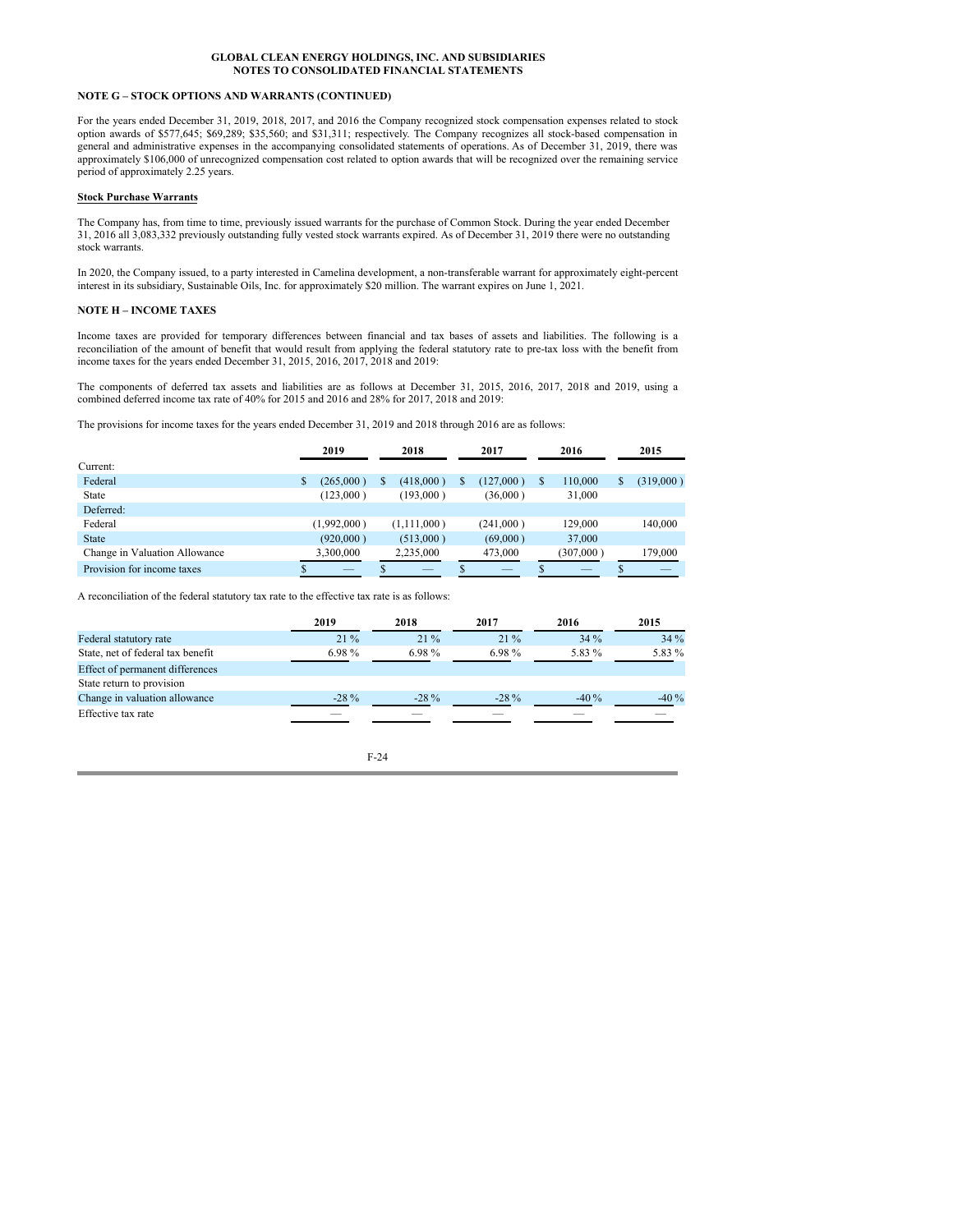# **NOTE H** – **INCOME TAXES (CONTINUED)**

The company uses the asset-liability method of computing deferred taxes in accordance with FASB ASC Topic 740.

The difference between the effective tax rate and the statutory tax rates is due primarily to the impact of the valuation allowance resulting in zero tax provision being recorded.

Tax law changes enacted in 2018 reduced the statutory federal rate from 34% to 21%. The deferred tax asset has been reduced to reflect the newly enacted rate, and was equally offset by the change in valuation allowance.

At December 31, 2019 and 2018 through 2015, the deferred income tax assets consisted of the following:

|                           | 2019         | 2018         | 2017            | 2016        | 2015        |
|---------------------------|--------------|--------------|-----------------|-------------|-------------|
| Deferred tax assets:      | \$14,563,000 | \$11.263.000 | 9.028.000       | 8.555.000   | 8.862.000   |
| Less: Valuation Allowance | (14.563.000) | (11.263.000) | (9.028.000)     | (8.555,000) | (8.862,000) |
| Net deferred income taxes | $-$          |              | $\qquad \qquad$ | –           |             |

Deferred income taxes arise from temporary differences between the tax basis of assets and liabilities and their reported amounts in the financial statements, which will result in taxable or deductible amounts in the future. The majority of the balance is due deferred compensation, share based payments, the fair value of derivatives, and to continued losses resulting in NOL carryforwards, which may not be realized in future periods. As such, the company has recorded a 100% valuation allowance against the deferred tax assets.

At December 31, 2019 and 2018 through 2015, the deferred income tax assets consisted of the following temporary differences:

|                           | 2019           | 2018           | 2017            | 2016            | 2015            |
|---------------------------|----------------|----------------|-----------------|-----------------|-----------------|
| Net operating losses      | 8.530,000      | 8,140,000<br>S | 7,529,000<br>S. | 7,366,000<br>S. | 7,507,000<br>S. |
| Share based compensation  | 269,000        | 107,000        | 87,000          | 73,000          | 483,000         |
| Accrued payroll           | 1,631,000      | 1.359,000      | 1.412,000       | 1,116,000       | 830,000         |
| Impairment                |                |                |                 |                 | 42,000          |
| Derivative Liability      | 4,132,000      | 1,656,000      |                 |                 |                 |
| Total deferred tax assets | 14.562,000     | 11.262,000     | 9.028.000       | 8.555,000       | 8,862,000       |
| Less: Valuation allowance | (14, 562, 000) | (11.262.000)   | (9,028,000)     | (8,555,000)     | (8,862,000)     |
|                           |                |                |                 |                 |                 |

At December 31, 2019 through 2015, the Company has federal net operating loss carryforwards of approximately:

|                      | 2019 | 2018                                                             | 2017 | 2016 | 2015 |
|----------------------|------|------------------------------------------------------------------|------|------|------|
| Net operating losses |      | \$21,152,000 \$19,765,000 \$17,579,000 \$17,169,000 \$17,523,343 |      |      |      |

Net operating losses begin to expire in the year ending 2021 through 2029.

Inasmuch as it is not possible to determine when or if the net operating losses will be utilized, a valuation allowance has been established to offset the benefit of the utilization of the net operating losses.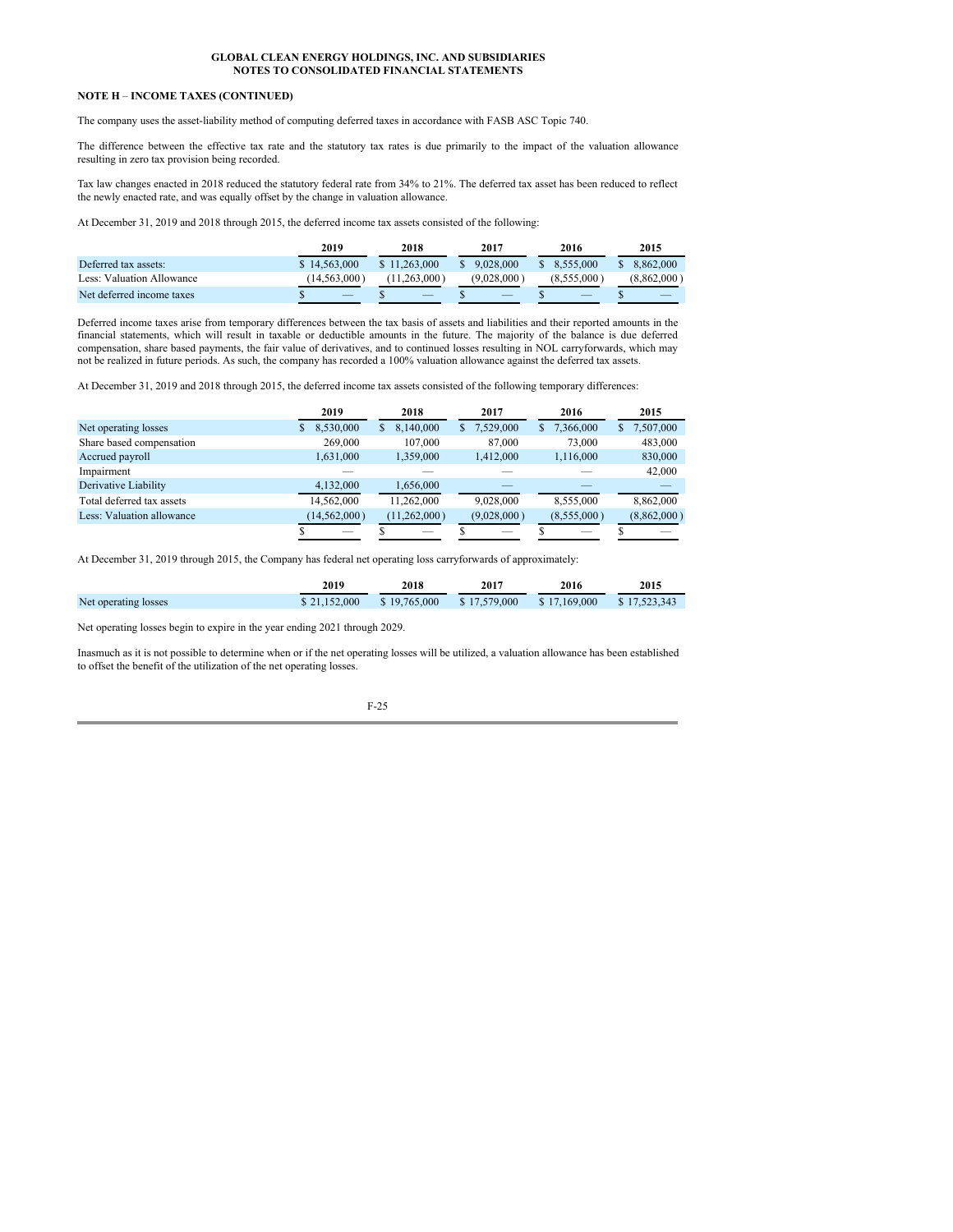# **NOTE H— INCOME TAXES (CONTINUED)**

As of December 31, 2019, the Company had available net operating losses of approximately \$21.2 million which can be utilized to offset future earnings of the Company. The utilization of the net operating losses is dependent upon the tax laws in effect at the time such losses can be utilized. The loss carryforwards expire between the years 2021 and 2037. Should the Company experience a significant change of ownership, the utilization of net operating losses could be reduced.

The Company and its subsidiaries file tax returns in the U.S. Federal jurisdiction and, in the state of California. The Company is no longer subject to U.S. federal tax examinations for tax years before and including December 31, 2015. The Company is no longer subject to examination by state tax authorities for tax years before and including December 31, 2015. During the years ended December 31, 2016, 2017, 2018 and 2019, the Company did not recognize interest and penalties.

# **NOTE I – COMMITMENTS AND CONTINGENCIES**

### **Employment Agreements**

President and Chief Executive Officer. Effective December 31, 2014, the Company entered into an employment agreement (the "2014 Employment Agreement") with its President and Chief Executive Officer ("CEO"), for a term of five years. Under the Employment Agreement, we granted the CEO an incentive option to purchase up to 16,959,377 shares of Common Stock at an exercise price of \$0.0041 (the closing trading price on the date the agreement was signed and approved), with 25% vesting immediately and the balance vesting in equal amounts over the next 48 months. Under the 2014 Employment Agreement, the CEO was entitled to receive a base salary of \$250,000 and an annual bonus payment contingent on the CEO's satisfaction of certain performance criteria. The target annual bonus amount was 50% of the CEO's base salary, subject to the Board's discretion to increase the amount of the bonus or adjust the performance criteria

On October 16, 2018, the Company and the CEO entered into a new Executive Employment Agreement (the "2018 Employment Agreement") that replaced the 2014 Employment Agreement. The 2018 Employment Agreement runs through October 15, 2023 and compensates the CEO at an annual base salary of \$300,000 per year. Upon the closing of the acquisition of the Company's Bakersfield, California, refinery on May 7, 2020 the Company and the CEO amended the 2018 Employment Agreement to increase the CEO's annual base salary to \$350,000, effective immediately. Under the 2018 Employment Agreement, the CEO's target annual bonus amount is 50% of the CEO's base salary, subject to the Board's discretion to increase the amount of the bonus or adjust the performance criteria. Under the 2018 Employment Agreement, the Company granted the CEO a five-year non-qualified stock option ("Option") to purchase 110 million shares of Common Stock at an exercise price of \$0.0154, subject to the Company's achievement of certain market capitalization goals. Under the Option, Mr. Palmer vests, and can exercise the Option, with respect to 30,000,000 shares when the Company's market capitalization first reaches \$7 million, another 40,000,000 shares vest under the Option when the Company's market capitalization reaches \$15 million, and 40,000,000 shares vest when the Company's market capitalization first reaches \$25 million. The term "market capitalization" is defined in the 2018 Employment Agreement to mean the product of the number of shares of Common Stock issued and outstanding at the time market capitalization is calculated, multiplied by the average closing price of the Common Stock for the 30 consecutive trading days prior to the date of calculation as reported on the principal securities trading system on which the Common Stock is then listed for trading, including the OTC Pink marketplace, the NASDAQ Stock Market, or any other applicable stock exchange.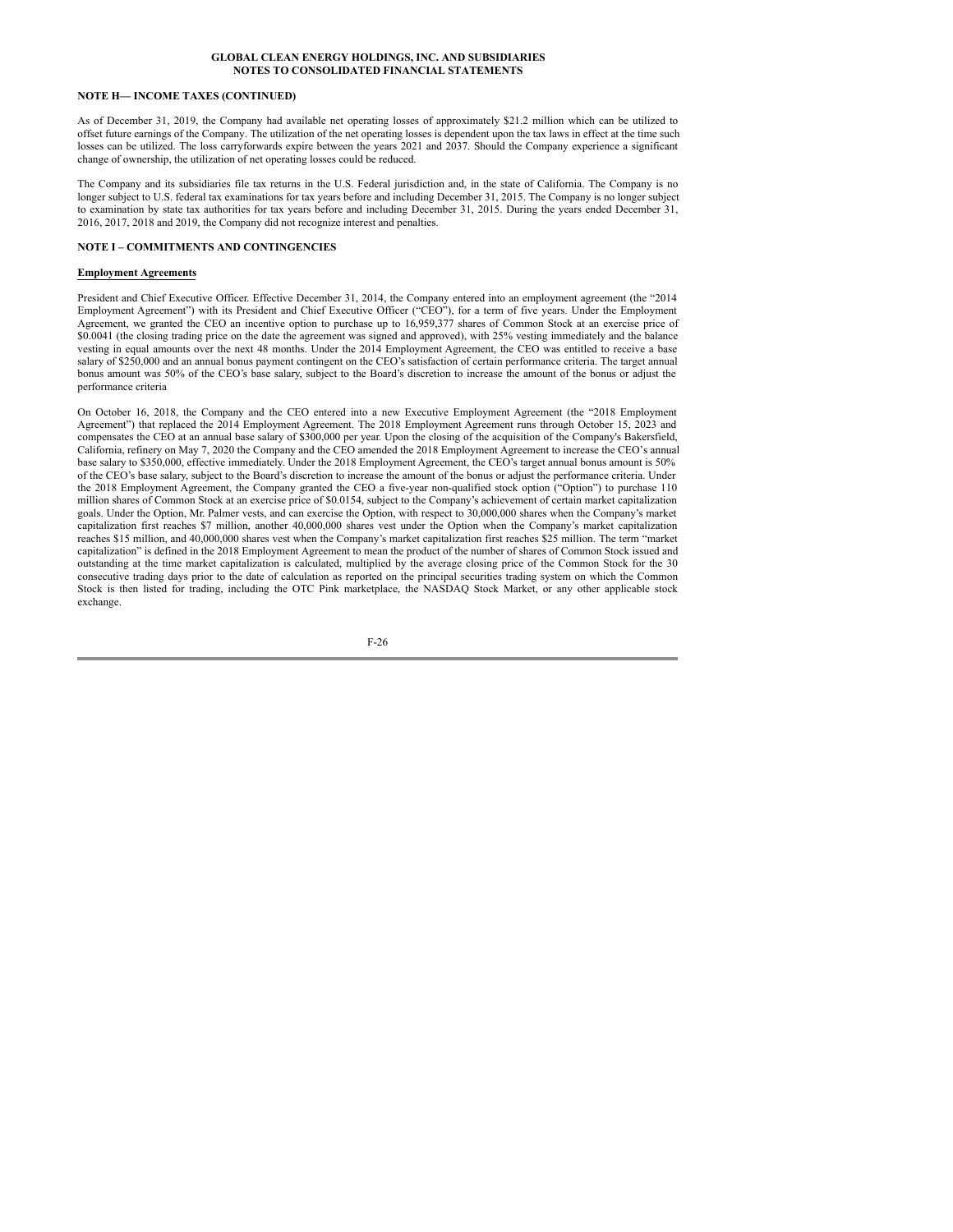# **NOTE I – COMMITMENTS AND CONTINGENCIES (CONTINUED)**

Executive Vice President - Development & Regulatory Affairs (the "EVP"). Effective January 15, 2019, the Company entered into a three-year employment agreement with its EVP which agreement was amended on May 7, 2020. Under the employment agreement, the EVP is paid an annual base salary of \$310,000 and is entitled to receive an annual bonus of up to 50% of his annual base salary if the EVP meets certain performance targets.

Under the EVP's employment agreement, the Company granted the EVP a five-year non-qualified stock option to purchase 50 million shares of Common Stock at an exercise price of \$0.02, subject to the Company's achievement of certain market capitalization goals. The foregoing option vest in three tranches when the Company's market capitalization reached \$7 million, \$15 million, and \$25 million.

## **Leases**

On May 1, 2019, the Company amended its office lease to extend the lease term to July 31, 2022.

| <b>Gross</b><br><b>Less: Discount</b><br><b>Discount</b><br><b>Payments</b> |        |             | Operating<br>Lease<br>Obligation |        |
|-----------------------------------------------------------------------------|--------|-------------|----------------------------------|--------|
|                                                                             |        |             |                                  |        |
| \$                                                                          | 34,000 | \$<br>5,000 | \$                               | 29,000 |
|                                                                             | 35,000 | 3,000       |                                  | 32,000 |
|                                                                             | 20,000 | 1,000       |                                  | 19,000 |
|                                                                             |        |             |                                  |        |
| ፍ                                                                           | 89,000 | \$<br>9,000 | ¢                                | 80,000 |
|                                                                             |        |             |                                  |        |

# **Legal**

In the ordinary course of business, the Company may face various claims brought by third parties and the Company may, from time to time, make claims or take legal actions to assert the Company's rights, including intellectual property rights, contractual disputes and other commercial disputes. Any of these claims could subject the Company to litigation.

In the first quarter of 2018 we received \$0.4 million as part of a settlement we entered into with the purchaser of our former Mexican biofuel farms. This settlement was in regards to the use of our intellectual property rights.

In August 2020, a complaint was filed against GCE Holdings Acquisitions, LLC for a claimed breach of a certain consulting agreement. The claim is for \$1.2 million. The Company is in the process of evaluating the merits of the claim and will determine a course of action in the near future. Management believes the outcomes of currently pending claims will not likely have a material effect on the Company's consolidated financial position and results of operations.

### **Indemnities and Guarantees**

In addition to the indemnification provisions contained in the Company's organization documents, the Company generally enters into separate indemnification agreements with the Company's directors and officers. These agreements require the Company, among other things, to indemnify the director or officer against specified expenses and liabilities, such as attorneys' fees, judgments, fines and settlements, paid by the individual in connection with any action, suit or proceeding arising out of the individual's status or service as the Company's directors or officers, other than liabilities arising from willful misconduct or conduct that is knowingly fraudulent or deliberately dishonest, and to advance expenses incurred by the individual in connection with any proceeding against the individual with respect to which the individual may be entitled to indemnification by the Company. The Company also indemnifies its lessor in connection with its facility lease for certain claims arising from the use of the facility. These guarantees and indemnities do not provide for any limitation of the maximum potential future payments the Company could be obligated to make. Historically, the Company has not been obligated nor incurred any payments for these obligations and, therefore, no liabilities have been recorded for these indemnities and guarantees in the accompanying consolidated balance sheets.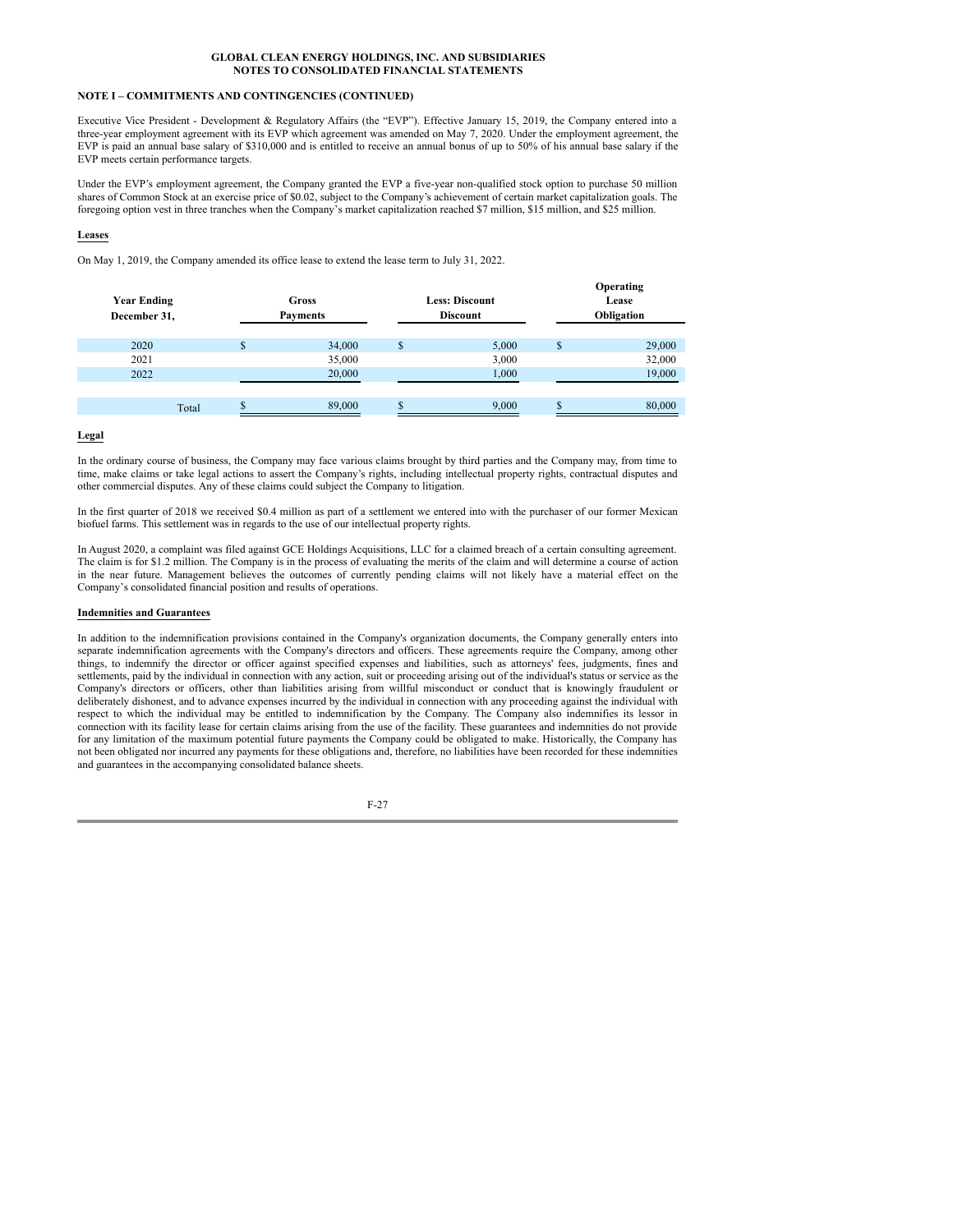# **NOTE J – SUBSEQUENT EVENTS**

On May 7, 2020 through BKRF OCB, LLC, one of the Company's indirect subsidiaries, the Company purchased all of the outstanding equity interests of Bakersfield Renewable Fuels, LLC from Alon Paramount Holdings, Inc. ("Alon Paramount") for \$40,000,000. Bakersfield Renewable Fuels, LLC owns an oil refinery in Bakersfield, California that the Company is retooling into a biorefinery. In connection with the acquisition, BKRF OCB, LLC agreed to undertake certain cleanup activities at the refinery and provide a guarantee for liabilities arising from the cleanup. The Company has assumed significant environmental and clean-up liabilities associated with the purchase of the Bakersfield Refinery.

Bakersfield Renewable Fuels, LLC, formerly Alon Bakersfield Property, Inc. is a party to an action pending in the United States Court of Appeals for the Ninth Circuit. In June 2019, the jury awarded the plaintiffs approximately \$6.7 million against the Company and Paramount Petroleum Corporation (a parent company of Alon Bakersfield in 2019). Bakersfield Renewable Fuels has filed post-trial motions to alter or amend the judgment, or, in the alternative, for a new trial. Bakersfield Renewable Fuels is also assessing options for legal action. The hearing on this matter was heard in October of 2019, and the ruling is pending. Under the Share Purchase Agreement, Alon Paramount agreed to assume and be liable for (and to indemnify, defend, and save Bakersfield Renewable Fuels harmless from) this litigation. All legal fees in this matter are being paid by Paramount Petroleum Corporation. Concurrently with the closing of the acquisition, the Company entered into a Call Option Agreement with Alon Paramount pursuant to which the Company granted to Alon Paramount an option to purchase from Global Clean Energy Holdings, Inc. up to 33 1/3% of the membership interests of another subsidiary that indirectly owns Bakersfield Renewable Fuels, LLC based on the Company's purchase price. The foregoing option can be exercised by Alon Paramount until the  $90<sup>th</sup>$  day after the refinery meets certain operational criteria. Upon the exercise of the option, Alon Paramount will be allocated its share of the refinery's assets and liabilities and profits and losses. Bakersfield Renewable Fuels, LLC is also responsible for all of the environmental liabilities and clean-up costs associated with the Bakersfield Refinery.

On May 4, 2020, in order to fund the purchase of Bakersfield Renewable Fuels, LLC, BKRF OCB, LLC entered into a senior secured credit agreement with a group of lenders (the "Senior Lenders") pursuant to which the Senior Lenders agreed to provide a \$300 million senior secured term loan facility to BKRF OCB, and to pay the costs of the retooling the Bakersfield Biorefinery. The senior loan bears interest at the rate of 12.5% per annum, payable quarterly. The principal of the senior loans is due at maturity, provided that BKRF OCB, LLC must offer to prepay the senior loans with any proceeds of such asset dispositions, borrowings other than permitted borrowings, proceeds from losses, and excess net cash flow. BKRF OCB, LLC may also prepay the senior loan in whole or in part with the payment of a prepayment premium. As additional consideration for the senior loans, the Senior Lenders were issued Class B Units in BKRF HCP, LLC, an indirect parent company of BKRF OCB, LLC. The senior loans are secured by all of the assets of BKRF OCB, LLC (including its membership interests in Bakersfield Renewable Fuels, LLC), all of the outstanding membership interest in BKRF OCB, LLC, and all of the assets of Bakersfield Renewable Fuels, LLC.

On May 4, 2020, BKRF HCB, LLC, the indirect parent of BKRF OCB, LLC, entered into a credit agreement with a group of mezzanine lenders who agreed to provide a \$65 million secured term loan facility to be used to pay the costs of repurposing and starting up the Bakersfield biorefinery. As of September 30, 2020, BKRF HCB, LLC has not drawn down on the credit facility. The mezzanine loans bear interest at the rate of 15.0% per annum on amounts borrowed, payable quarterly, provided that the borrower may defer interest to the extent it does not have sufficient cash to pay the interest, such deferred interest being added to principal. As additional consideration for the mezzanine loans, the mezzanine lenders will be issued Class C Units in BKRF HCP, LLC at such times as advances are made under the mezzanine loans. The mezzanine loans will be secured by all of the assets of BKRF HCP, LLC, including all of the outstanding membership interest in BKRF FHCB, LLC. The mezzanine loans mature in November 2027.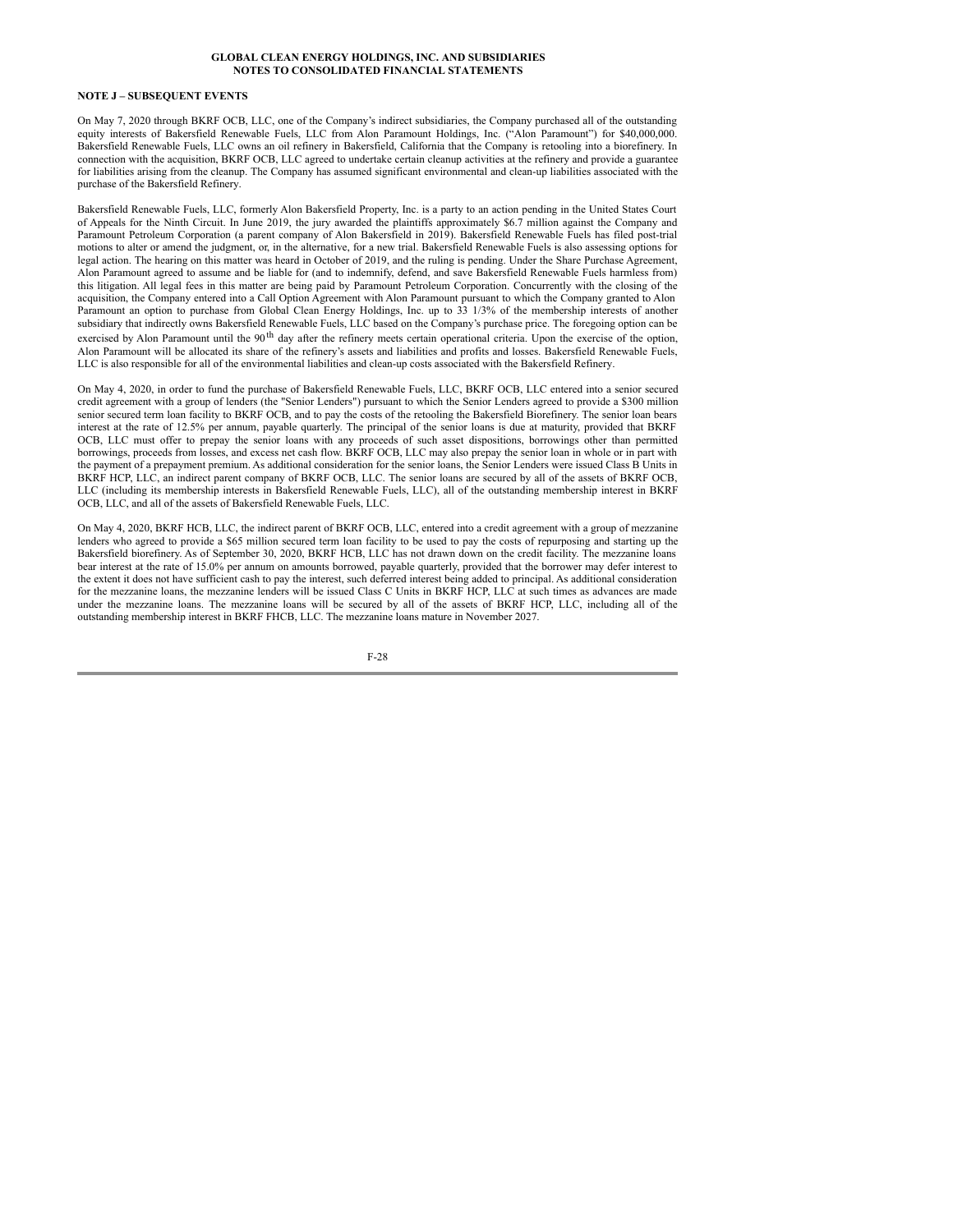# **NOTE J – SUBSEQUENT EVENTS (CONTINUED)**

In December 2019, a novel strain of coronavirus diseases ("COVID-19") was first reported in Wuhan, China. Less than four months later, on March 11, 2020, the World Health Organization declared COVID-19 a global pandemic. The extent of COVID-19's effect on the Company's operational and financial performance will depend on future developments, including the duration, spread and intensity of the pandemic, all of which are uncertain and difficult to predict considered the rapidly evolving landscape. The Company is currently analyzing the potential impacts to its business. At this time, it is not possible to determine the magnitude of the overall impact of COVID-19 on the Company.

On April 30, 2020 GCE Acquisitions entered into an Engineering, Procurement and Construction Agreement with ARB, Inc. ("ARB") pursuant to which ARB has agreed to provide services for the engineering, procurement, construction, start-up and testing of the Bakersfield Biorefinery. The agreement, which was assigned by GCE Acquisitions to BKRF Senior Borrower, provides for ARB to be paid on a cost-plus fee basis subject to a guaranteed maximum price of \$201.4 million, subject to increase for approved change orders.

On May 7, 2020, the Board of Directors of the Company amended the employment agreements of Richard Palmer, the Company's Chief Executive Officer, and Noah Verleun, the Company's Executive Vice President, to increase their annual base salaries to \$350,000 and \$310,000, respectively.

On April 10, 2020, the Company's Board of Directors adopted the 2020 Equity Incentive Plan ("2020 Plan") pursuant to which the Board of Directors reserved an aggregate of 20,000,000 shares of Common Stock for future issuance. The 2020 Plan became effective on April 10, 2020. As of September 10, 2020, options for the purchase of 7,095,000 shares have been granted under the 2020 Plan to attract and retain the necessary personnel to meet the Company's objectives. The 2020 Plan will expire on April 9, 2030, and no further awards may be granted after such date. The 2020 Plan provides for the following types of awards: incentive stock options, nonstatutory stock options, restricted stock awards, restricted stock unit awards, stock appreciation rights, performance stock awards, performance cash awards, and other stock-based awards. Stock awards may be granted under the 2020 Plan to employees (including officers) and consultants of the Company or affiliates, and to members of the Company's Board of Directors.

In 2020, the Company issued 5,542,857 shares, 7,677,315 shares and 750,000 shares upon exercises of outstanding options to an officer of the Company, a consultant to the company and an attorney who provided services to the Company (who is also a family member of the CEO), respectively.

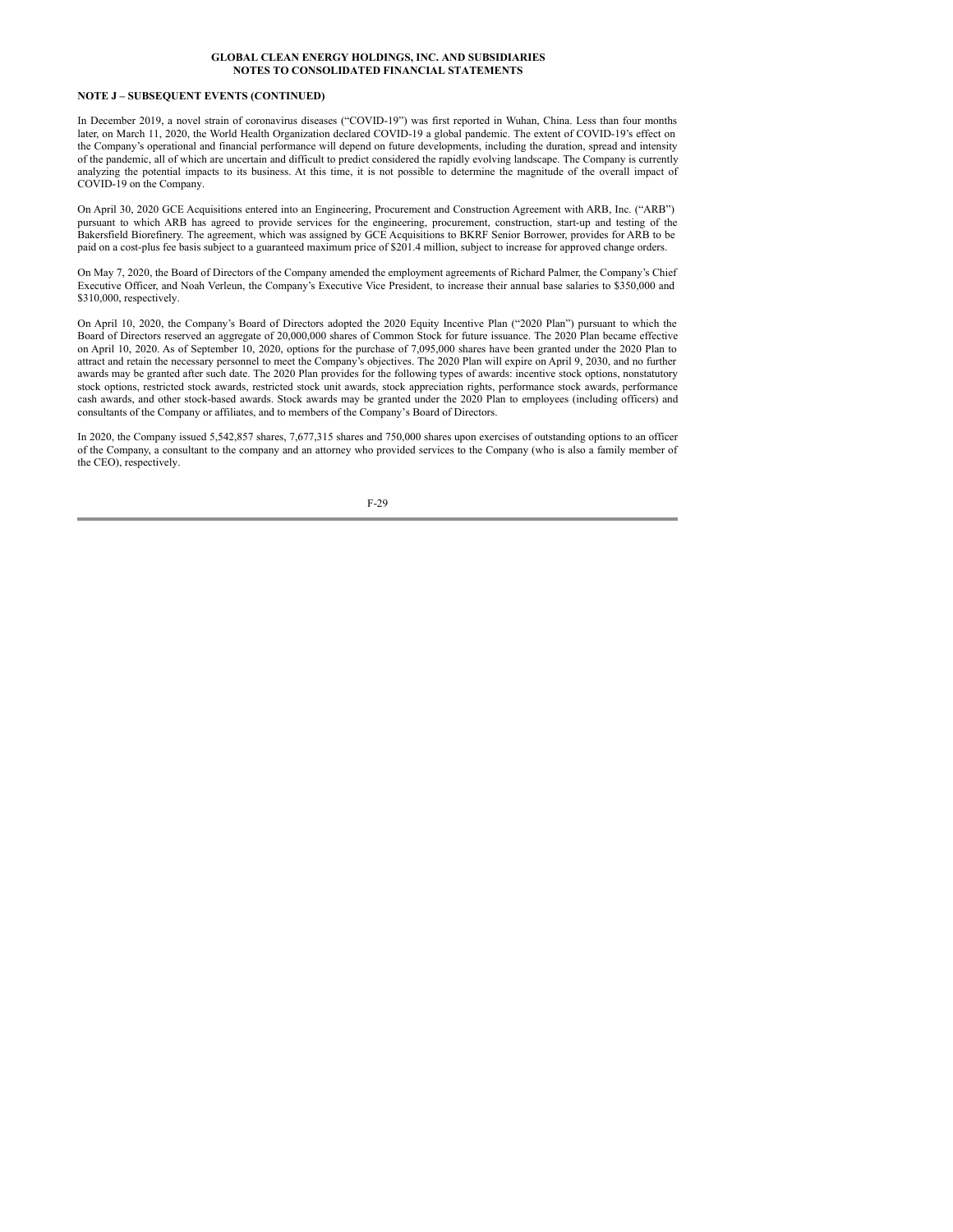### **QUARTERLY FINANCIAL DATA (Unaudited )**

As described in the "Explanatory Note" prior to Part I to this comprehensive Annual Report, the following unaudited quarterly periods for the three-months ending March 31, the three and six month periods ending June 30 and the three and nine month periods ending September 30 for each year 2019, 2018, 2017 and 2016, and the respective periods for comparative purposes are being filed herein and in lieu of the filing Quarterly Reports on Form 10-Q for 2019, 2018, 2017 and 2016. The quarterly information for 2015 was previously filed in three Forms 10-Q that were filed in 2015. The quarterly information in 2015 reflects the Mexico Jatropha operations that were discontinued in the fourth quarter of 2015.

The following unaudited interim financial statements have been prepared pursuant to the rules and regulations of the SEC. The footnote disclosures normally included in financial statements prepared in accordance with United States generally accepted accounting principles (GAAP) have been omitted.. These unaudited statements reflect all adjustments, consisting of normal recurring adjustments, which in the opinion of management are necessary for fair presentation of the information contained therein. Interim results are not necessarily indicative of results for a full year.

The following unaudited financial statements should be read in conjunction with the audited financial statements and notes thereto included above in this Annual Report for the year ended December 31, 2019. The accounting policies in preparation of interim reports are the same as those used for the above audited annual reports included in this Annual Report.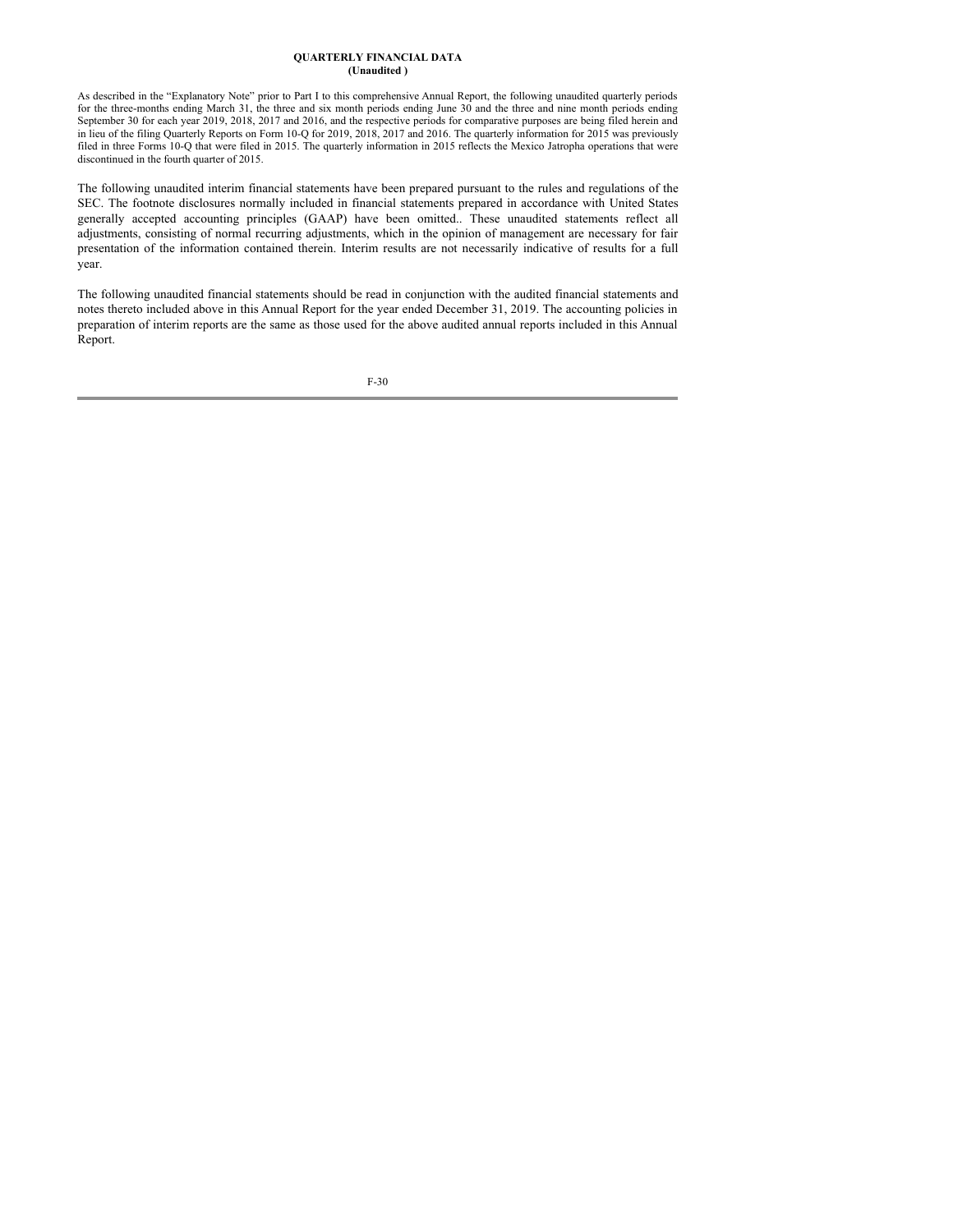#### **GLOBAL CLEAN ENERGY HOLDINGS, INC. AND SUBSIDIARIES CONSOLIDATED BALANCE SHEETS (Unaudited)**

|                               | As of March 31, |           |              |           |    |  |           |
|-------------------------------|-----------------|-----------|--------------|-----------|----|--|-----------|
|                               |                 | 2019      |              | 2018      |    |  | 2017      |
| <b>ASSETS</b>                 |                 |           |              |           |    |  |           |
| <b>CURRENT ASSETS</b>         |                 |           |              |           |    |  |           |
| Cash and cash equivalents     | \$              | 4,166,517 | $\mathbb{S}$ | 285,890   | \$ |  | 63,244    |
| Accounts receivable           |                 |           |              | 19,082    |    |  |           |
| Inventory                     |                 | 22,942    |              | 22,942    |    |  | 22,942    |
| <b>Total Current Assets</b>   |                 | 4,189,459 |              | 327,914   |    |  | 86,186    |
|                               |                 |           |              |           |    |  |           |
| PROPERTY AND EQUIPMENT, NET   |                 | 1,706     |              | 1.706     |    |  | 1,706     |
| <b>RIGHT-OF-USE ASSET</b>     |                 | 104,000   |              |           |    |  |           |
| <b>INTANGIBLE ASSETS, NET</b> |                 | 2,685,512 |              | 2,930,738 |    |  | 3,175,965 |
| <b>DEBT ISSUANCE COSTS</b>    |                 |           |              |           |    |  |           |
| PRE-ACQUISITION COSTS         |                 |           |              |           |    |  |           |
| <b>DEPOSITS</b>               |                 | 5,253     |              | 5,253     |    |  | 5,253     |
|                               |                 |           |              |           |    |  |           |
| <b>TOTAL ASSETS</b>           | \$              | 6,985,930 | \$           | 3,265,611 |    |  | 3,269,110 |

| <b>LIABILITIES AND STOCKHOLDERS' DEFICIT</b> |    |                |   |              |   |              |
|----------------------------------------------|----|----------------|---|--------------|---|--------------|
| <b>CURRENT LIABILITIES</b>                   |    |                |   |              |   |              |
| Accounts payable and accrued expenses        | S  | 3,916,364      | S | 2,854,488    | S | 2,837,354    |
| Accrued compensation and related liabilities |    | 1,469,100      |   | 2,006,031    |   | 1,625,199    |
| Accrued interest                             |    | 1.462.941      |   | 1,130,519    |   | 815,802      |
| Lease liabilities                            |    | 104,000        |   |              |   |              |
| Notes payable                                |    | 1,369,856      |   | 1,369,856    |   | 1,369,856    |
| Convertible notes payable                    |    | 697,000        |   | 697,000      |   | 697,000      |
| Derivative liability                         |    | 15,854,000     |   |              |   |              |
| <b>Total Current Liabilities</b>             |    | 24,873,261     |   | 8,057,894    |   | 7,345,211    |
|                                              |    |                |   |              |   |              |
| <b>LONG-TERM LIABILITIES</b>                 |    |                |   |              |   |              |
| Convertible notes payable                    |    | 1,000,000      |   |              |   |              |
|                                              |    |                |   |              |   |              |
| <b>TOTAL LIABILITIES</b>                     |    | 25,873,261     |   | 8,057,894    |   | 7,345,211    |
|                                              |    |                |   |              |   |              |
| <b>STOCKHOLDERS' DEFICIT</b>                 |    |                |   |              |   |              |
| Series A preferred stock                     |    | 13             |   | 13           |   | 13           |
| Common stock                                 |    | 341,529        |   | 341,529      |   | 341,529      |
| Additional paid-in capital                   |    | 30,712,228     |   | 30,610,179   |   | 30,599,931   |
| Accumulated deficit                          |    | (49, 941, 101) |   | (35,744,004) |   | (35,017,574) |
| <b>Total Stockholders' Deficit</b>           |    | (18, 887, 331) |   | (4,792,283)  |   | (4,076,101)  |
|                                              |    |                |   |              |   |              |
| <b>TOTAL LIABILITIES AND STOCKHOLDERS'</b>   |    |                |   |              |   |              |
| <b>DEFICIT</b>                               | \$ | 6,985,930      |   | 3,265,611    |   | 3,269,110    |
|                                              |    |                |   |              |   |              |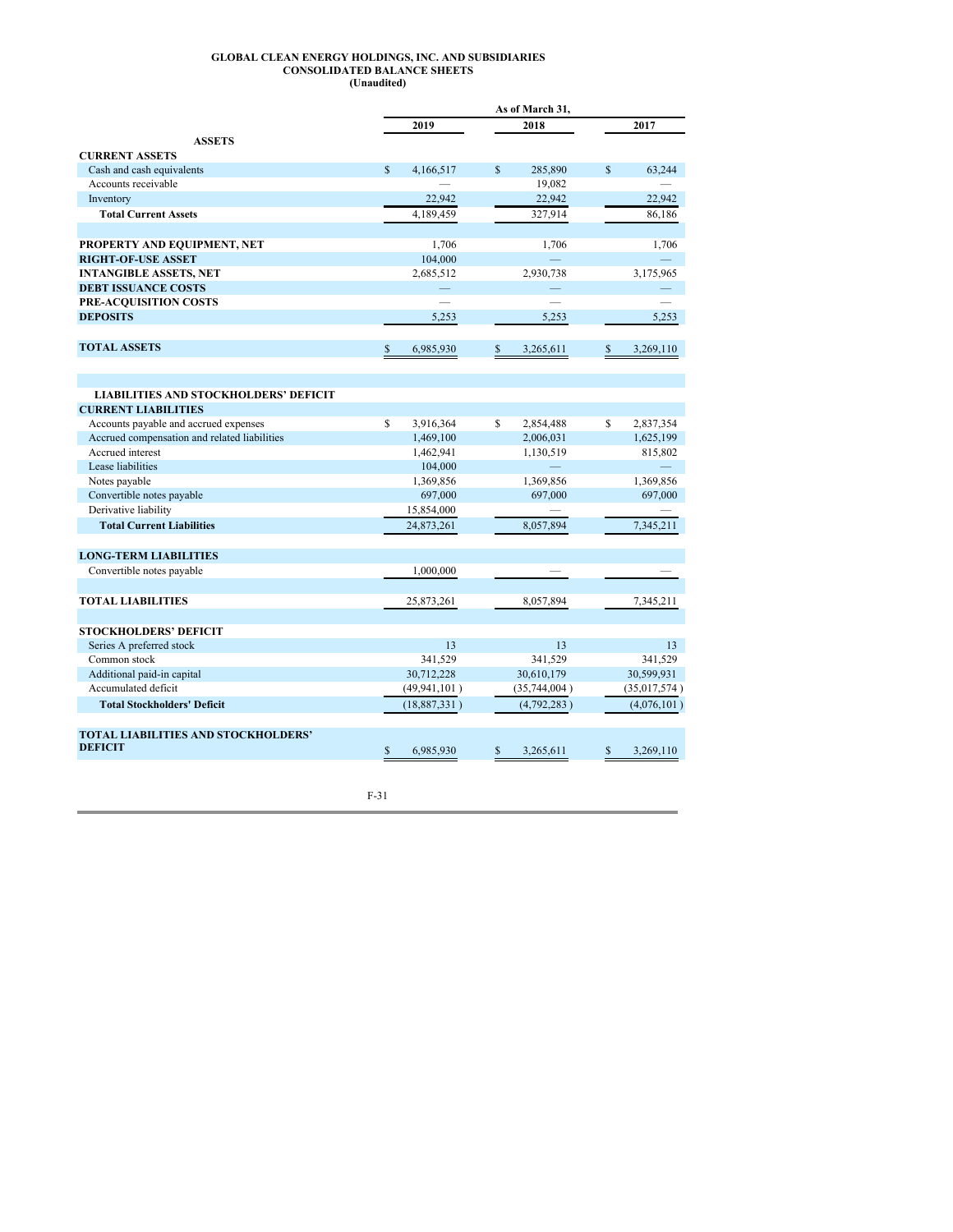#### **GLOBAL CLEAN ENERGY HOLDINGS, INC. AND SUBSIDIARIES CONSOLIDATED BALANCE SHEETS (Unaudited)**

|                                                    | As of March 31, |
|----------------------------------------------------|-----------------|
|                                                    | 2016            |
| <b>ASSETS</b>                                      |                 |
| <b>CURRENT ASSETS</b>                              |                 |
| Cash and cash equivalents                          | \$<br>2.256     |
| Accounts receivable                                | 13,595          |
| Inventory                                          | 25,921          |
| Other current assets                               | 100.149         |
| <b>Total Current Assets</b>                        | 141,921         |
|                                                    |                 |
| PROPERTY AND EQUIPMENT, NET                        | 7,094           |
| <b>RIGHT-OF-USE ASSET</b>                          |                 |
| <b>INTANGIBLE ASSETS, NET</b>                      | 3,421,191       |
| <b>OTHER NONCURRENT ASSETS</b>                     | 2,626           |
|                                                    |                 |
| <b>TOTAL ASSETS</b>                                | 3,572,832<br>S  |
|                                                    |                 |
|                                                    |                 |
| <b>LIABILITIES AND STOCKHOLDERS' DEFICIT</b>       |                 |
| <b>CURRENT LIABILITIES</b>                         |                 |
| Accounts payable and accrued expenses              | \$<br>3,060,695 |
| Accrued compensation and related liabilities       | 1,435,216       |
| Accrued interest                                   | 528,573         |
| Notes payable                                      | 1,369,856       |
| Convertible notes payable                          | 697,000         |
| Derivative liability                               | 106,000         |
| <b>Total Current Liabilities</b>                   | 7,197,340       |
|                                                    |                 |
| <b>LONG-TERM LIABILITIES</b>                       |                 |
| Accrued interest payable                           |                 |
| Accrued return on noncontrolling interest          |                 |
| Mortgage notes payable                             |                 |
| <b>Total Long-Term Liabilities</b>                 |                 |
|                                                    |                 |
| <b>STOCKHOLDERS' DEFICIT</b>                       |                 |
| Series A preferred stock                           | 13              |
| Common stock                                       | 341,405         |
| Additional paid-in capital                         | 30,559,890      |
| Accumulated deficit                                | (34,629,719)    |
| Accumulated other comprehensive income             | 103,903         |
| <b>Total Stockholders' Deficit</b>                 | (3,624,508)     |
|                                                    |                 |
| <b>TOTAL LIABILITIES AND STOCKHOLDERS' DEFICIT</b> | \$<br>3,572,832 |
|                                                    |                 |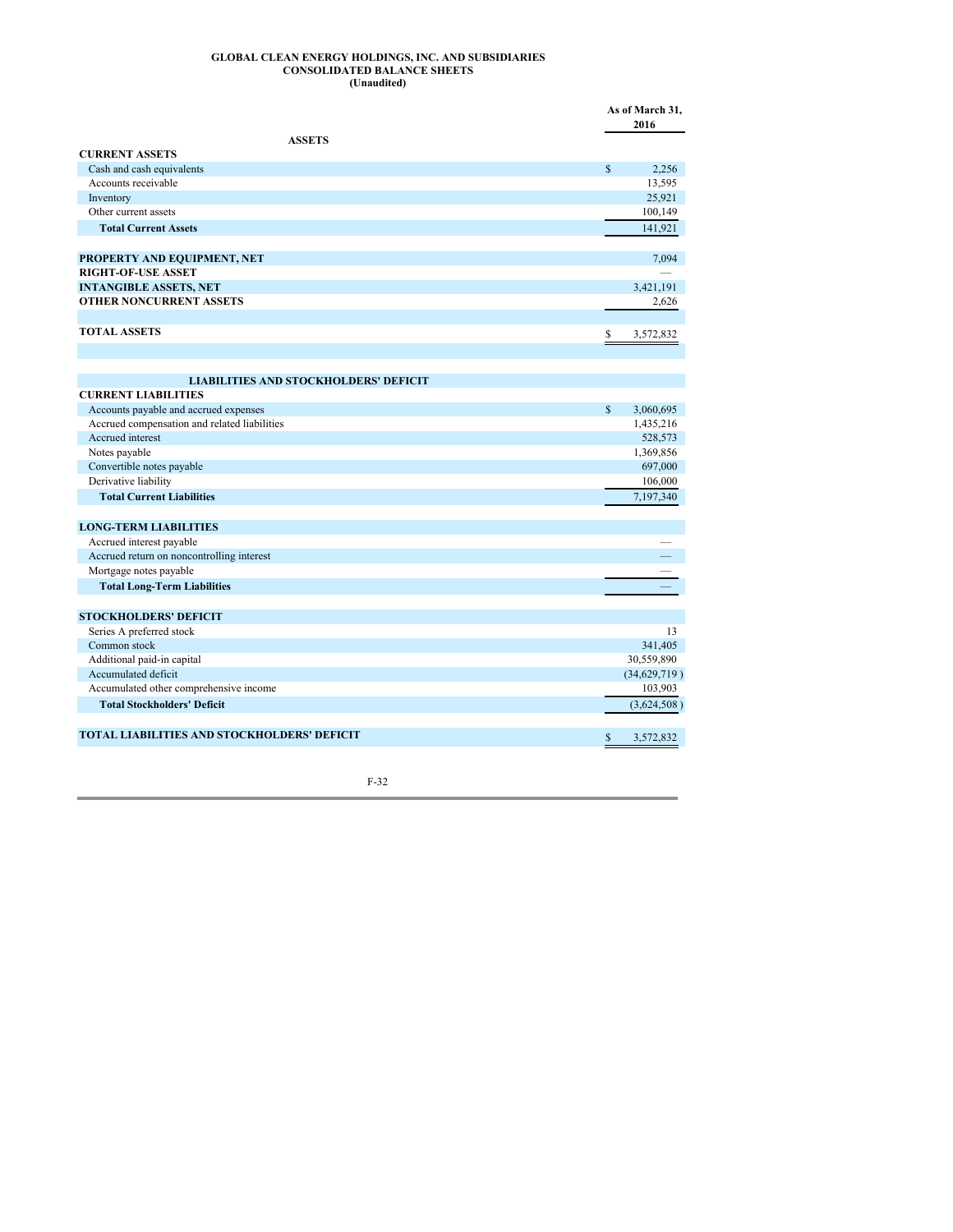|                                                                               | For the three months ended March 31. |             |               |             |              |             |
|-------------------------------------------------------------------------------|--------------------------------------|-------------|---------------|-------------|--------------|-------------|
|                                                                               |                                      | 2019        |               | 2018        |              | 2017        |
| <b>REVENUE</b>                                                                | $\mathbb{S}$                         |             | <sup>\$</sup> |             | $\mathbb{S}$ | 50,334      |
| <b>OPERATING EXPENSES</b>                                                     |                                      |             |               |             |              |             |
| General and administrative                                                    |                                      | 1,027,577   |               | 126.664     |              | 216,869     |
| Amortization of intangible assets                                             |                                      | 61,307      |               | 61,307      |              | 61,307      |
| Preliminary stage acquisition costs                                           |                                      | 934,243     |               |             |              |             |
| <b>Total Operating Expenses</b>                                               |                                      | 2,023,127   |               | 187,971     |              | 278,176     |
| <b>OPERATING LOSS</b>                                                         |                                      | (2,023,127) |               | (187, 971)  |              | (227, 842)  |
| <b>OTHER INCOME (EXPENSE)</b>                                                 |                                      |             |               |             |              |             |
| Other Income (Expense)                                                        |                                      |             |               | 425,000     |              |             |
| Interest expense, net                                                         |                                      | (90, 529)   |               | (80, 631)   |              | (77, 302)   |
| Gain on settlement of liabilities                                             |                                      |             |               |             |              |             |
| Change in fair value derivative and finance                                   |                                      |             |               |             |              |             |
| charges related to derivative liability                                       |                                      | (3,937,000) |               | 344,369     |              |             |
| Other Income (Expense), Net                                                   |                                      | (4,027,529) |               |             |              | (77, 302)   |
| <b>NET (LOSS)/INCOME</b>                                                      | \$.                                  | (6,050,656) | S.            | 156,398     | S            | (305, 144)  |
| <b>BASIC AND DILUTED LOSS PER COMMON SHARE:</b>                               |                                      |             |               |             |              |             |
| Net Loss per Common Share                                                     | \$                                   | (0.02)      | \$            | 0.00        | \$           | (0.00)      |
| <b>BASIC AND DILUTED WEIGHTED-AVERAGE</b><br><b>COMMON SHARES OUTSTANDING</b> |                                      | 341,529,434 |               | 341,529,434 |              | 341,529,434 |
|                                                                               |                                      |             |               |             |              |             |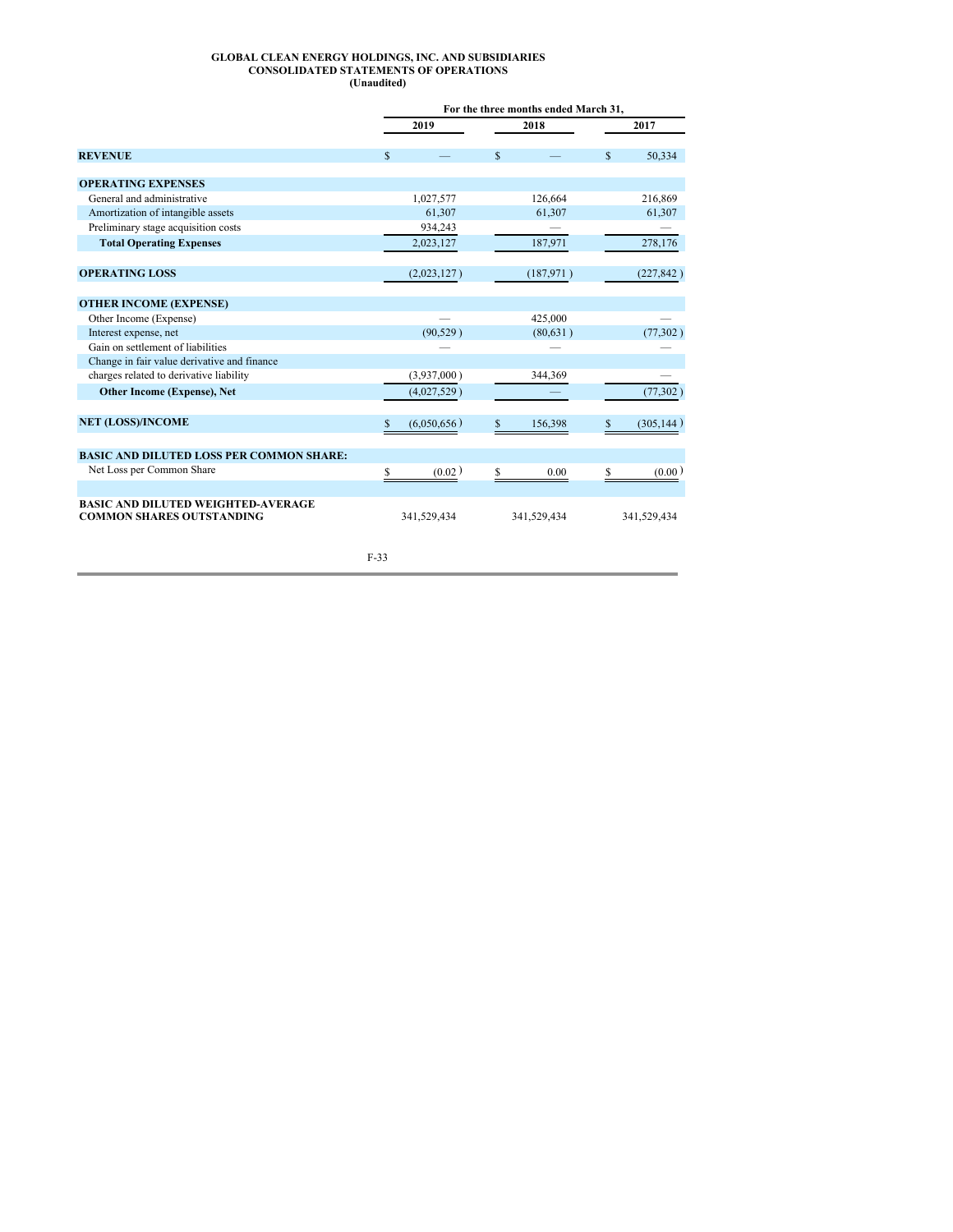|                                          | For the three<br>months ended<br>March 31,<br>2016 |
|------------------------------------------|----------------------------------------------------|
| <b>REVENUE</b>                           | $\mathbb{S}$<br>121,647                            |
|                                          |                                                    |
| <b>OPERATING EXPENSES</b>                |                                                    |
| General and administrative               | 454,060                                            |
| Other operating                          |                                                    |
| <b>Total Operating Expenses</b>          | 454,060                                            |
|                                          |                                                    |
| <b>OPERATING LOSS</b>                    | (332, 413)                                         |
|                                          |                                                    |
| <b>OTHER INCOME (EXPENSE)</b>            |                                                    |
| Other Income (Expense)                   | (12,820)                                           |
| Interest expense, net                    | (73, 517)                                          |
| Gain on settlement of liabilities        |                                                    |
| Change in fair value derivative          |                                                    |
| Foreign currency transaction gain (loss) |                                                    |
| <b>Total Other Income (Expense)</b>      | (86, 337)                                          |
|                                          |                                                    |
| <b>NET LOSS</b>                          | (418,750)                                          |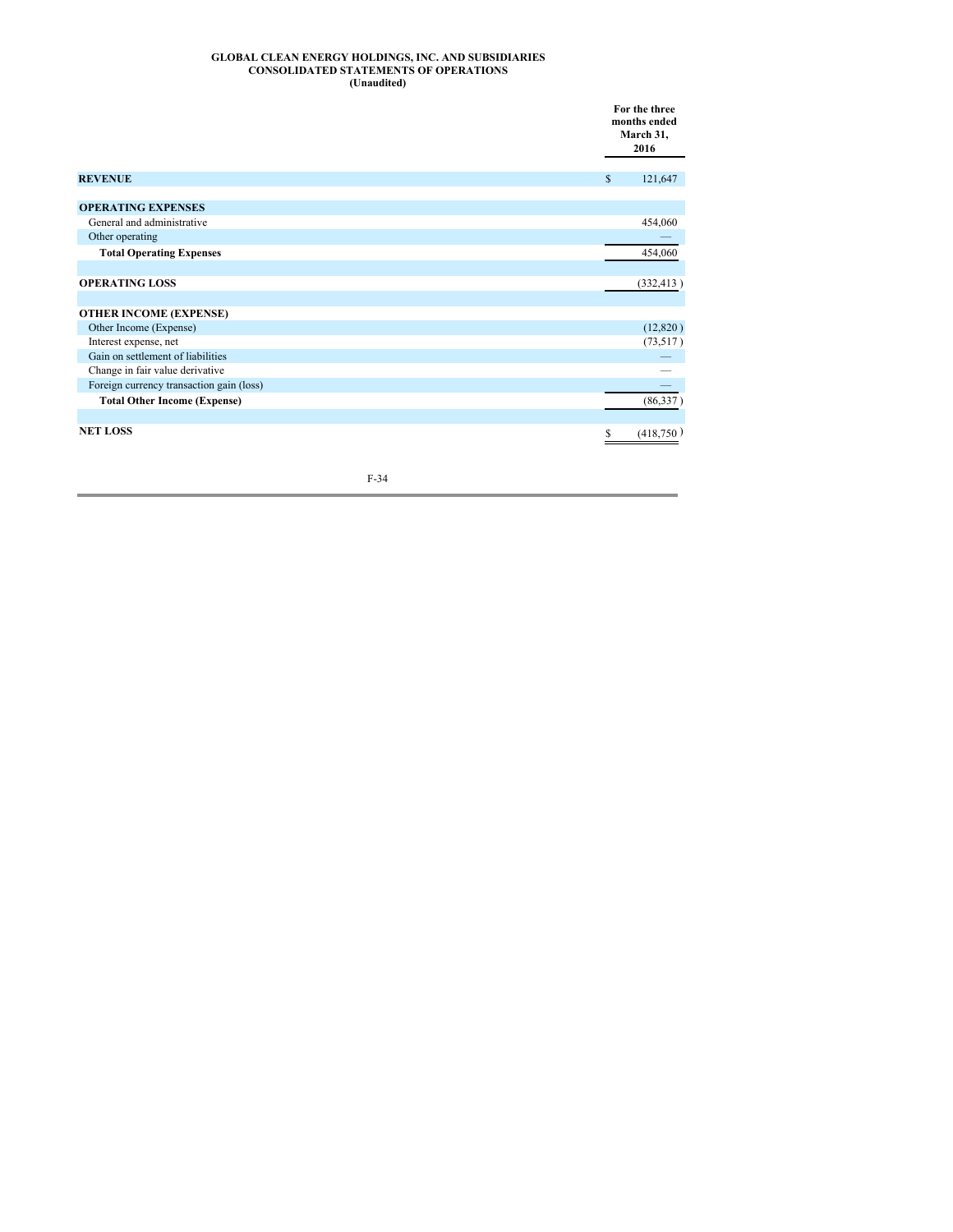|                                                                                |               | For the three months ended March 31, |             |           |              |            |  |
|--------------------------------------------------------------------------------|---------------|--------------------------------------|-------------|-----------|--------------|------------|--|
|                                                                                |               | 2018<br>2019                         |             |           | 2017         |            |  |
| <b>Operating Activities:</b>                                                   |               |                                      |             |           |              |            |  |
| Net loss                                                                       | $\mathcal{S}$ | (6,050,656)                          | $\mathbf S$ | 156,398   | $\mathbb{S}$ | (305, 144) |  |
| Adjustments to reconcile net loss to net cash used in<br>operating activities: |               |                                      |             |           |              |            |  |
| Gain on settlement of liabilities                                              |               |                                      |             |           |              |            |  |
| Share-based compensation                                                       |               | 43,008                               |             | 10.248    |              | 35,560     |  |
| Depreciation and amortization                                                  |               | 61,306                               |             | 61,307    |              | 61,307     |  |
| Change in fair value of derivative liability                                   |               | 3,397,000                            |             |           |              |            |  |
| Changes in operating assets and liabilities:                                   |               |                                      |             |           |              |            |  |
| Accounts receivable                                                            |               |                                      |             |           |              | 112,254    |  |
| Inventory                                                                      |               |                                      |             |           |              |            |  |
| Accounts payable and accrued expenses                                          |               | 858,863                              |             | (26, 427) |              | 32,130     |  |
| Accrued compensation and related liabilities                                   |               | (21)                                 |             |           |              | 26,944     |  |
| Interest payable                                                               |               | 90,528                               |             | 80,631    |              | 78,029     |  |
| <b>Other Operating Activities</b>                                              |               |                                      |             |           |              |            |  |
| <b>Net Cash Used in Operating Activities</b>                                   |               | (1,059,972)                          |             | 282,157   |              | 41,080     |  |
| <b>Investing Activities:</b>                                                   |               |                                      |             |           |              |            |  |
| Pre-acquisition costs                                                          |               |                                      |             |           |              |            |  |
| Cash received from derivative forward contract                                 |               |                                      |             |           |              |            |  |
| <b>Net Cash Used in Investing Activities</b>                                   |               |                                      |             |           |              |            |  |
| <b>Financing Activities:</b>                                                   |               |                                      |             |           |              |            |  |
| Debt issuance costs                                                            |               |                                      |             |           |              |            |  |
| Proceeds from exercise of stock options                                        |               |                                      |             |           |              |            |  |
| <b>Net Cash Used in Financing Activities</b>                                   |               |                                      |             |           |              |            |  |
|                                                                                |               |                                      |             |           |              |            |  |
| Net Change in Cash and Cash Equivalents                                        |               | (1,059,972)                          |             | 282,157   |              | 41,080     |  |
| <b>Cash and Cash Equivalents at Beginning of Period</b>                        |               | 5,226,489                            |             | 3,733     |              | 22,164     |  |
| <b>Cash and Cash Equivalents at End of Period</b>                              | S             | 4,166,517                            | S           | 285,890   | \$           | 63,244     |  |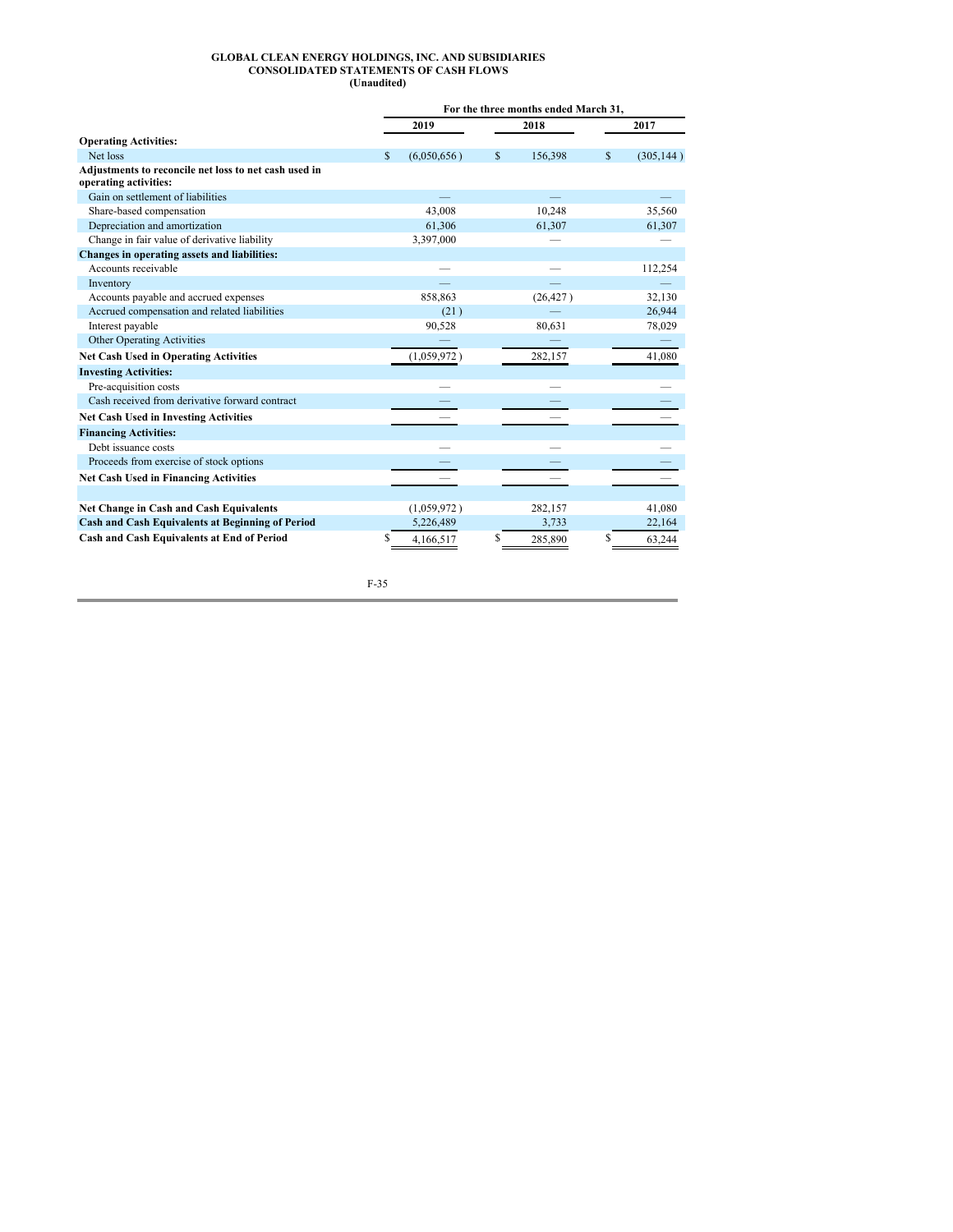|                                                                             | For the three<br>months ended<br>March 31.<br>2016 |
|-----------------------------------------------------------------------------|----------------------------------------------------|
| <b>Operating Activities:</b>                                                |                                                    |
| Net loss                                                                    | $\mathbb{S}$<br>(418,750)                          |
| Adjustments to reconcile net loss to net cash used in operating activities: |                                                    |
| Foreign currency transaction gain                                           |                                                    |
| Gain on settlement of liabilities                                           |                                                    |
| Share-based compensation                                                    | 26,705                                             |
| Write-down of long-lived assets                                             |                                                    |
| Depreciation and amortization                                               | 62,096                                             |
| Amortization of debt discount                                               |                                                    |
| Change in fair value of derivative liability                                |                                                    |
| Changes in operating assets and liabilities:                                |                                                    |
| Accounts receivable                                                         |                                                    |
| Inventory                                                                   | 623                                                |
| Accounts payable and accrued expenses                                       | 150.185                                            |
| Accrued compensation and related liabilities                                |                                                    |
| Interest payable                                                            |                                                    |
| Other Operating Activities                                                  |                                                    |
| Other noncurrent assets                                                     |                                                    |
| Other current assets                                                        | (4,460)                                            |
| <b>Net Cash Used in Operating Activities:</b>                               | (183, 601)                                         |
| Cash Flows of discontinued operations:                                      |                                                    |
| Operating cash flows                                                        | 153,758                                            |
| Investing cash flows                                                        |                                                    |
| Financing cash flows (including cash at year-end)                           |                                                    |
| Net Cash flows from discontinued operations                                 | 153,758                                            |
|                                                                             |                                                    |
| Effect of exchange rate changes on cash                                     | (2,605)                                            |
|                                                                             |                                                    |
| Net Change in Cash and Cash Equivalents                                     | (32, 448)                                          |
| <b>Cash and Cash Equivalents at Beginning of Period</b>                     | 34,704                                             |
| <b>Cash and Cash Equivalents at End of Period</b>                           | S<br>2.256                                         |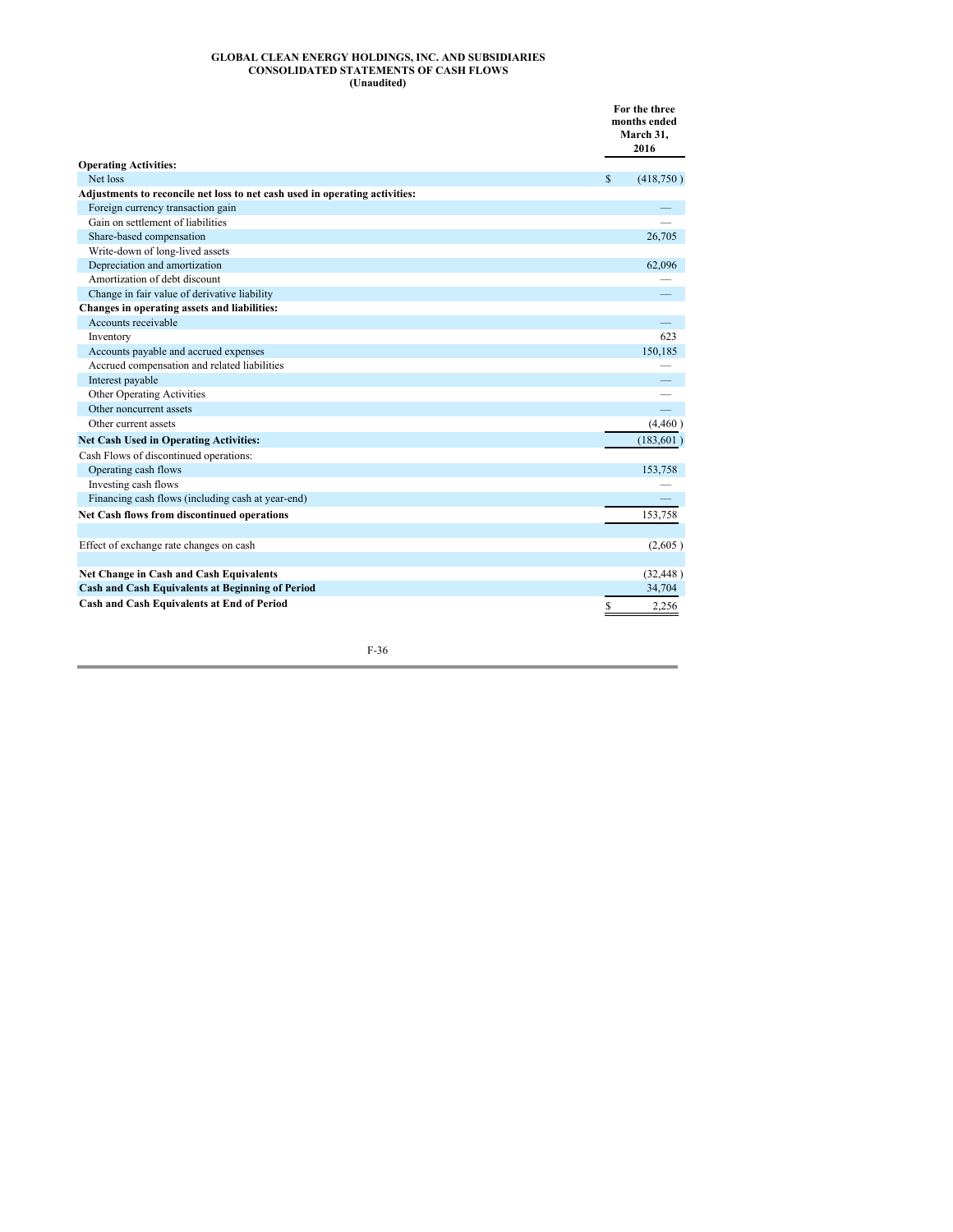#### **GLOBAL CLEAN ENERGY HOLDINGS, INC. AND SUBSIDIARIES CONSOLIDATED BALANCE SHEETS (Unaudited)**

|                               | As of June 30, |           |    |           |    |           |
|-------------------------------|----------------|-----------|----|-----------|----|-----------|
|                               |                | 2019      |    | 2018      |    | 2017      |
| <b>ASSETS</b>                 |                |           |    |           |    |           |
| <b>CURRENT ASSETS</b>         |                |           |    |           |    |           |
| Cash and cash equivalents     | \$             | 2,275,500 | \$ | 161,014   | \$ | 64,978    |
| Accounts receivable           |                |           |    | 19,082    |    | 25,081    |
| Inventory                     |                | 22,942    |    | 22,942    |    | 22,942    |
| <b>Total Current Assets</b>   |                | 2,298,442 |    | 203,038   |    | 113,001   |
|                               |                |           |    |           |    |           |
| PROPERTY AND EQUIPMENT, NET   |                | 1,706     |    | 1.706     |    | 1,706     |
| <b>RIGHT-OF-USE ASSET</b>     |                | 98,000    |    |           |    |           |
| <b>INTANGIBLE ASSETS, NET</b> |                | 2,624,205 |    | 2,869,432 |    | 3,114,659 |
| <b>DEBT ISSUANCE COSTS</b>    |                | 100,000   |    |           |    |           |
| PRE-ACQUISITION COSTS         |                | 755,382   |    |           |    |           |
| <b>DEPOSITS</b>               |                | 505,253   |    | 5,253     |    | 5,253     |
|                               |                |           |    |           |    |           |
| <b>TOTAL ASSETS</b>           | \$             | 6,382,988 | \$ | 3,079,429 |    | 3,234,619 |

| <b>LIABILITIES AND STOCKHOLDERS' DEFICIT</b> |    |                |    |              |    |              |
|----------------------------------------------|----|----------------|----|--------------|----|--------------|
| <b>CURRENT LIABILITIES</b>                   |    |                |    |              |    |              |
| Accounts payable and accrued expenses        | S. | 3,939,808      | S. | 2,808,299    | S. | 2,879,783    |
| Accrued compensation and related liabilities |    | 1,469,100      |    | 2,003,482    |    | 1,652,143    |
| Accrued interest                             |    | 1,553,470      |    | 1,211,150    |    | 967,545      |
| Lease liabilities                            |    | 98,000         |    |              |    |              |
| Notes payable                                |    | 1,369,856      |    | 1,369,856    |    | 1,369,856    |
| Convertible notes payable                    |    | 697,000        |    | 697,000      |    | 697,000      |
| Derivative liability                         |    | 14,536,000     |    |              |    |              |
| <b>Total Current Liabilities</b>             |    | 23,663,234     |    | 8,089,787    |    | 7,566,327    |
|                                              |    |                |    |              |    |              |
| <b>LONG-TERM LIABILITIES</b>                 |    |                |    |              |    |              |
| Convertible notes payable                    |    | 1,000,000      |    |              |    |              |
|                                              |    |                |    |              |    |              |
| <b>TOTAL LIABILITIES</b>                     |    | 24,663,234     |    | 8,089,787    |    | 7,566,327    |
|                                              |    |                |    |              |    |              |
| <b>STOCKHOLDERS' DEFICIT</b>                 |    |                |    |              |    |              |
| Series A preferred stock                     |    | 13             |    | 13           |    | 13           |
| Common stock                                 |    | 341,529        |    | 341,529      |    | 341,529      |
| Additional paid-in capital                   |    | 31,179,041     |    | 30,669,220   |    | 30,599,931   |
| Accumulated deficit                          |    | (49,800,829)   |    | (36,021,120) |    | (35,273,181) |
| <b>Total Stockholders' Deficit</b>           |    | (18, 280, 246) |    | (5,010,358)  |    | (4,331,708)  |
|                                              |    |                |    |              |    |              |
| <b>TOTAL LIABILITIES AND STOCKHOLDERS'</b>   |    |                |    |              |    |              |
| <b>DEFICIT</b>                               | \$ | 6,382,988      |    | 3,079,429    |    | 3,234,619    |
|                                              |    |                |    |              |    |              |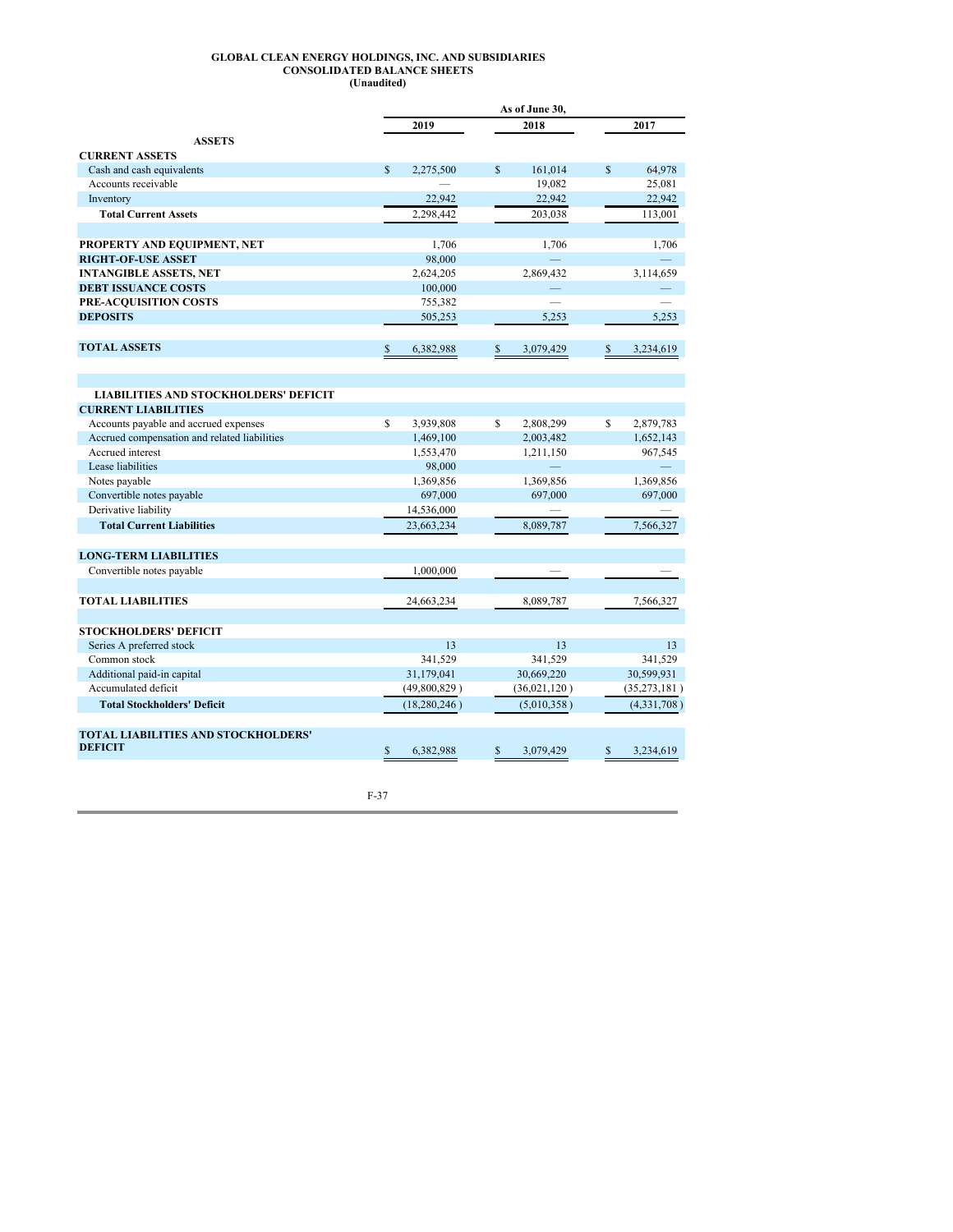### **GLOBAL CLEAN ENERGY HOLDINGS, INC. AND SUBSIDIARIES CONSOLIDATED BALANCE SHEETS (Unaudited)**

|                                              | As of June 30,         |  |  |
|----------------------------------------------|------------------------|--|--|
|                                              | 2016                   |  |  |
| <b>ASSETS</b>                                |                        |  |  |
| <b>CURRENT ASSETS</b>                        |                        |  |  |
| Cash and cash equivalents                    | $\mathbb{S}$<br>12,205 |  |  |
| Accounts receivable                          | 62,924                 |  |  |
| Inventory                                    | 24,431                 |  |  |
| Other current assets                         |                        |  |  |
| <b>Total Current Assets</b>                  | 99,560                 |  |  |
|                                              |                        |  |  |
| PROPERTY AND EQUIPMENT, NET                  | 5,453                  |  |  |
| <b>RIGHT-OF-USE ASSET</b>                    |                        |  |  |
| <b>INTANGIBLE ASSETS, NET</b>                | 3,359,885              |  |  |
| <b>OTHER NONCURRENT ASSETS</b>               | 2.626                  |  |  |
|                                              |                        |  |  |
| <b>TOTAL ASSETS</b>                          | 3,467,524<br>\$        |  |  |
|                                              |                        |  |  |
| <b>LIABILITIES AND STOCKHOLDERS' DEFICIT</b> |                        |  |  |
| <b>CURRENT LIABILITIES</b>                   |                        |  |  |
| Accounts payable and accrued expenses        | \$<br>3,011,834        |  |  |
| Accrued compensation and related liabilities | 1,228,969              |  |  |
| Accrued interest                             | 633,173                |  |  |
| Notes Payable                                | 1,369,856              |  |  |
| Convertible notes payable                    | 697,000                |  |  |
| Derivative liability                         |                        |  |  |
| <b>Total Current Liabilities</b>             | 6,940,832              |  |  |
|                                              |                        |  |  |
| <b>LONG-TERM LIABILITIES</b>                 |                        |  |  |
| Accrued interest payable                     |                        |  |  |
| Accrued return on non-controlling interest   |                        |  |  |
| Mortgage notes payable                       |                        |  |  |
| <b>Total Long-Term Liabilities</b>           |                        |  |  |
|                                              |                        |  |  |
| <b>TOTAL LIABILITIES</b>                     |                        |  |  |
|                                              | 6,940,832              |  |  |
| <b>STOCKHOLDERS' DEFICIT</b>                 |                        |  |  |
| Series A preferred stock                     | 13                     |  |  |
| Common stock                                 | 341,529                |  |  |
| Additional paid-in capital                   | 30,564,371             |  |  |
| Accumulated deficit                          | (34,379,221)           |  |  |
| Accumulated other comprehensive income       |                        |  |  |
| <b>Total Stockholders' Deficit</b>           | (3,473,308)            |  |  |
| Noncontrolling interests                     |                        |  |  |
| TOTAL LIABILITIES AND STOCKHOLDERS' DEFICIT  | \$<br>3,467,524        |  |  |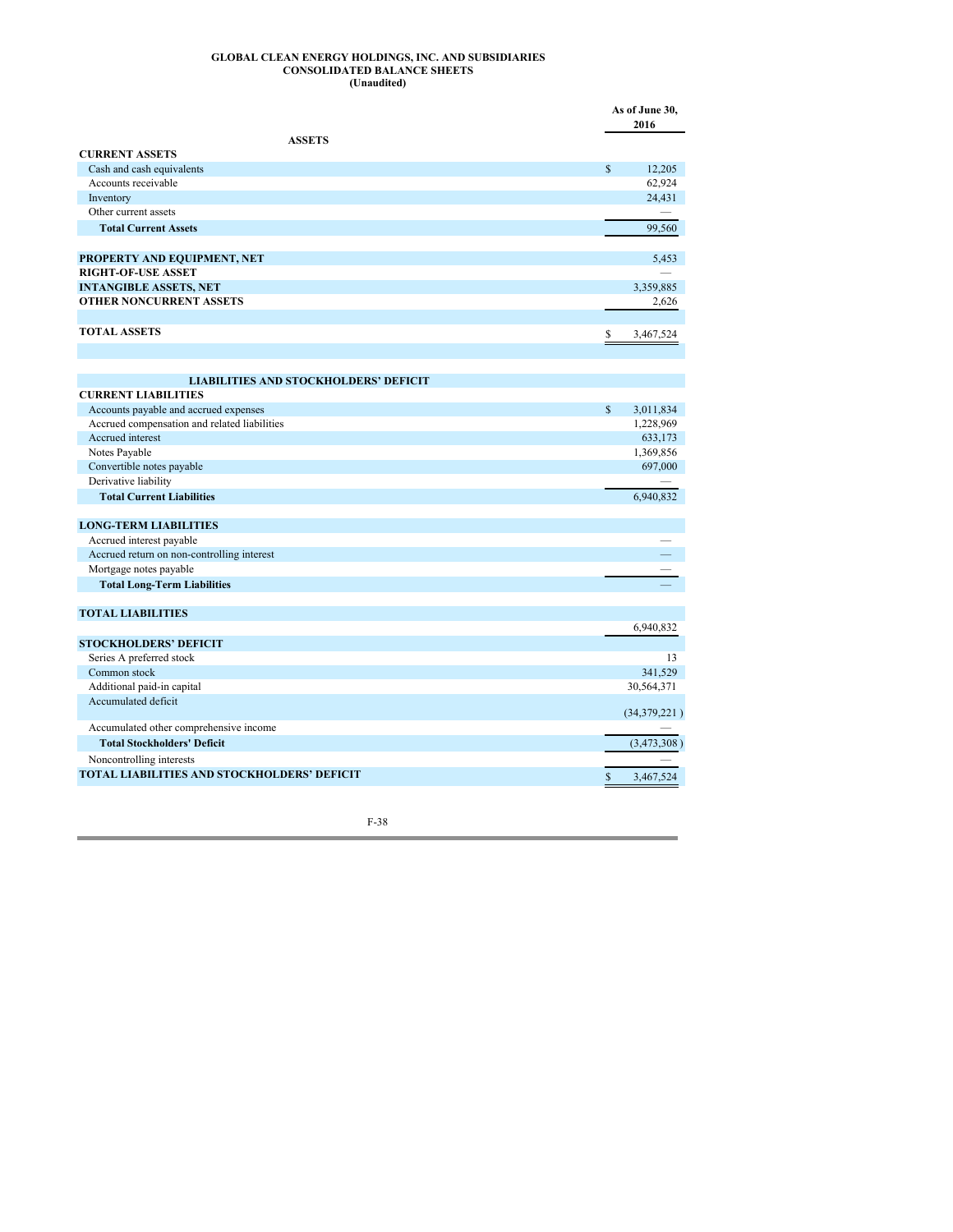|                                                                 | For the three months ended June 30. |             |             |             |              |             |
|-----------------------------------------------------------------|-------------------------------------|-------------|-------------|-------------|--------------|-------------|
|                                                                 |                                     | 2019        |             | 2018        |              | 2017        |
| <b>Revenue</b>                                                  | $\mathbf S$                         |             | $\mathbf S$ |             | $\mathbf{s}$ | 109,539     |
| <b>Operating Expenses</b>                                       |                                     |             |             |             |              |             |
| General and Administrative                                      |                                     | 937,765     |             | 135,178     |              | 179,566     |
| Amortization of intangible assets                               |                                     | 61,306      |             | 61,306      |              | 61,306      |
| Preliminary stage acquisition costs                             |                                     | 82,693      |             |             |              |             |
| <b>Total Operating Expenses</b>                                 |                                     | 1,081,764   |             | 196,484     |              | 240,872     |
| <b>Operating Loss</b>                                           |                                     | (1,081,764) |             | (196, 484)  |              | (131, 333)  |
| <b>Other Income (Expense)</b>                                   |                                     |             |             |             |              |             |
| Other Income (Expenses)                                         |                                     |             |             |             |              | 28,279      |
| Interest expense, net                                           |                                     | (89, 546)   |             | (80, 632)   |              | (152, 553)  |
| Gain on settlement of liabilities                               |                                     |             |             |             |              |             |
| Change in fair value derivative and finance                     |                                     |             |             |             |              |             |
| charges related to derivative liability                         |                                     | 1,318,000   |             |             |              |             |
| Other Income (Expense), Net                                     |                                     | 1,228,454   |             | (80, 632)   |              | (124, 274)  |
| Net (Loss)/Income                                               | \$                                  | 149,690     | S           | (277, 116)  | S            | (255,607)   |
| <b>Basic and diluted Loss per Common Share:</b>                 |                                     |             |             |             |              |             |
| Net Loss per Common Share                                       | \$                                  | (0.00)      | S           | 0.00        | S            | (0.00)      |
| Basic and diluted Weighted-Average Common Shares<br>Outstanding |                                     | 341,546,009 |             | 341,529,434 |              | 341,529,434 |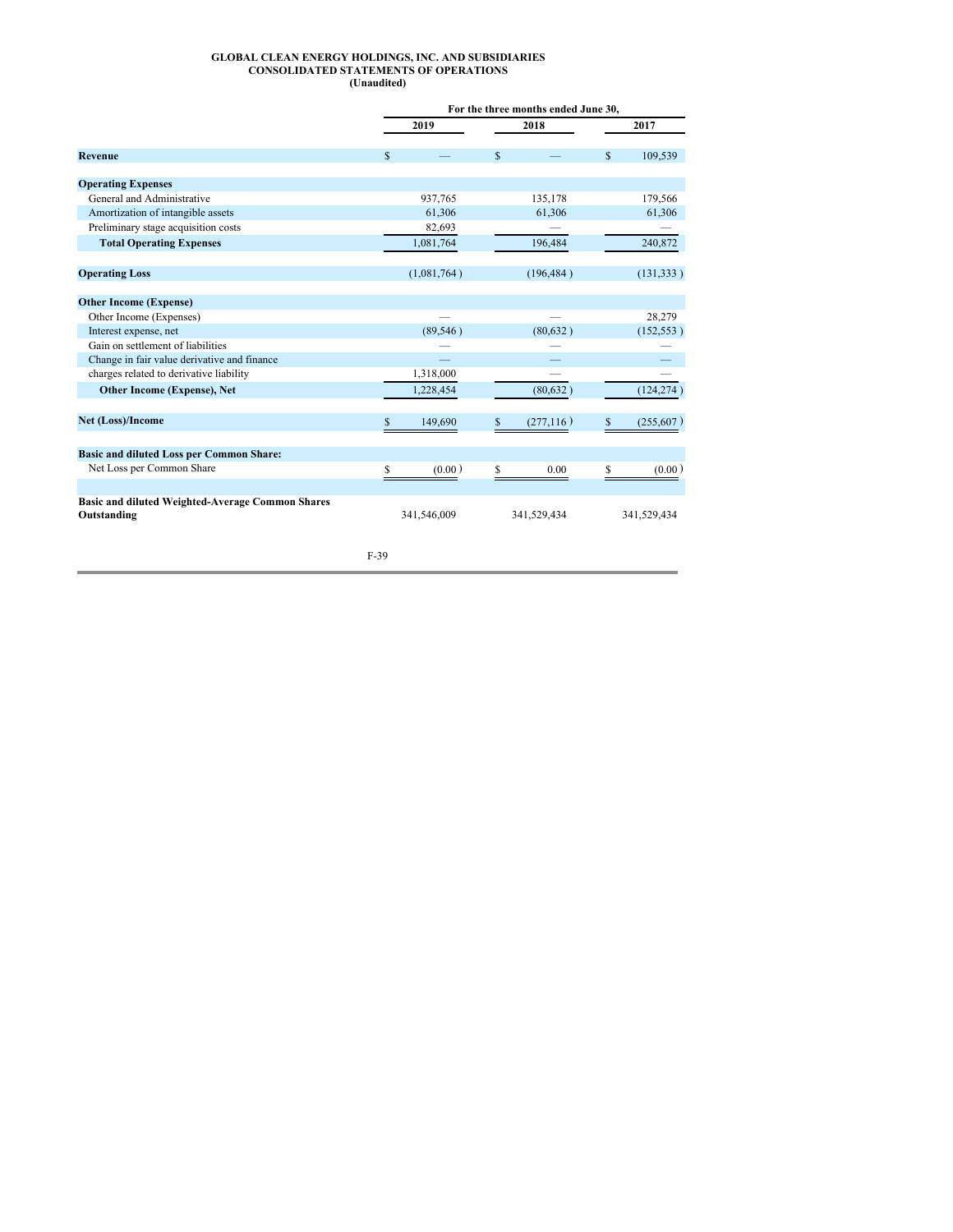|                                                              |              | For the three<br>months ended<br><b>June 30,</b><br>2016 |
|--------------------------------------------------------------|--------------|----------------------------------------------------------|
| <b>Revenue</b>                                               | $\mathbb{S}$ | 79,583                                                   |
| <b>Operating Expenses</b>                                    |              |                                                          |
| General and Administrative                                   |              | 401,838                                                  |
| Other Operating                                              |              |                                                          |
| <b>Total Operating Expenses</b>                              |              | 401,838                                                  |
| <b>Operating Loss</b>                                        |              | (322, 255)                                               |
| <b>Other Income (Expense)</b>                                |              |                                                          |
| Other Income (Expense)                                       |              | 67,349                                                   |
| Interest expense, net                                        |              | (138,770)                                                |
| Gain on settlement of liabilities                            |              | 537,612                                                  |
| Change in fair value derivative                              |              |                                                          |
| Foreign currency transaction gain (loss)                     |              | 106,563                                                  |
| <b>Total Other Income (Expense), Net</b>                     |              | 572,753                                                  |
| <b>Loss from Continuing Operations</b>                       |              | 250,498                                                  |
| <b>Loss from Discontinued Operations</b>                     |              |                                                          |
| Net (Loss)/Income                                            | S            | 250,498                                                  |
|                                                              |              |                                                          |
| <b>Basic and diluted Loss per Common Share:</b>              |              |                                                          |
| Net Loss per Common Share                                    | \$           | (0.00)                                                   |
| Basic and diluted Weighted-Average Common Shares Outstanding |              | 341,529,434                                              |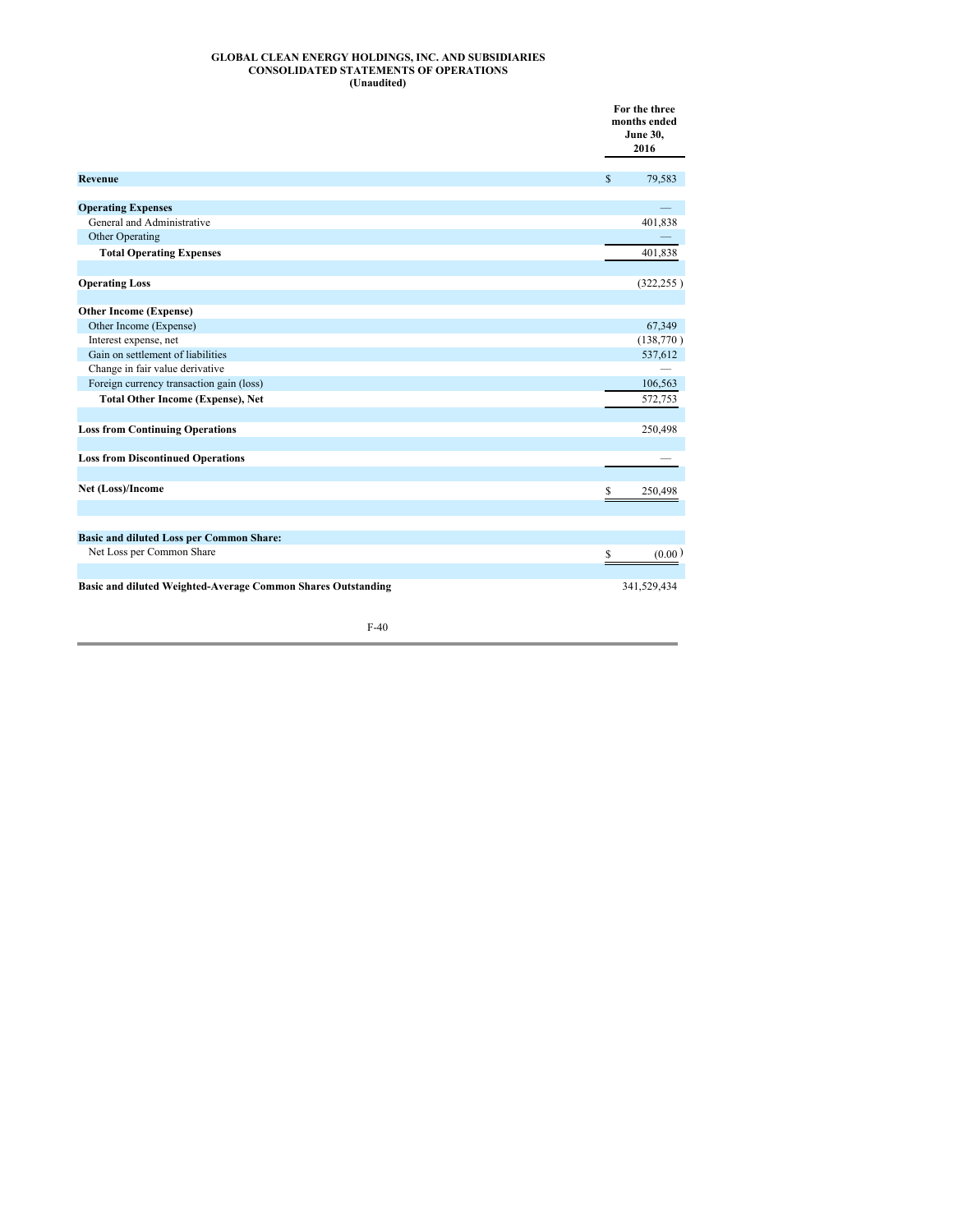|                                                                                        | For the six months ended June 30, |             |          |             |    |             |
|----------------------------------------------------------------------------------------|-----------------------------------|-------------|----------|-------------|----|-------------|
|                                                                                        | 2019                              |             |          | 2018        |    | 2017        |
| <b>Revenue</b>                                                                         | $\mathbb{S}$                      |             | <b>S</b> |             | \$ | 159,873     |
| <b>Operating Expenses</b>                                                              |                                   |             |          |             |    |             |
| General and Administrative                                                             |                                   | 1,065,342   |          | 261,842     |    | 396,434     |
| Amortization of intangible assets                                                      |                                   | 122,613     |          | 122,613     |    | 122,613     |
| Preliminary stage acquisition costs                                                    |                                   | 1,016,936   |          |             |    |             |
| <b>Total Operating Expenses</b>                                                        |                                   | 3,104,891   |          | 384,455     |    | 519,047     |
| <b>Operating Loss</b>                                                                  |                                   | (3,104,891) |          | (384, 455)  |    | (359, 174)  |
| <b>Other Income (Expense)</b>                                                          |                                   |             |          |             |    |             |
| Other Income (Expense)                                                                 |                                   |             |          | 425,000     |    | 28,279      |
| Interest expense, net                                                                  |                                   | (180,075)   |          | (161, 263)  |    | (229, 856)  |
| Gain on settlement of liabilities                                                      |                                   |             |          |             |    |             |
| Change in fair value derivative and finance charges related<br>to derivative liability |                                   | (2,619,000) |          |             |    |             |
| Other Income (Expense), Net                                                            |                                   | (2,799,075) |          | 263,737     |    | (201, 577)  |
| <b>Net Loss</b>                                                                        | \$                                | (5,903,966) | S        | (120,718)   |    | (560, 751)  |
| <b>Basic and diluted Loss per Common Share:</b>                                        |                                   |             |          |             |    |             |
| Net Loss per Common Share                                                              |                                   |             |          |             |    |             |
|                                                                                        | \$                                | (0.02)      | S        | (0.00)      | S. | (0.00)      |
| <b>Basic and diluted Weighted-Average Common Shares</b><br>Outstanding                 |                                   | 341,546,009 |          | 341,529,434 |    | 341,529,434 |
|                                                                                        |                                   |             |          |             |    |             |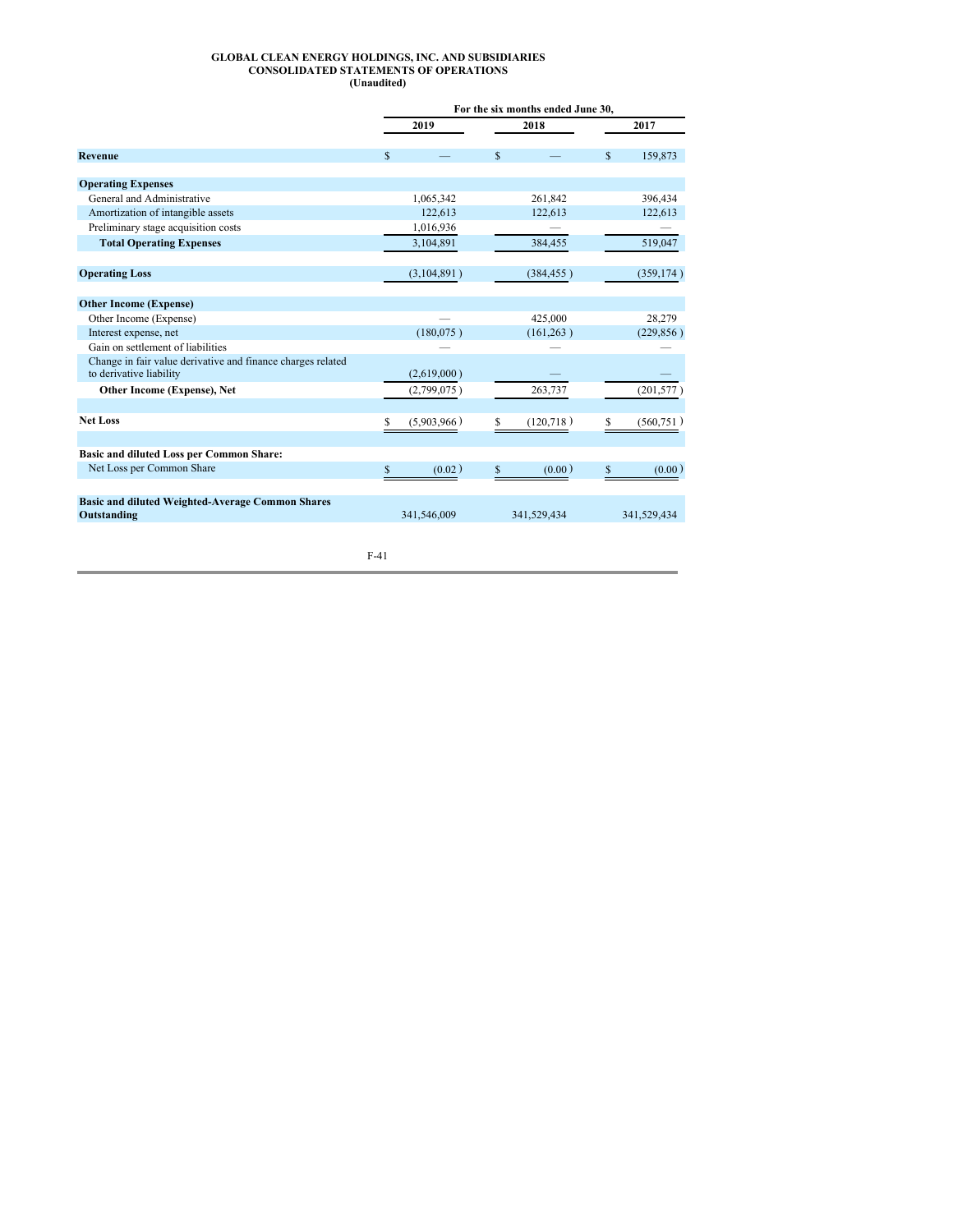|                                                                     | For the six<br>months ended<br><b>June 30,</b><br>2016 |
|---------------------------------------------------------------------|--------------------------------------------------------|
| <b>Revenue</b>                                                      | $\mathbb{S}$<br>201,230                                |
| <b>Operating Expenses</b>                                           |                                                        |
| General and Administrative                                          | 855,898                                                |
| Other operating                                                     |                                                        |
| <b>Total Operating Expenses</b>                                     | 855,899                                                |
| <b>Operating Loss</b>                                               | (654, 668)                                             |
| <b>Other Income (Expense)</b>                                       |                                                        |
| Other Income (Expense)                                              | 54,528                                                 |
| Interest expense, net                                               | (212, 287)                                             |
| Gain on settlement of liabilities                                   | 537,612                                                |
| Change in fair value derivative                                     |                                                        |
| Foreign currency transaction gain (loss)                            | 105,563                                                |
| <b>Total Other Income (Expense), Net</b>                            | 486,416                                                |
| <b>Net Loss</b>                                                     | (168, 252)<br>S                                        |
| Basic and diluted Loss per Common Share:                            |                                                        |
| Net Loss per Common Share                                           | (0.00)<br>\$                                           |
|                                                                     |                                                        |
| <b>Basic and diluted Weighted-Average Common Shares Outstanding</b> | 341,149,556                                            |
| <b>Statement of Comprehensive Income</b>                            |                                                        |
| Net Loss                                                            | \$<br>(168, 252)                                       |
| Other comprehensive loss-foreign currency translation adjustment    |                                                        |
| <b>Comprehensive Loss</b>                                           | (168, 252)<br>\$                                       |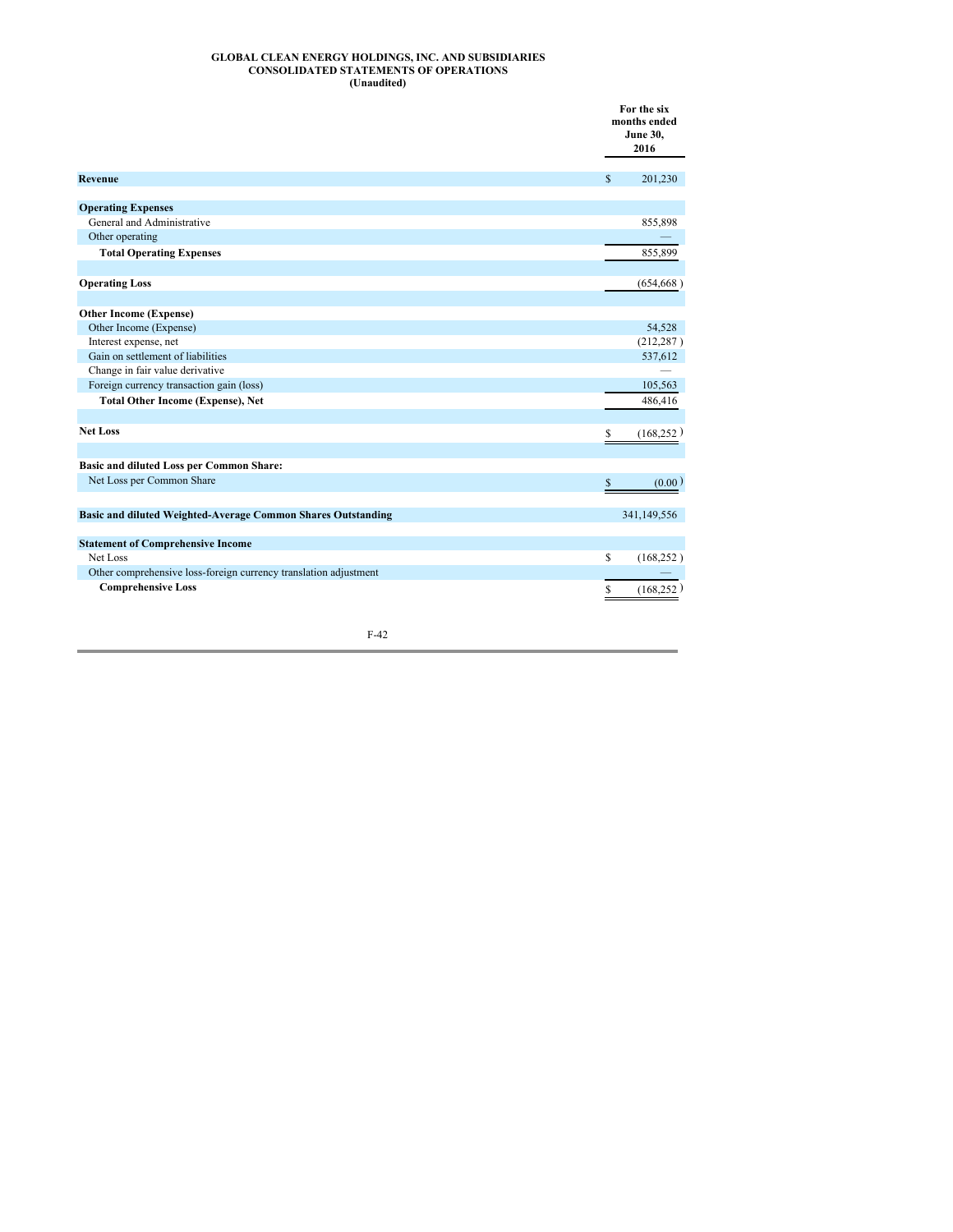|                                                   |               | For the three months ended June 30, |    |            |               |            |  |  |
|---------------------------------------------------|---------------|-------------------------------------|----|------------|---------------|------------|--|--|
|                                                   |               | 2019                                |    | 2018       |               | 2017       |  |  |
| <b>Operating Activities:</b>                      |               |                                     |    |            |               |            |  |  |
| Net loss                                          | $\mathcal{S}$ | 146,690                             | S  | (277, 116) | $\mathcal{S}$ | (255, 607) |  |  |
| Adjustments to reconcile net loss to net cash     |               |                                     |    |            |               |            |  |  |
| used in operating activities:                     |               |                                     |    |            |               |            |  |  |
| Gain on settlement of liabilities                 |               |                                     |    |            |               |            |  |  |
| Share-based compensation                          |               | 460,395                             |    | 59.041     |               |            |  |  |
| Depreciation and amortization                     |               | 61,307                              |    | 61,306     |               | 61,306     |  |  |
| Change in fair value of derivative liability      |               | (1,318,000)                         |    |            |               |            |  |  |
| Changes in operating assets and liabilities:      |               |                                     |    |            |               |            |  |  |
| Accounts receivable                               |               |                                     |    |            |               | (25,081)   |  |  |
| Inventory                                         |               |                                     |    |            |               |            |  |  |
| Accounts payable and accrued expenses             |               | 23,444                              |    | (46, 189)  |               | 42,429     |  |  |
| Accrued compensation and related liabilities      |               |                                     |    | (2,549)    |               | 26,944     |  |  |
| Interest payable                                  |               | 90,529                              |    | 80,631     |               | 151,743    |  |  |
| Other Operating Activities                        |               |                                     |    |            |               |            |  |  |
| <b>Net Cash Used in Operating Activities</b>      |               | (535, 635)                          |    | (124, 876) |               | 1,734      |  |  |
| <b>Investing Activities:</b>                      |               |                                     |    |            |               |            |  |  |
| Pre-acquisition costs and deposits                |               | (1,255,382)                         |    |            |               |            |  |  |
| Cash received from derivative forward contract    |               |                                     |    |            |               |            |  |  |
| <b>Net Cash Used in Investing Activities</b>      |               | (1,255,382)                         |    |            |               |            |  |  |
| <b>Financing Activities:</b>                      |               |                                     |    |            |               |            |  |  |
| Debt issuance costs                               |               | (100,000)                           |    |            |               |            |  |  |
| Proceeds from exercise of stock options           |               |                                     |    |            |               |            |  |  |
| <b>Net Cash Used in Financing Activities</b>      |               | (100,000)                           |    |            |               |            |  |  |
|                                                   |               |                                     |    |            |               |            |  |  |
| Net change in Cash and Cash Equivalents           |               | (1,891,017)                         |    | (124, 876) |               | 1,734      |  |  |
| Cash and Cash Equivalents at Beginning of Period  |               | 4,166,517                           |    | 285,890    |               | 63,244     |  |  |
| <b>Cash and Cash Equivalents at End of Period</b> | \$            | 2,275,500                           | \$ | 161,014    | \$            | 64,978     |  |  |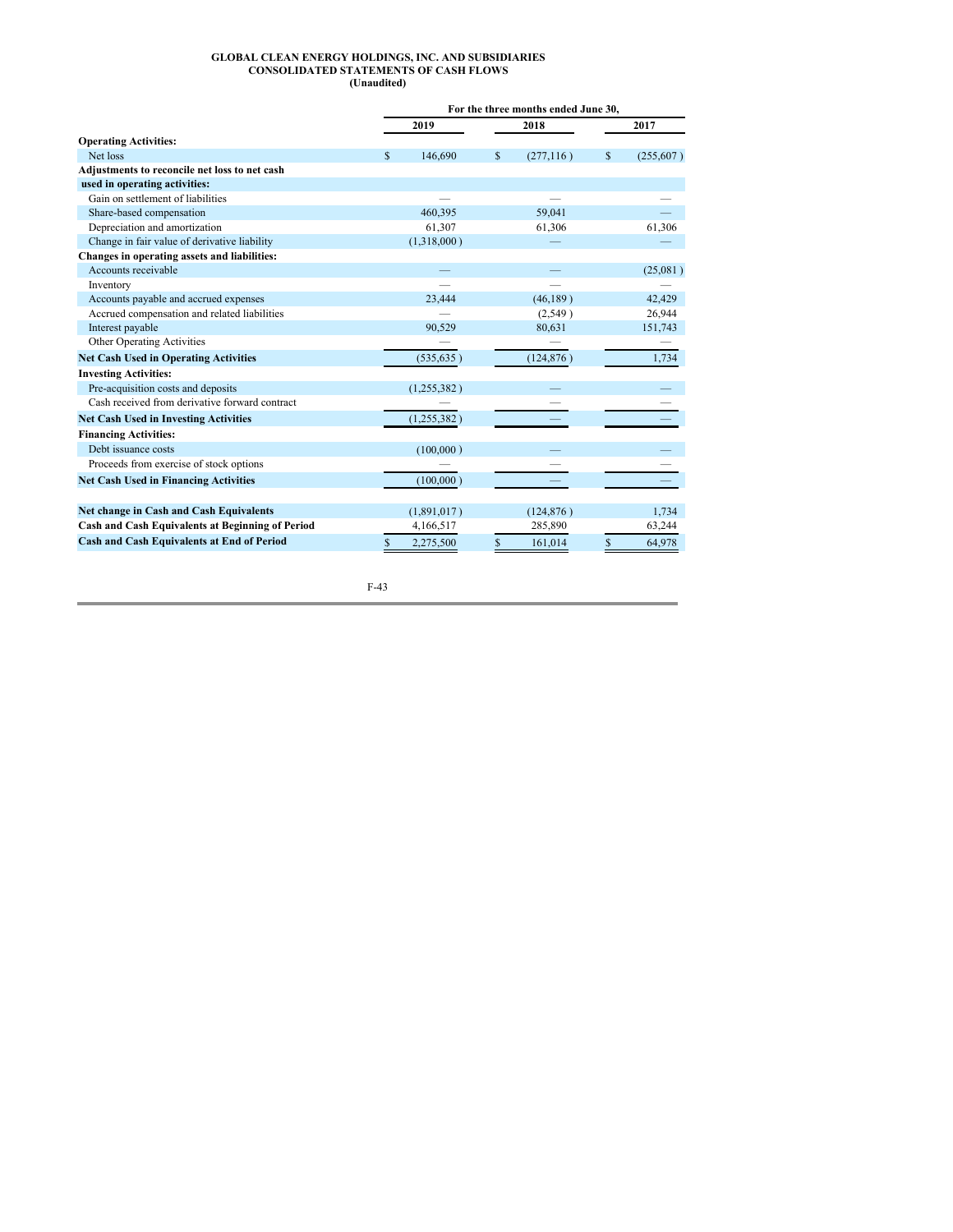|                                                                     |              | For the three<br>months ended<br><b>June 30,</b><br>2016 |
|---------------------------------------------------------------------|--------------|----------------------------------------------------------|
| <b>Operating Activities:</b>                                        |              |                                                          |
| Net loss                                                            | \$           | 250,498                                                  |
| Adjustments to reconcile net loss to net cash                       |              |                                                          |
| used in operating activities:                                       |              |                                                          |
| Foreign currency transaction gain                                   |              |                                                          |
| Gain on settlement of liabilities                                   |              | (255, 752)                                               |
| Share-based compensation                                            |              | 4,606                                                    |
| Write-down of long lived assets                                     |              |                                                          |
| Depreciation and amortization                                       |              | 62,933                                                   |
| Amortization of debt discount                                       |              |                                                          |
| Change in fair value of derivative                                  |              | (106,000)                                                |
| Changes in operating assets and liabilities:                        |              |                                                          |
| Accounts receivable                                                 |              | (52,764)                                                 |
| Inventory                                                           |              | 1,490                                                    |
| Accounts payable and accrued expenses                               |              | (179, 963)                                               |
| Accrued compensation and related liabilities                        |              | 104,566                                                  |
| Interest payable                                                    |              | 178,144                                                  |
| <b>Other Operating Activities</b>                                   |              |                                                          |
| Other noncurrent assets                                             |              |                                                          |
| Other current assets                                                |              | 41,306                                                   |
| <b>Net Cash Used in Operating Activities</b>                        |              | 49,063                                                   |
| <b>Investing Activities:</b>                                        |              |                                                          |
| Plantation developments costs                                       |              |                                                          |
| <b>Net Cash Used in Investing Activities</b>                        |              |                                                          |
| <b>Financing Activities:</b>                                        |              |                                                          |
| Proceeds from issuance of preferred membership in GCE Mexico I, LLC |              |                                                          |
| <b>Net Cash Provided by Financing Activities</b>                    |              |                                                          |
| <b>Cash Flows of discontinued operations:</b>                       |              |                                                          |
| Operating cash flows                                                |              | 64,257                                                   |
| Investing cash flows                                                |              |                                                          |
| Financing cash flows (including cash at year-end)                   |              |                                                          |
| <b>Net Cash flows from discontinued operations</b>                  |              | 64,257                                                   |
| Effect of exchange rate changes on cash                             |              | (103, 371)                                               |
| Net change in Cash and Cash Equivalents                             |              | 9.949                                                    |
| Cash and Cash Equivalents at Beginning of Period                    |              | 2,256                                                    |
| <b>Cash and Cash Equivalents at End of Period</b>                   | $\mathbb{S}$ | 12.205                                                   |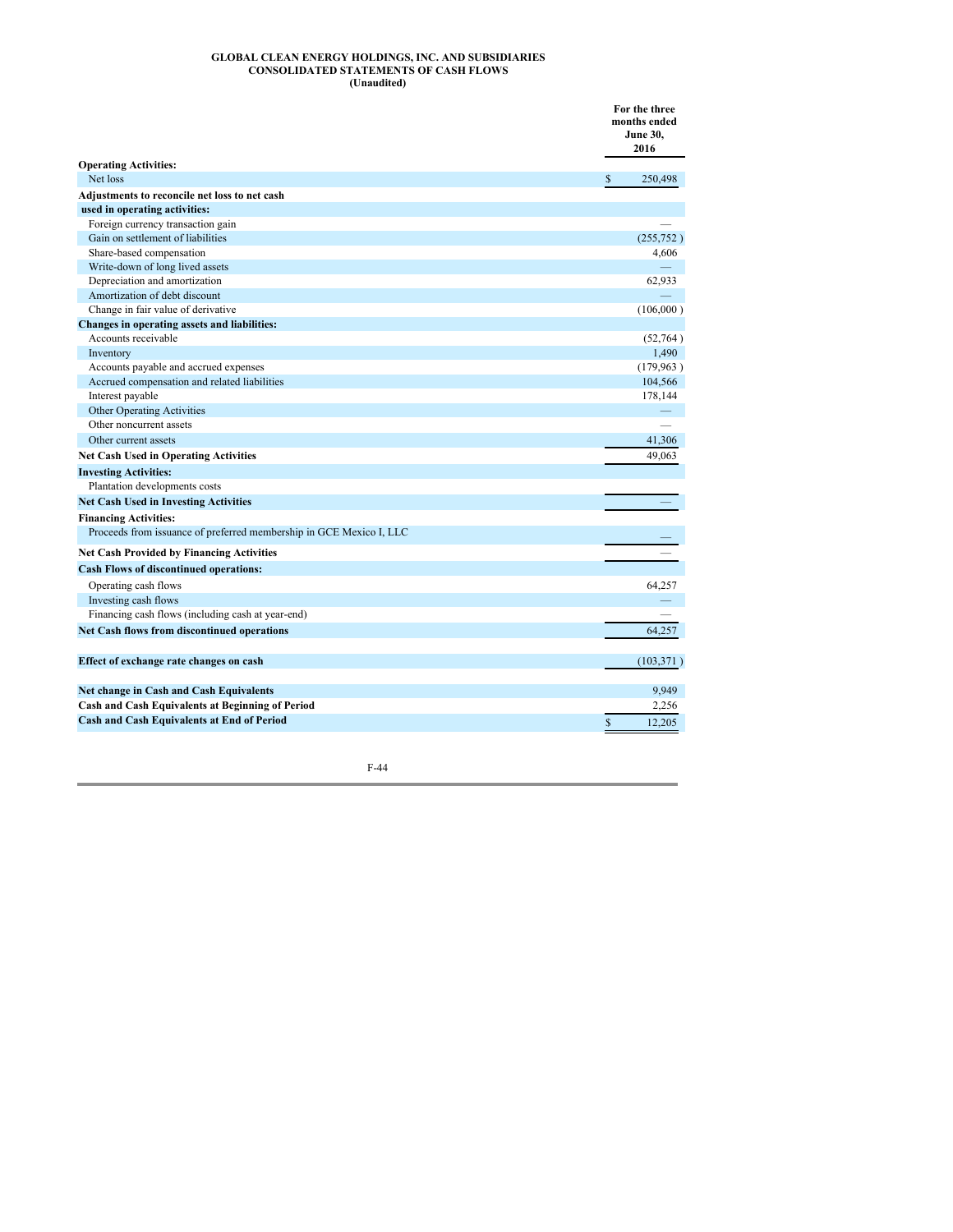|                                                                                | For the six months ended June 30. |               |    |            |              |            |
|--------------------------------------------------------------------------------|-----------------------------------|---------------|----|------------|--------------|------------|
|                                                                                |                                   | 2019          |    | 2018       |              | 2017       |
| <b>Operating Activities:</b>                                                   |                                   |               |    |            |              |            |
| Net loss                                                                       | \$                                | (5,903,966)   | S  | (120, 718) | $\mathbb{S}$ | (560, 751) |
| Adjustments to reconcile net loss to net cash used in<br>operating activities: |                                   |               |    |            |              |            |
| Gain on settlement of liabilities                                              |                                   |               |    |            |              |            |
| Share-based compensation                                                       |                                   | 503,403       |    | 69.289     |              | 35,560     |
| Depreciation and amortization                                                  |                                   | 122,613       |    | 122,613    |              | 122,613    |
| Change in fair value of derivative liability                                   |                                   | 2,619,000     |    |            |              |            |
| Changes in operating assets and liabilities:                                   |                                   |               |    |            |              |            |
| Accounts receivable                                                            |                                   |               |    |            |              | 87,173     |
| Inventory                                                                      |                                   |               |    |            |              |            |
| Accounts payable and accrued expenses                                          |                                   | 882,307       |    | (72,616)   |              | 74,559     |
| Accrued compensation and related liabilities                                   |                                   | (21)          |    | (2,549)    |              | 53,889     |
| Interest payable                                                               |                                   | 181,057       |    | 161,262    |              | 229,771    |
| <b>Other Operating Activities</b>                                              |                                   |               |    |            |              |            |
| <b>Net Cash Used in Operating Activities</b>                                   |                                   | (1,595,607)   |    | 157,281    |              | 42,814     |
| <b>Investing Activities:</b>                                                   |                                   |               |    |            |              |            |
| Pre-acquisition costs and deposits                                             |                                   | (1,255,382)   |    |            |              |            |
| <b>Net Cash Used in Investing Activities</b>                                   |                                   | (1, 255, 382) |    |            |              |            |
| <b>Financing Activities:</b>                                                   |                                   |               |    |            |              |            |
| Debt issuance costs                                                            |                                   | (100,000)     |    |            |              |            |
| Proceeds from exercise of stock options                                        |                                   |               |    |            |              |            |
| <b>Net Cash Used in Financing Activities</b>                                   |                                   | (100,000)     |    |            |              |            |
|                                                                                |                                   |               |    |            |              |            |
| Net change in Cash and Cash Equivalents                                        |                                   | (2,950,989)   |    | 157,281    |              | 42,814     |
| Cash and Cash Equivalents at Beginning of Period                               |                                   | 5,226,489     |    | 3,733      |              | 22,164     |
| <b>Cash and Cash Equivalents at End of Period</b>                              | \$                                | 2,275,500     | \$ | 161,014    | \$           | 64,978     |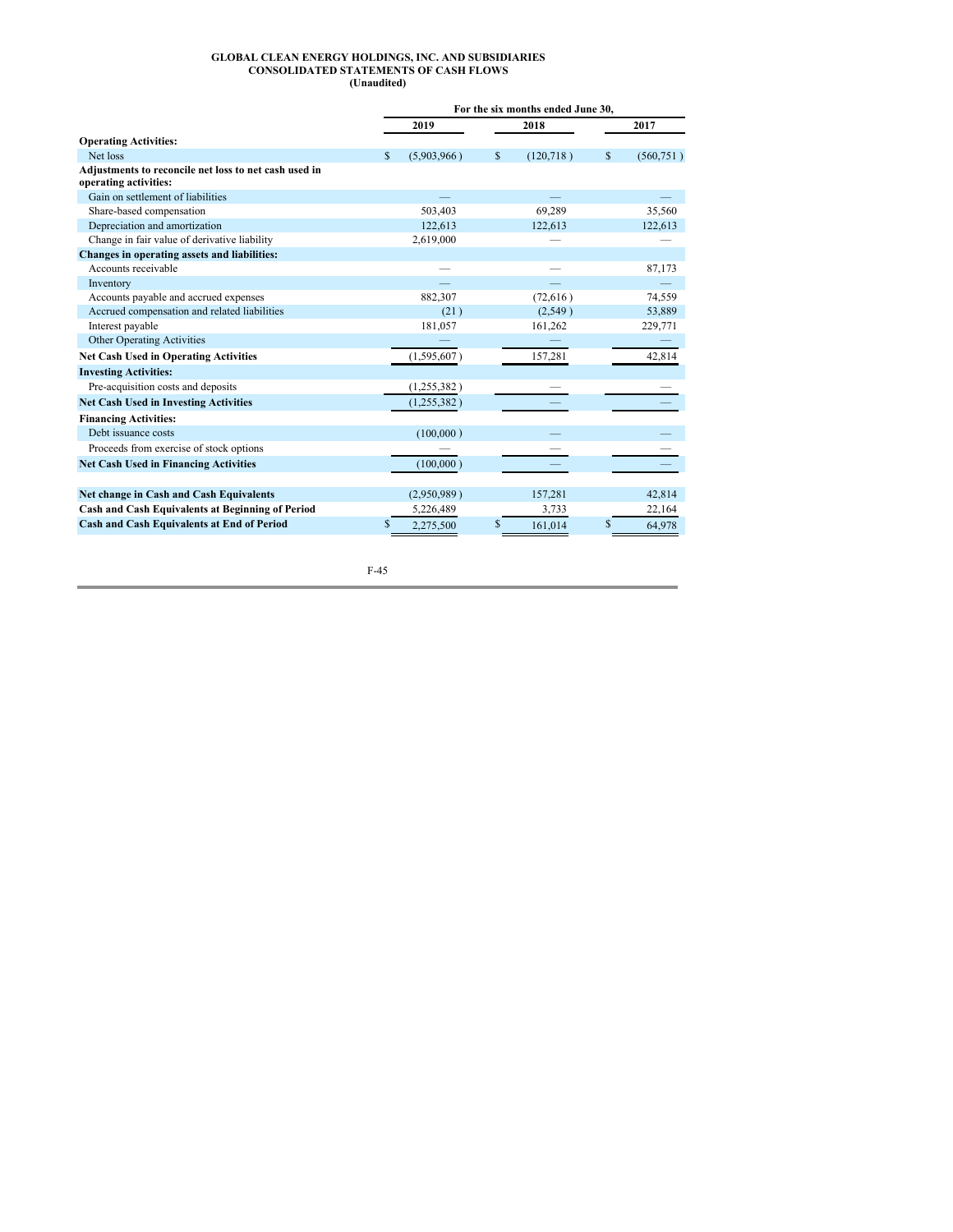|                                                                             | For the six<br>months ended<br><b>June 30.</b><br>2016 |            |  |
|-----------------------------------------------------------------------------|--------------------------------------------------------|------------|--|
| <b>Operating Activities:</b>                                                |                                                        |            |  |
| Net loss                                                                    | $\mathbb{S}$                                           | (168, 252) |  |
| Adjustments to reconcile net loss to net cash used in operating activities: |                                                        |            |  |
| Foreign currency transaction gain                                           |                                                        |            |  |
| Gain on settlement of liabilities                                           |                                                        | (255,752)  |  |
| Share-based compensation                                                    |                                                        | 31,311     |  |
| Depreciation and amortization                                               |                                                        | 125,029    |  |
| Amortization of debt discount                                               |                                                        |            |  |
| Change in fair value of derivative                                          |                                                        | (106,000)  |  |
| Changes in operating assets and liabilities:                                |                                                        |            |  |
| Accounts receivable                                                         |                                                        | (52,764)   |  |
| Inventory                                                                   |                                                        | 2,113      |  |
| Accounts payable and accrued expenses                                       |                                                        | (29,778)   |  |
| Accrued compensation and related liabilities                                |                                                        | 104,566    |  |
| Interest payable                                                            |                                                        | 178,144    |  |
| Other current assets                                                        |                                                        | 36,846     |  |
| Other noncurrent assets                                                     |                                                        |            |  |
| <b>Net Cash Used in Operating Activities</b>                                |                                                        | (134, 538) |  |
| <b>Investing Activities:</b>                                                |                                                        |            |  |
| Plantation developments costs                                               |                                                        |            |  |
| <b>Net Cash Used in Investing Activities</b>                                |                                                        |            |  |
| <b>Financing Activities:</b>                                                |                                                        |            |  |
| Proceeds from issuance of preferred membership in GCE Mexico I, LLC         |                                                        |            |  |
| <b>Net Cash Provided by Financing Activities</b>                            |                                                        |            |  |
|                                                                             |                                                        |            |  |
| <b>Cash Flows of discontinued operations:</b>                               |                                                        |            |  |
| Operating cash flows                                                        |                                                        | 218,015    |  |
| Investing cash flows                                                        |                                                        |            |  |
| Financing cash flows (including cash at year-end)                           |                                                        |            |  |
| Net Cash flows from discontinued operations                                 |                                                        | 218,015    |  |
|                                                                             |                                                        |            |  |
| Effect of exchange rate changes on cash                                     |                                                        | (105, 976) |  |
|                                                                             |                                                        |            |  |
| Net change in Cash and Cash Equivalents                                     |                                                        | (22, 499)  |  |
| Cash and Cash Equivalents at Beginning of Period                            |                                                        | 34,704     |  |
| <b>Cash and Cash Equivalents at End of Period</b>                           | S                                                      | 12.205     |  |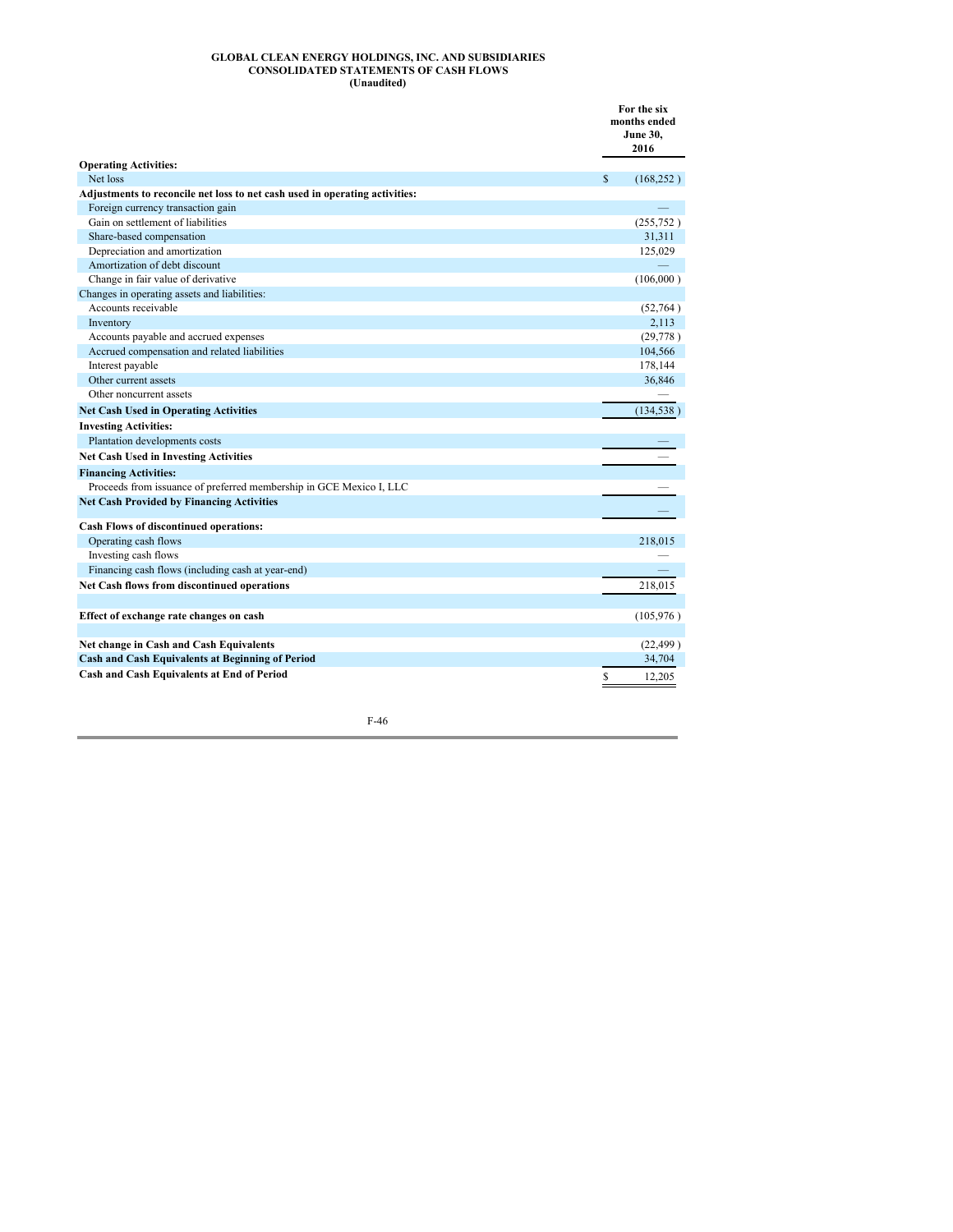#### **GLOBAL CLEAN ENERGY HOLDINGS, INC. AND SUBSIDIARIES CONSOLIDATED BALANCE SHEETS (Unaudited)**

|                               | As of September 30, |           |              |           |    |           |
|-------------------------------|---------------------|-----------|--------------|-----------|----|-----------|
|                               | 2019                |           |              | 2018      |    | 2017      |
| <b>ASSETS</b>                 |                     |           |              |           |    |           |
| <b>CURRENT ASSETS</b>         |                     |           |              |           |    |           |
| Cash and cash equivalents     | \$                  | 217,214   | $\mathbb{S}$ | 57,414    | \$ | 70,996    |
| Accounts receivable           |                     |           |              | 19,082    |    |           |
| Inventory                     |                     | 22,942    |              | 22,942    |    | 22,942    |
| <b>Total Current Assets</b>   |                     | 240,156   |              | 99,438    |    | 93,938    |
|                               |                     |           |              |           |    |           |
| PROPERTY AND EQUIPMENT, NET   |                     | 1.706     |              | 1.706     |    | 1,706     |
| <b>RIGHT-OF-USE ASSET</b>     |                     | 89.911    |              |           |    |           |
| <b>INTANGIBLE ASSETS, NET</b> |                     | 2,562,899 |              | 2,808,125 |    | 3,053,352 |
| <b>DEBT ISSUANCE COSTS</b>    |                     | 250,000   |              |           |    |           |
| PRE-ACQUISITION COSTS         |                     | 1,861,481 |              |           |    |           |
| <b>DEPOSITS</b>               |                     | 1,005,253 |              | 5,253     |    | 5,253     |
|                               |                     |           |              |           |    |           |
| <b>TOTAL ASSETS</b>           | \$                  | 6,011,406 |              | 2,914,522 |    | 3,154,249 |

| <b>LIABILITIES AND STOCKHOLDERS' DEFICIT</b> |                 |   |                |                 |
|----------------------------------------------|-----------------|---|----------------|-----------------|
| <b>CURRENT LIABILITIES</b>                   |                 |   |                |                 |
| Accounts payable and accrued expenses        | \$<br>3,779,971 | S | 2,832,289      | \$<br>2,944,450 |
| Accrued compensation and related liabilities | 1,469,100       |   | 2,003,482      | 1,679,087       |
| Accrued interest                             | 1,643,998       |   | 1,291,782      | 1,008,717       |
| Lease liabilities                            | 90.083          |   |                |                 |
| Notes payable                                | 1,369,856       |   | 1,369,856      | 1,369,856       |
| Convertible notes payable                    | 1,697,000       |   | 697,000        | 697,000         |
| Derivative liability                         | 14,130,000      |   |                |                 |
| <b>Total Current Liabilities</b>             | 24,180,008      |   | 8,194,409      | 7,699,110       |
| <b>LONG-TERM LIABILITIES</b>                 |                 |   |                |                 |
| Convertible notes payable                    |                 |   |                |                 |
|                                              |                 |   |                |                 |
| <b>TOTAL LIABILITIES</b>                     | 24,180,008      |   | 8,194,409      | 7,699,110       |
| <b>STOCKHOLDERS' DEFICIT</b>                 |                 |   |                |                 |
| Series A preferred stock                     | 13              |   | 13             | 13              |
| Common stock                                 | 344,029         |   | 341,529        | 341,529         |
| Additional paid-in capital                   | 31,216,468      |   | 30,669,220     | 30,599,931      |
| Accumulated deficit                          | (49, 729, 112)  |   | (36, 290, 649) | (35, 486, 334)  |
| <b>Total Stockholders' Deficit</b>           | (18, 168, 602)  |   | (5,279,887)    | (4544, 861)     |
| <b>TOTAL LIABILITIES AND STOCKHOLDERS'</b>   |                 |   |                |                 |
| <b>DEFICIT</b>                               | \$<br>6,011,406 |   | 2,914,522      | 3,154,249       |
|                                              |                 |   |                |                 |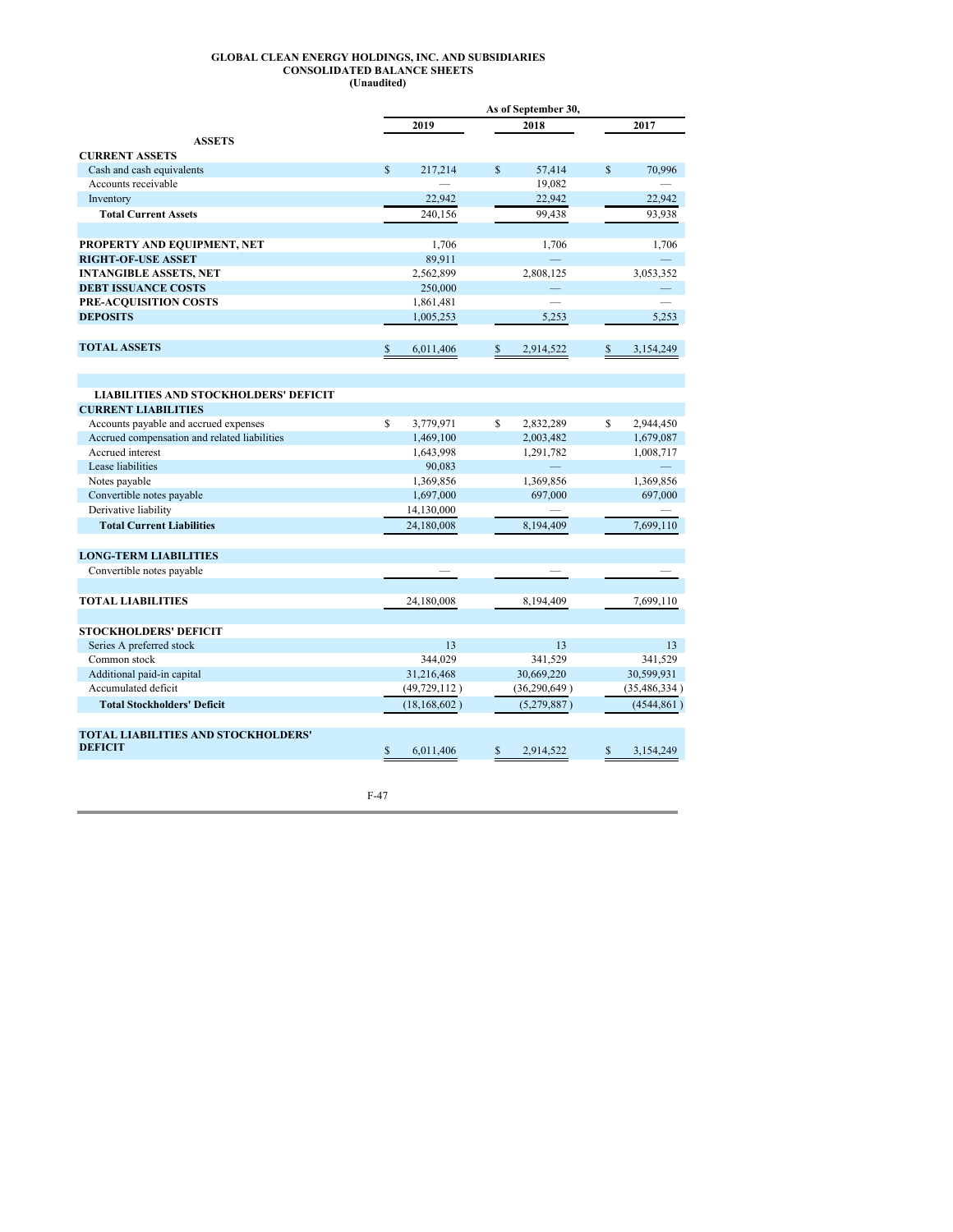### **GLOBAL CLEAN ENERGY HOLDINGS, INC. AND SUBSIDIARIES CONSOLIDATED BALANCE SHEETS (Unaudited)**

|                                                  | As of September<br>30,    |
|--------------------------------------------------|---------------------------|
|                                                  | 2016                      |
| <b>ASSETS</b>                                    |                           |
| <b>CURRENT ASSETS</b>                            | $\mathbb{S}$<br>17,179    |
| Cash and cash equivalents<br>Accounts receivable | 87,589                    |
| Inventory                                        | 23,686                    |
| Other current assets                             |                           |
| <b>Total Current Assets</b>                      | 128,454                   |
|                                                  |                           |
| PROPERTY AND EQUIPMENT, NET                      | 3,812                     |
| <b>RIGHT-OF-USE ASSET</b>                        |                           |
| <b>INTANGIBLE ASSETS, NET</b>                    | 3,298,578                 |
| <b>OTHER NONCURRENT ASSETS</b>                   | 5,253                     |
|                                                  |                           |
| <b>TOTAL ASSETS</b>                              | 3,436,097<br>\$           |
|                                                  |                           |
| <b>LIABILITIES AND STOCKHOLDERS' DEFICIT</b>     |                           |
| <b>CURRENT LIABILITIES</b>                       |                           |
| Accounts payable and accrued expenses            | $\mathbb{S}$<br>2,917,748 |
| Accrued compensation and related liabilities     | 1,283,056                 |
| Accrued interest                                 | 685,474                   |
| Notes Payable                                    | 1,369,856                 |
| Convertible notes payable                        | 697,000                   |
| Derivative liability                             |                           |
| <b>Total Current Liabilities</b>                 | 6,953,134                 |
| <b>LONG-TERM LIABILITIES</b>                     |                           |
| Accrued interest payable                         |                           |
| Accrued return on non-controlling interest       |                           |
| Mortgage notes payable                           |                           |
| <b>Total Long-Term Liabilities</b>               | 6,953,134                 |
|                                                  |                           |
| <b>TOTAL LONG-TERM LIABILITIES</b>               | 6,953,134                 |
|                                                  |                           |
| <b>STOCKHOLDERS' DEFICIT</b>                     |                           |
| Series A preferred stock                         | 13                        |
| Common stock                                     | 341,529                   |
| Additional paid-in capital                       | 30,564,371                |
| Accumulated deficit                              | (34, 422, 950)            |
| Accumulated other comprehensive income           |                           |
| <b>Total Stockholders' Deficit</b>               | (3,517,037)               |
| Noncontrolling interests                         |                           |
| TOTAL LIABILITIES AND STOCKHOLDERS' DEFICIT      | \$<br>3,436,097           |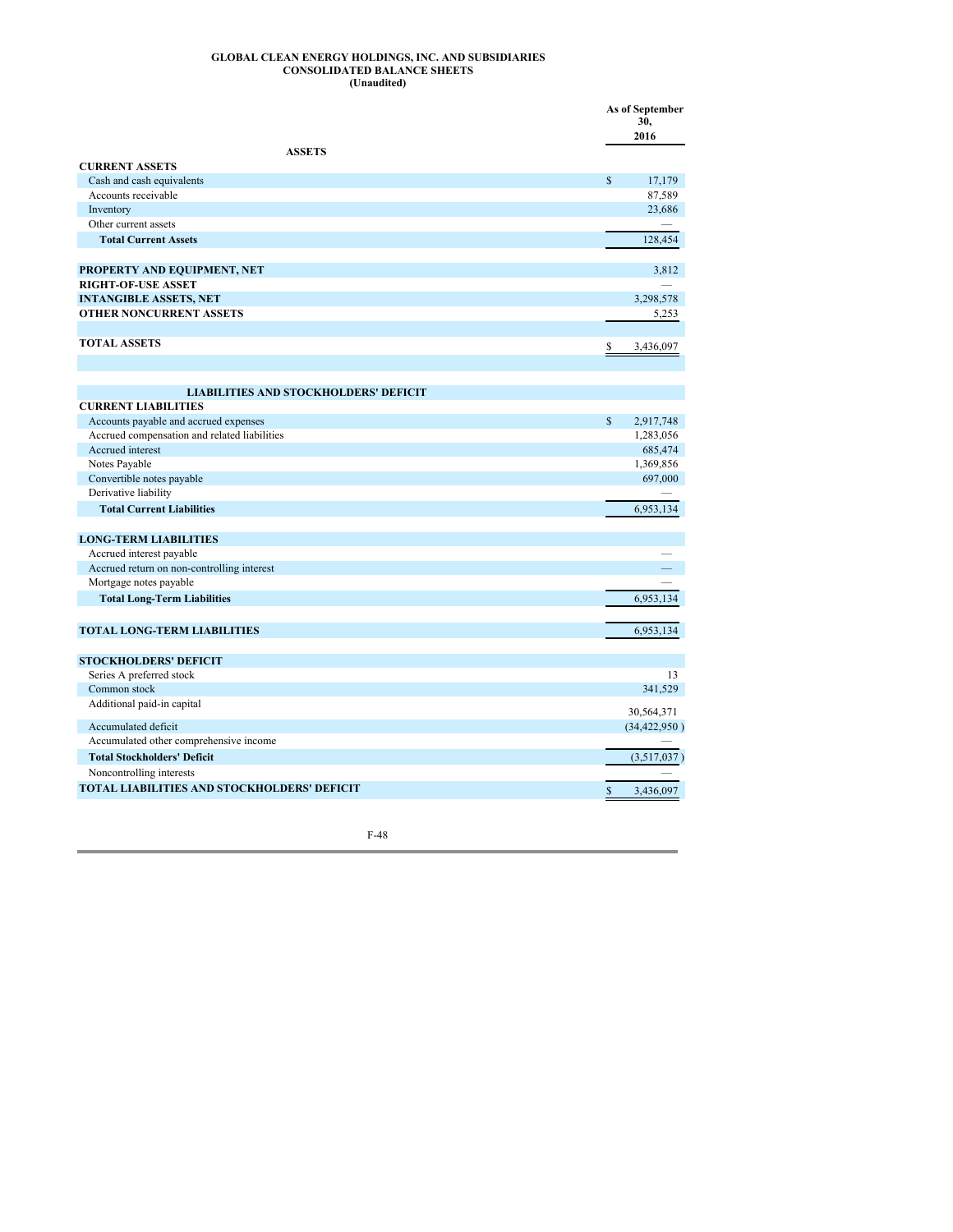|                                                                 | For the three months ended September 30, |             |    |             |              |             |
|-----------------------------------------------------------------|------------------------------------------|-------------|----|-------------|--------------|-------------|
|                                                                 |                                          | 2019        |    | 2018        |              | 2017        |
| <b>Revenue</b>                                                  | \$                                       |             | S  |             | $\mathbb{S}$ | 179,288     |
|                                                                 |                                          |             |    |             |              |             |
| <b>Operating Expenses</b>                                       |                                          |             |    |             |              |             |
| General and Administrative                                      |                                          | 126,509     |    | 127,591     |              | 289,158     |
| Amortization of intangible assets                               |                                          | 61,307      |    | 61,307      |              | 61,307      |
| Preliminary stage acquisition costs                             |                                          | 106,381     |    |             |              |             |
| <b>Total Operating Expenses</b>                                 |                                          | 294,197     |    | 188,898     |              | 350,465     |
| <b>Operating Loss</b>                                           |                                          | (294, 197)  |    | (188, 898)  |              | (171, 177)  |
| <b>Other Income (Expense)</b>                                   |                                          |             |    |             |              |             |
| Other Income (Expense)                                          |                                          |             |    |             |              |             |
| Interest expense, net                                           |                                          | (89, 401)   |    | (80, 631)   |              | (41, 976)   |
| Gain on settlement of liabilities                               |                                          |             |    |             |              |             |
| Change in fair value derivative and finance                     |                                          |             |    |             |              |             |
| charges related to derivative liability                         |                                          | 406,000     |    |             |              |             |
| Other Income (Expense), Net                                     |                                          | 316,599     |    | (80, 631)   |              | (41, 976)   |
| Net (Loss)/Income                                               | S                                        | 22,402      | S  | (269, 529)  |              | (213, 153)  |
| <b>Basic and diluted Loss per Common Share:</b>                 |                                          |             |    |             |              |             |
| Net Loss per Common Share                                       | \$                                       | (0.00)      | \$ | (0.00)      | \$           | (0.00)      |
| Basic and diluted Weighted-Average Common Shares<br>Outstanding |                                          | 341,529,434 |    | 341,529,434 |              | 341,529,434 |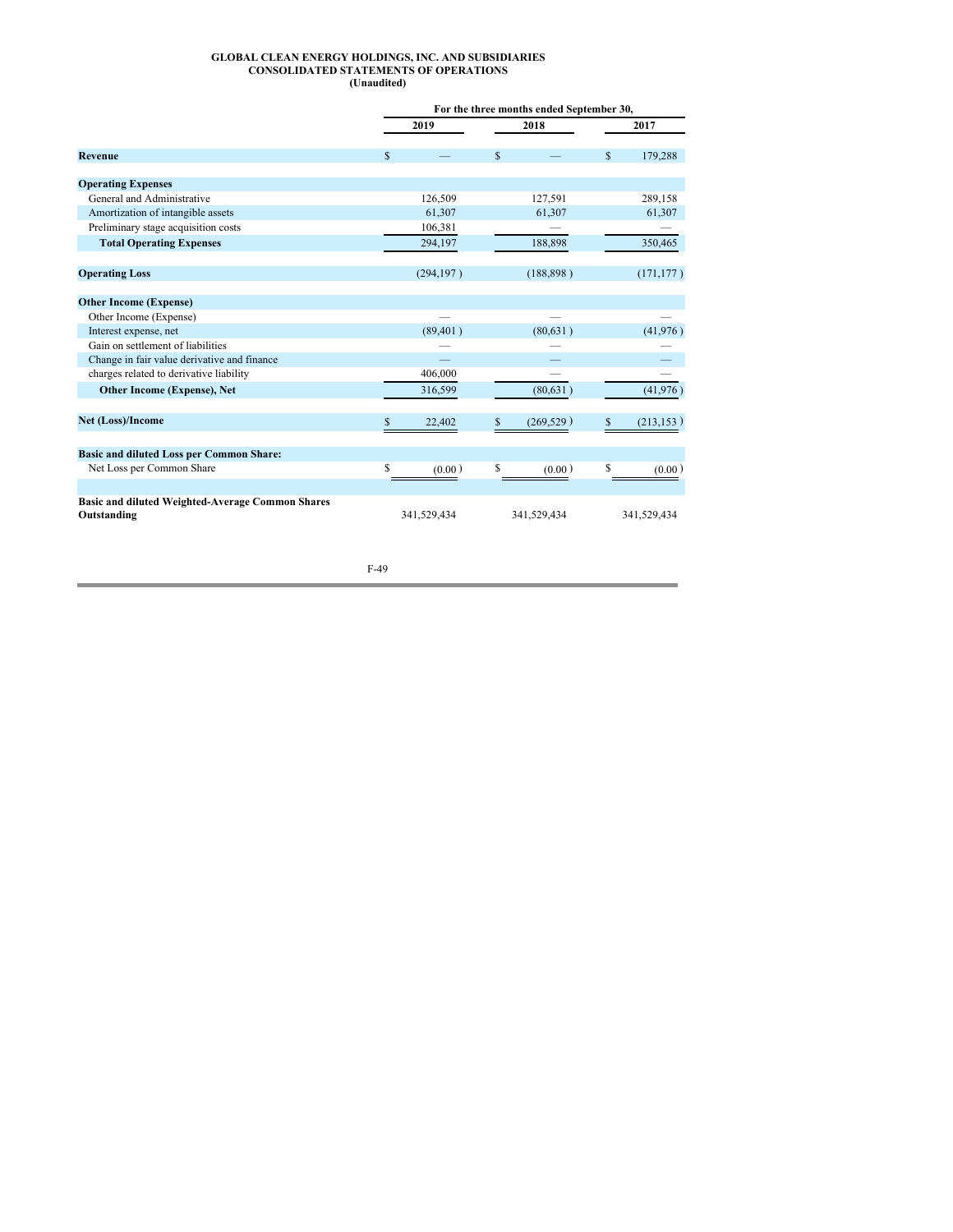|                                                                           | For the three<br>months ended<br>September 30,<br>2016 |
|---------------------------------------------------------------------------|--------------------------------------------------------|
| <b>Revenue</b>                                                            | $\mathbb{S}$<br>117,087                                |
|                                                                           |                                                        |
| <b>Operating Expenses</b><br>General and Administrative                   | 150,299                                                |
| Other Operating                                                           |                                                        |
|                                                                           |                                                        |
| <b>Total Operating Expenses</b>                                           | 150,299                                                |
| <b>Operating Loss</b>                                                     | (33,212)                                               |
|                                                                           |                                                        |
| <b>Other Income (Expense)</b>                                             |                                                        |
| Other Income (Expense)                                                    | 3.635                                                  |
| Interest expense, net                                                     | (14, 152)                                              |
| Gain on settlement of liabilities                                         |                                                        |
| Change in fair value derivative                                           |                                                        |
| Foreign currency transaction gain (loss)                                  |                                                        |
| <b>Total Other Income (Expense), Net</b>                                  | (10,517)                                               |
|                                                                           |                                                        |
| <b>Loss from Continuing Operations</b>                                    | (43, 729)                                              |
| <b>Loss from Discontinued Operations</b>                                  |                                                        |
|                                                                           |                                                        |
| <b>Net Loss</b>                                                           | (43.729)<br>\$                                         |
|                                                                           |                                                        |
| Basic and diluted Loss per Common Share:                                  |                                                        |
| Net Loss per Common Share                                                 | \$<br>(0.00)                                           |
|                                                                           |                                                        |
| Basic and diluted Weighted-Average Common Shares Outstanding              | 341,529,454                                            |
| <b>Statement of Comprehensive Income</b>                                  |                                                        |
| Net Loss                                                                  | \$<br>(43, 729)                                        |
| Other comprehensive income (loss)-foreign currency translation adjustment |                                                        |
| <b>Comprehensive Loss</b>                                                 | \$<br>(43, 729)                                        |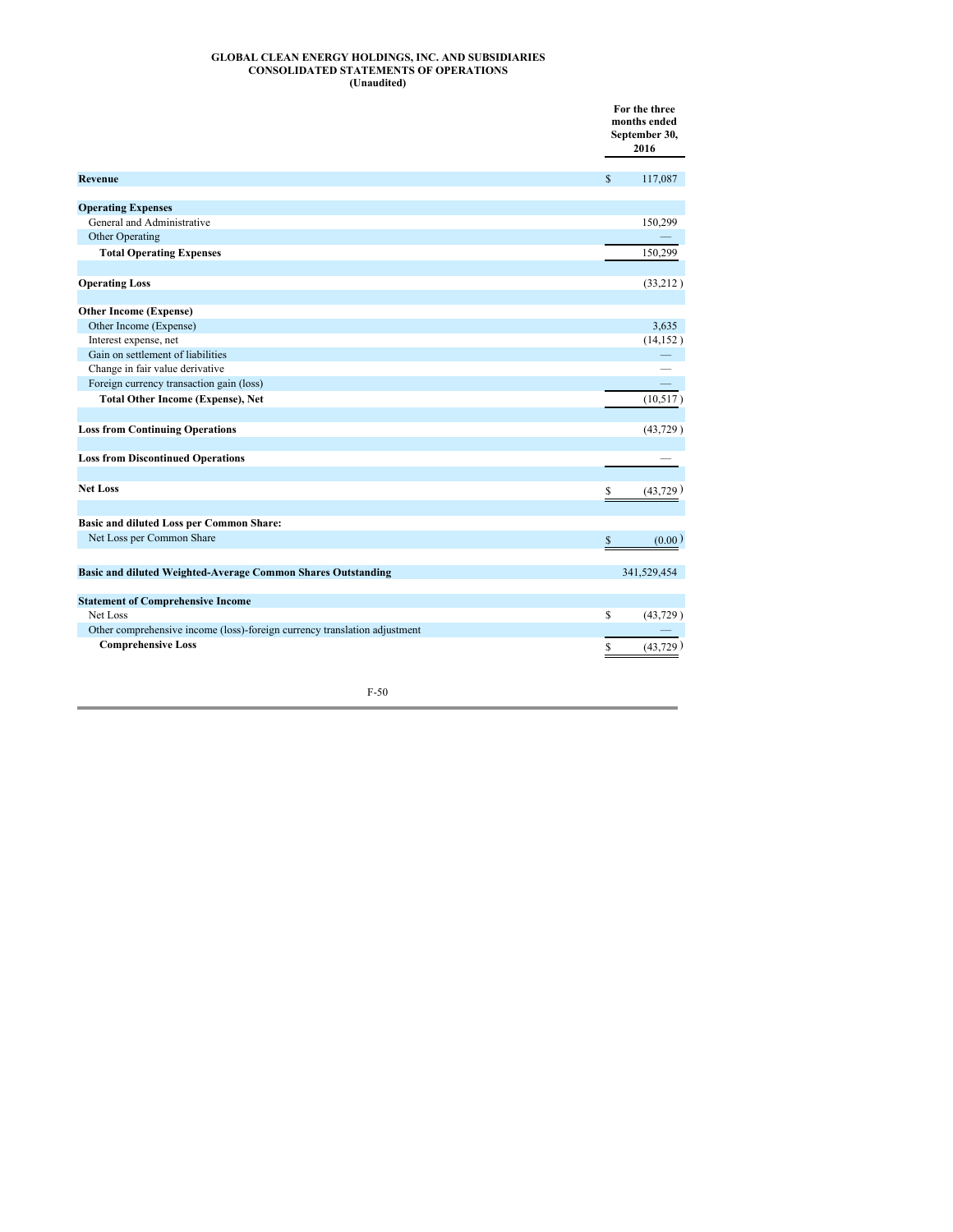|                                                         | For the nine months ended September 30, |              |              |             |               |             |
|---------------------------------------------------------|-----------------------------------------|--------------|--------------|-------------|---------------|-------------|
|                                                         |                                         | 2018<br>2019 |              |             | 2017          |             |
| <b>Revenue</b>                                          | \$                                      |              | $\mathbf{s}$ |             | $\mathcal{S}$ | 339,161     |
| <b>Operating Expenses</b>                               |                                         |              |              |             |               |             |
| General and Administrative                              |                                         | 2,091,851    |              | 389,433     |               | 685,592     |
| Amortization of intangible assets                       |                                         | 183,920      |              | 183,920     |               | 183,920     |
| Preliminary stage acquisition costs                     |                                         | 1,123,317    |              |             |               |             |
| <b>Total Operating Expenses</b>                         |                                         | 3,399,088    |              | 573,353     |               | 869,512     |
| <b>Operating Loss</b>                                   |                                         | (3,399,088)  |              | (573, 353)  |               | (530, 351)  |
| <b>Other Income (Expense)</b>                           |                                         |              |              |             |               |             |
| Other Income (Expense)                                  |                                         |              |              | 425,000     |               | 28,279      |
| Interest expense, net                                   |                                         | (269, 476)   |              | (241, 894)  |               | (271, 832)  |
| Gain on settlement of liabilities                       |                                         |              |              |             |               |             |
| Change in fair value derivative and finance             |                                         |              |              |             |               |             |
| charges related to derivative liability                 |                                         | (2,213,000)  |              |             |               |             |
| Other Income (Expense), Net                             |                                         | (2,482,476)  |              | (183, 106)  |               | (243, 553)  |
| <b>Net Loss</b>                                         | \$                                      | (5,881,564)  | \$           | (390, 247)  | \$            | (773, 904)  |
| <b>Basic and diluted Loss per Common Share:</b>         |                                         |              |              |             |               |             |
| Net Loss per Common Share                               | \$                                      | (0.02)       | \$           | (0.00)      | \$            | (0.00)      |
| <b>Basic and diluted Weighted-Average Common Shares</b> |                                         |              |              |             |               |             |
| Outstanding                                             |                                         | 342,208,921  |              | 341,529,434 |               | 341,529,434 |
|                                                         | $F-51$                                  |              |              |             |               |             |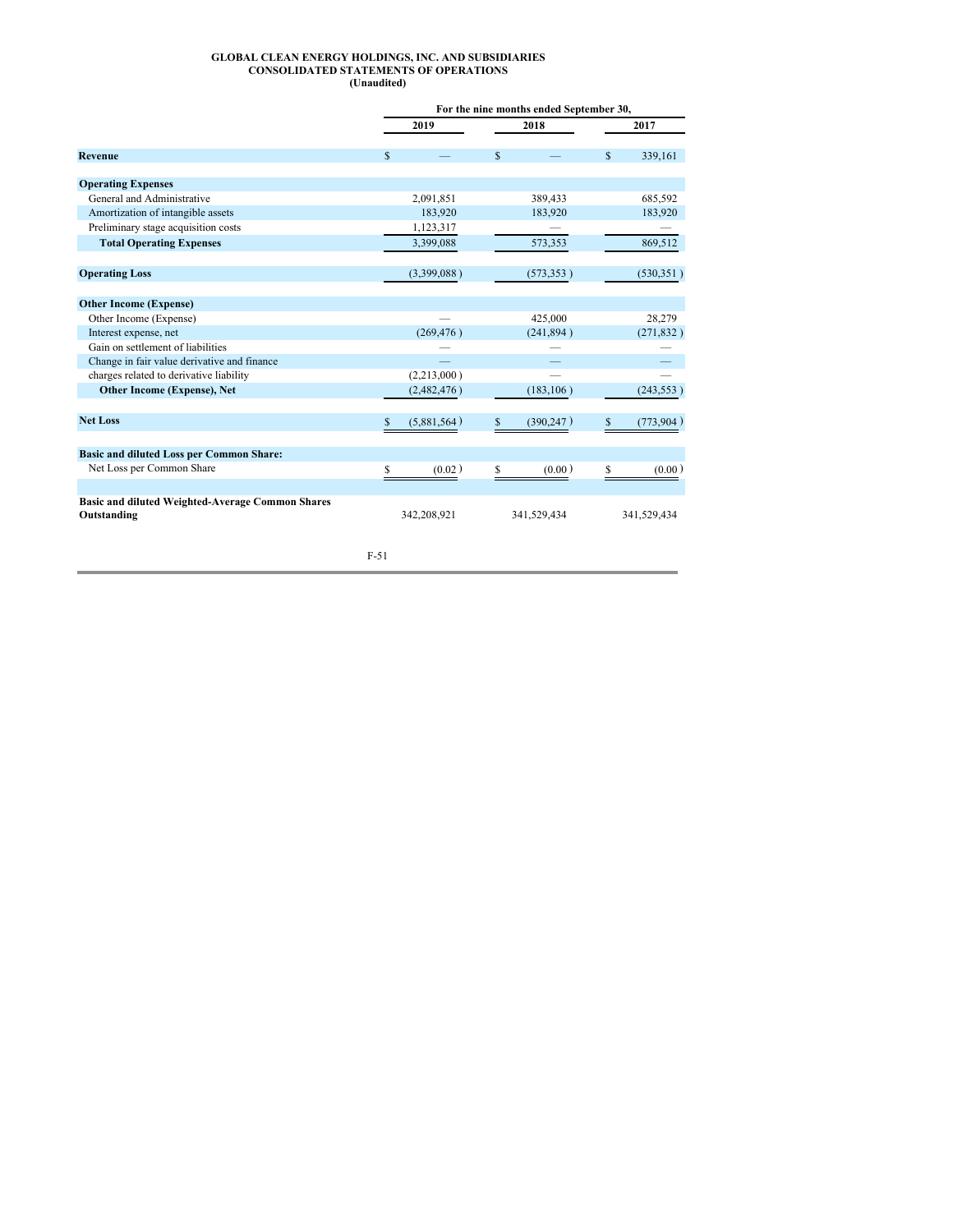|                                                                           | For the nine<br>months ended<br>September 30,<br>2016 |
|---------------------------------------------------------------------------|-------------------------------------------------------|
| <b>Revenue</b>                                                            | $\mathbb{S}$<br>318,317                               |
|                                                                           |                                                       |
| <b>Operating Expenses</b>                                                 |                                                       |
| General and Administrative                                                | 1,006,197                                             |
| Other Operating                                                           |                                                       |
| <b>Total Operating Expenses</b>                                           | 1,006,197                                             |
|                                                                           |                                                       |
| <b>Operating Loss</b>                                                     | (687, 880)                                            |
|                                                                           |                                                       |
| <b>Other Income (Expense)</b>                                             |                                                       |
| Other Income (Expense)                                                    | 58,163                                                |
| Interest expense, net                                                     | (226, 439)                                            |
| Gain on settlement of liabilities                                         | 537,612                                               |
| Change in fair value derivative                                           |                                                       |
| Foreign currency transaction gain (loss)                                  | 106,563                                               |
| <b>Total Other Income (Expense), Net</b>                                  | 475,899                                               |
|                                                                           |                                                       |
| <b>Net Loss</b>                                                           | (211,981)<br>S                                        |
|                                                                           |                                                       |
|                                                                           |                                                       |
| <b>Basic and diluted Loss per Common Share:</b>                           |                                                       |
| Net Loss per Common Share                                                 | (0.00)<br>S                                           |
|                                                                           |                                                       |
| Basic and diluted Weighted-Average Common Shares Outstanding              | 341,529,454                                           |
|                                                                           |                                                       |
| <b>Statement of Comprehensive Income</b>                                  |                                                       |
| Net Loss                                                                  | \$<br>(211,981)                                       |
| Other comprehensive income (loss)-foreign currency translation adjustment |                                                       |
| <b>Comprehensive Loss</b>                                                 | (211,981)<br>\$                                       |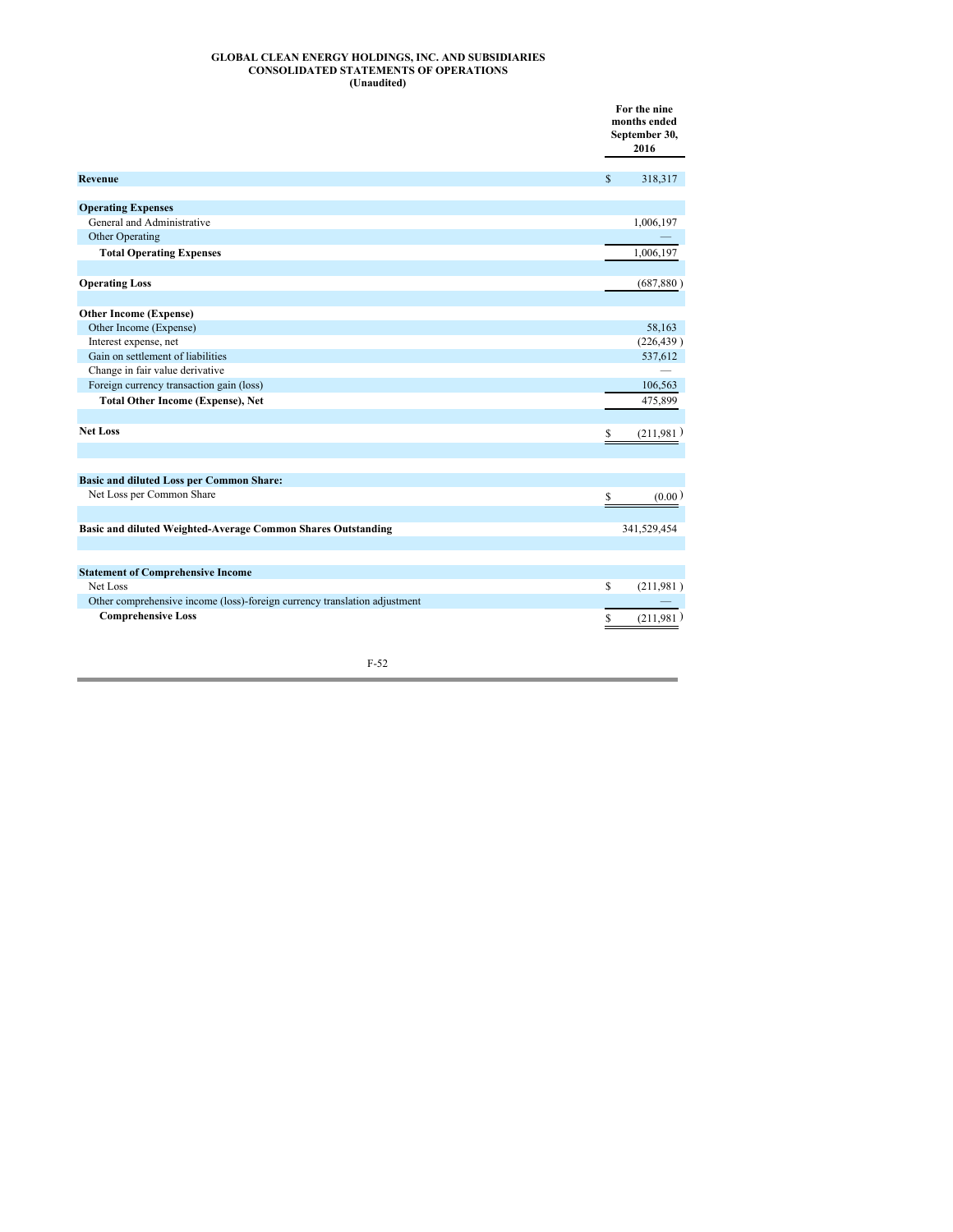|                                                                                |              | For the three months ended September 30, |    |            |    |            |  |
|--------------------------------------------------------------------------------|--------------|------------------------------------------|----|------------|----|------------|--|
|                                                                                | 2019         |                                          |    | 2018       |    | 2017       |  |
| <b>Operating Activities:</b>                                                   |              |                                          |    |            |    |            |  |
| Net loss                                                                       | $\mathbb{S}$ | 22,402                                   | S  | (269, 529) | \$ | (213, 153) |  |
|                                                                                |              |                                          |    |            |    |            |  |
| Adjustments to reconcile net loss to net cash used in<br>operating activities: |              |                                          |    |            |    |            |  |
| Gain on settlement of liabilities                                              |              |                                          |    |            |    |            |  |
| Share-based compensation                                                       |              | 71,742                                   |    |            |    |            |  |
| Depreciation and amortization                                                  |              | 61,306                                   |    | 61,307     |    | 61,307     |  |
| Change in fair value of derivative liability                                   |              | (406,000)                                |    |            |    |            |  |
| Changes in operating assets and liabilities:                                   |              |                                          |    |            |    |            |  |
| Accounts receivable                                                            |              |                                          |    |            |    | 25,081     |  |
| Inventory                                                                      |              |                                          |    |            |    |            |  |
| Accounts payable and accrued expenses                                          |              | (159,665)                                |    | 23,990     |    | 64,667     |  |
| Accrued compensation and related liabilities                                   |              |                                          |    |            |    | 26,944     |  |
| Interest payable                                                               |              | 90,528                                   |    | 80,632     |    | 41,171     |  |
| <b>Other Operating Activities</b>                                              |              |                                          |    |            |    |            |  |
| <b>Net Cash Used in Operating Activities</b>                                   |              | (319,687)                                |    | (103,600)  |    | 6,018      |  |
| <b>Investing Activities:</b>                                                   |              |                                          |    |            |    |            |  |
| Pre-acquisition costs and deposits                                             |              | (1,606,099)                              |    |            |    |            |  |
| Cash received from derivative forward contract                                 |              |                                          |    |            |    |            |  |
| <b>Net Cash Used in Investing Activities</b>                                   |              | (1,606,099)                              |    |            |    |            |  |
| <b>Financing Activities:</b>                                                   |              |                                          |    |            |    |            |  |
| Debt issuance costs                                                            |              | (150,000)                                |    |            |    |            |  |
| Proceeds from exercise of stock options                                        |              | 17,500                                   |    |            |    |            |  |
| <b>Net Cash Used in Financing Activities</b>                                   |              | 132,500                                  |    |            |    |            |  |
|                                                                                |              |                                          |    |            |    |            |  |
| Net change in Cash and Cash Equivalents                                        |              | (2,058,286)                              |    | (103, 599) |    | 6,018      |  |
| Cash and Cash Equivalents at Beginning of Period                               |              | 2,275,500                                |    | 161,014    |    | 64,978     |  |
| <b>Cash and Cash Equivalents at End of Period</b>                              | \$           | 217,214                                  | \$ | 57,415     | \$ | 70,996     |  |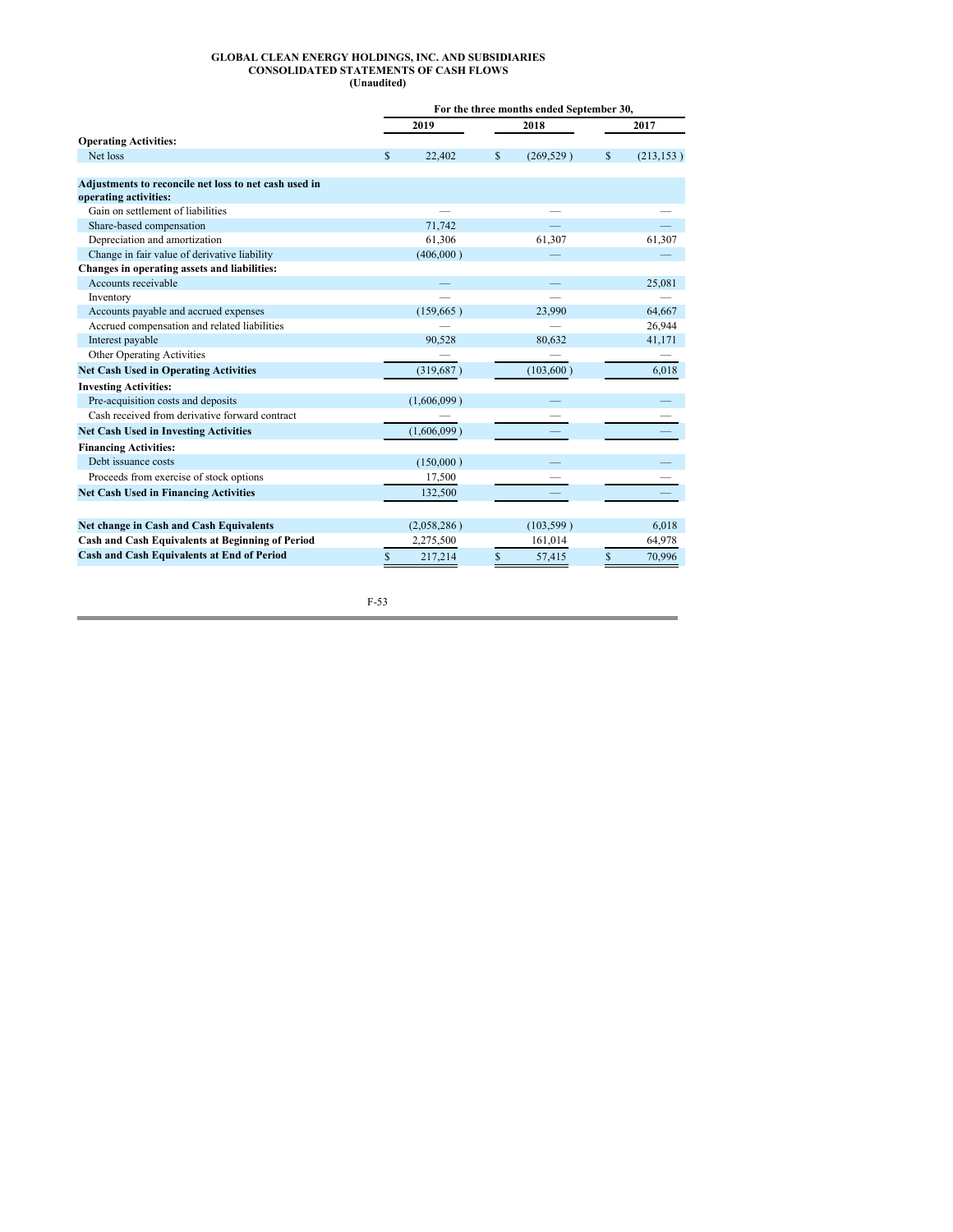|                                                                             | For the three<br>months ended<br>September 30,<br>2016 |
|-----------------------------------------------------------------------------|--------------------------------------------------------|
| <b>Operating Activities:</b><br>Net loss                                    | \$                                                     |
| Adjustments to reconcile net loss to net cash used in operating activities: | (43, 729)                                              |
| Foreign currency transaction gain                                           |                                                        |
| Gain on settlement of liabilities                                           |                                                        |
| Share-based compensation                                                    |                                                        |
| Write-down of long lived assets                                             |                                                        |
| Loss on disposal of fixed assets                                            |                                                        |
| Depreciation and amortization                                               | 62,947                                                 |
| Amortization of debt discount                                               |                                                        |
| Change in fair value of derivative                                          |                                                        |
| Changes in operating assets and liabilities:                                |                                                        |
| Accounts receivable                                                         | (24, 665)                                              |
| Inventory                                                                   | (745)                                                  |
| Accounts payable and accrued expenses                                       | (94,086)                                               |
| Accrued compensation and related liabilities                                | 54,087                                                 |
| Interest payable                                                            | 52,301                                                 |
| <b>Other Operating Activities</b>                                           |                                                        |
| Other current assets                                                        | (2,627)                                                |
| Other noncurrent assets                                                     |                                                        |
| <b>Net Cash Used in Operating Activities</b>                                | 4,974                                                  |
| <b>Investing Activities:</b>                                                |                                                        |
| Plantation developments costs                                               |                                                        |
| Proceeds from sale of property and equipment                                |                                                        |
| <b>Net Cash Used in Investing Activities</b>                                |                                                        |
| <b>Financing Activities:</b>                                                |                                                        |
| Proceeds from issuance of preferred membership in GCE Mexico I, LLC         |                                                        |
| <b>Net Cash Provided by Financing Activities</b>                            |                                                        |
| <b>Cash Flows of discontinued operations:</b>                               |                                                        |
| Operating cash flows                                                        |                                                        |
| Investing cash flows                                                        |                                                        |
| Financing cash flows (including cash at year-end)                           |                                                        |
| Net Cash flows from discontinued operations                                 |                                                        |
|                                                                             |                                                        |
| Effect of exchange rate changes on cash                                     |                                                        |
|                                                                             |                                                        |
| Net Change in Cash and Cash Equivalents                                     | 4,974                                                  |
| <b>Cash and Cash Equivalents at Beginning of Period</b>                     | 12,205                                                 |
| Cash and Cash Equivalents at End of Period                                  |                                                        |
|                                                                             | \$<br>17,179                                           |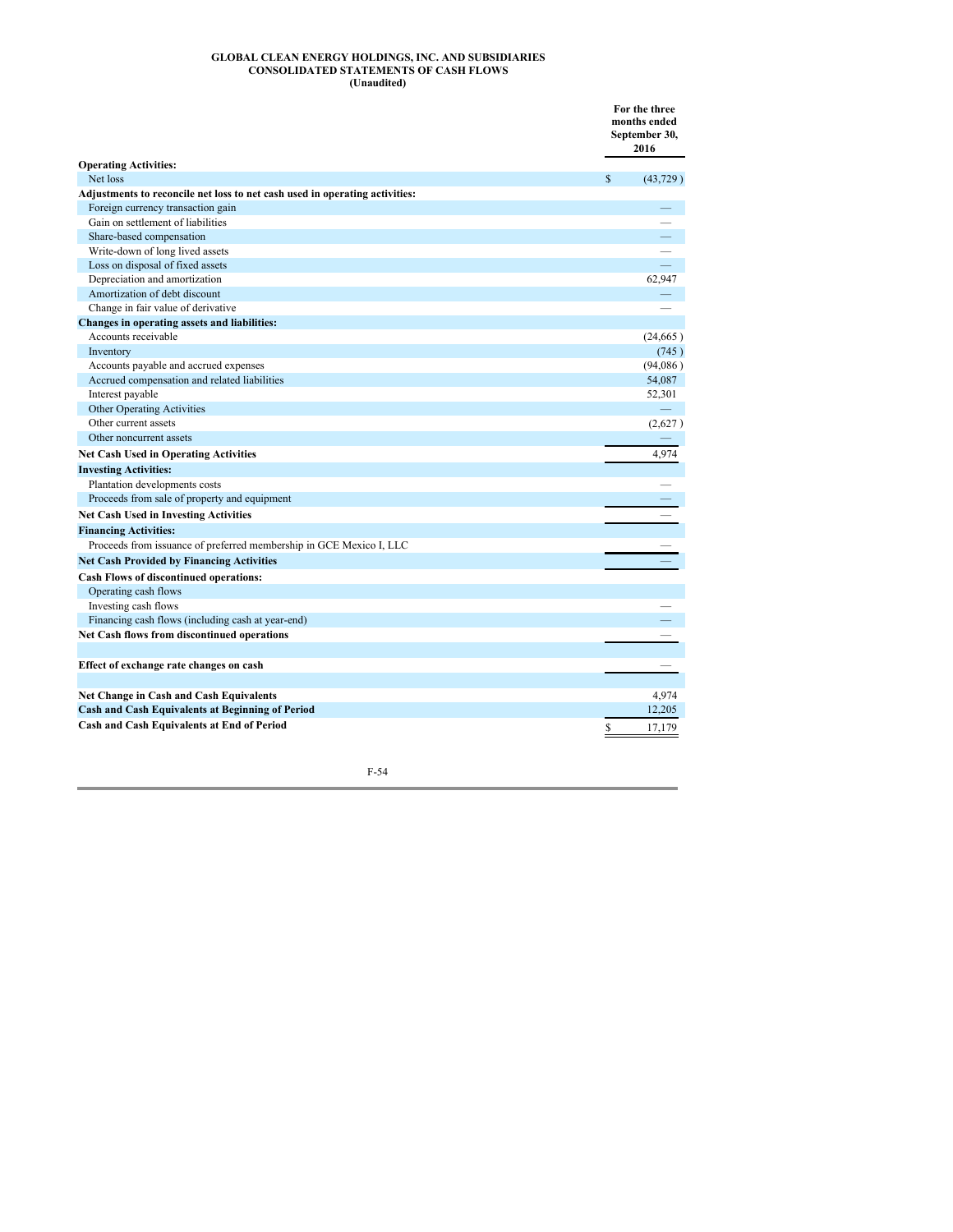|                                                                                | For the nine months ended September 30, |              |              |            |    |            |
|--------------------------------------------------------------------------------|-----------------------------------------|--------------|--------------|------------|----|------------|
|                                                                                |                                         | 2019<br>2018 |              | 2017       |    |            |
| <b>Operating Activities:</b>                                                   |                                         |              |              |            |    |            |
| Net loss                                                                       | \$                                      | (5,881,564)  | $\mathbf{s}$ | (390, 247) | \$ | (773, 904) |
| Adjustments to reconcile net loss to net cash used in<br>operating activities: |                                         |              |              |            |    |            |
| Gain on settlement of liabilities                                              |                                         |              |              |            |    |            |
| Share-based compensation                                                       |                                         | 575.145      |              | 69.289     |    | 35,560     |
| Depreciation and amortization                                                  |                                         | 183,919      |              | 183,920    |    | 183,920    |
| Change in fair value of derivative liability                                   |                                         | 2,213,000    |              |            |    |            |
| Changes in operating assets and liabilities:                                   |                                         |              |              |            |    |            |
| Accounts receivable                                                            |                                         |              |              |            |    | 112,254    |
| Inventory                                                                      |                                         |              |              |            |    |            |
| Accounts payable and accrued expenses                                          |                                         | 722,642      |              | (48, 626)  |    | 139,226    |
| Accrued compensation and related liabilities                                   |                                         | (21)         |              | (2,549)    |    | 80,833     |
| Interest payable                                                               |                                         | 271,585      |              | 241,894    |    | 270,943    |
| <b>Other Operating Activities</b>                                              |                                         |              |              |            |    |            |
| <b>Net Cash Used in Operating Activities</b>                                   |                                         | (1,915,294)  |              | 53,681     |    | 48,832     |
| <b>Investing Activities:</b>                                                   |                                         |              |              |            |    |            |
| Pre-acquisition costs and deposits                                             |                                         | (2,861,481)  |              |            |    |            |
| <b>Net Cash Used in Investing Activities</b>                                   |                                         | (2,861,481)  |              |            |    |            |
| <b>Financing Activities:</b>                                                   |                                         |              |              |            |    |            |
| Debt issuance costs                                                            |                                         | (250,000)    |              |            |    |            |
| Proceeds from exercise of stock options                                        |                                         | 17,500       |              |            |    |            |
| <b>Net Cash Used in Financing Activities</b>                                   |                                         | (232,500)    |              |            |    |            |
|                                                                                |                                         |              |              |            |    |            |
| Net Change in Cash and Cash Equivalents                                        |                                         | (5,009,275)  |              | 53,681     |    | 48,832     |
| <b>Cash and Cash Equivalents at Beginning of Period</b>                        |                                         | 5,226,489    |              | 3,733      |    | 22,164     |
| <b>Cash and Cash Equivalents at End of Period</b>                              | \$                                      | 217,214      | \$           | 57,414     | \$ | 70,996     |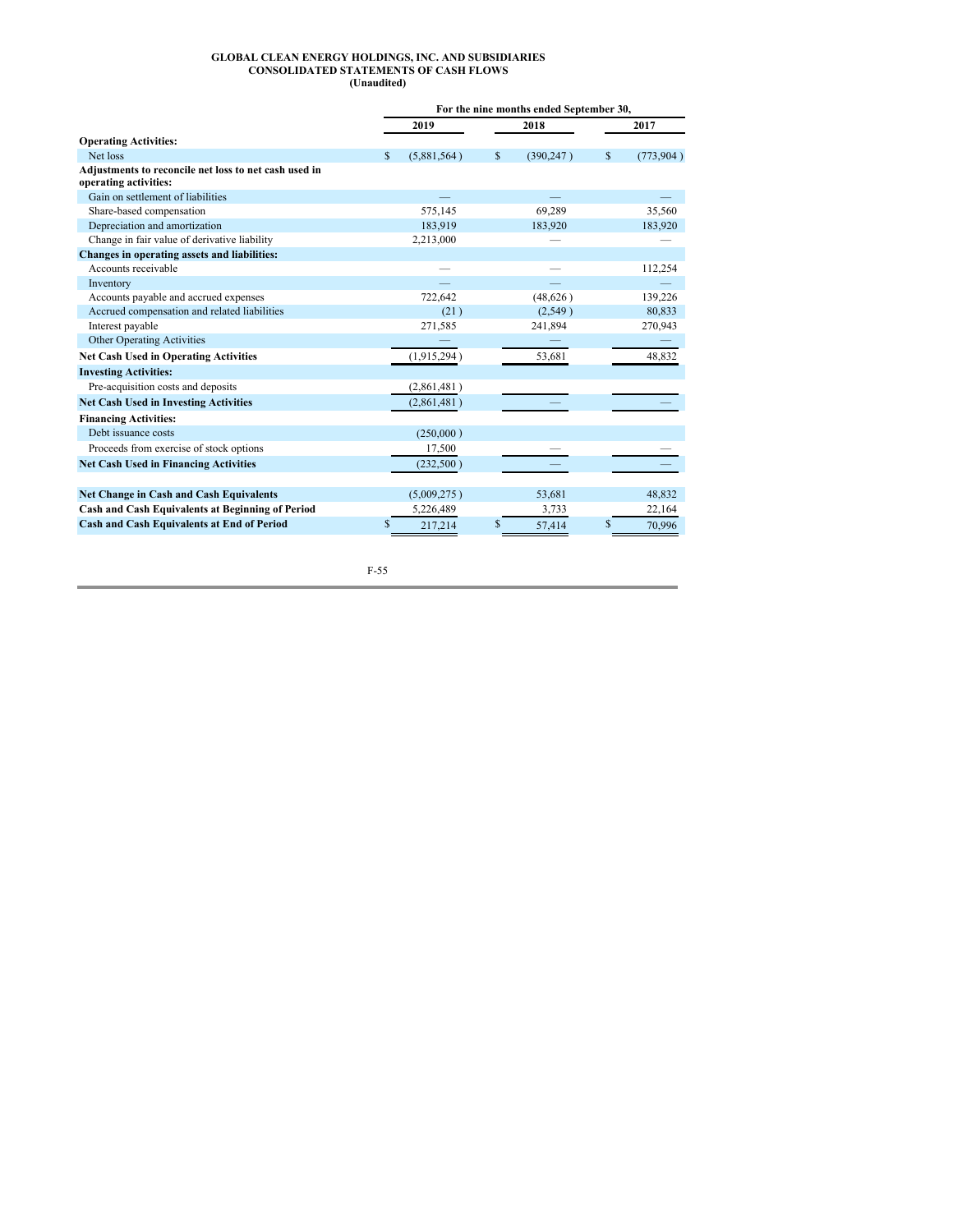|                                                                             | For the nine<br>months ended<br>September 30,<br>2016 |
|-----------------------------------------------------------------------------|-------------------------------------------------------|
| <b>Operating Activities:</b>                                                |                                                       |
| Net loss                                                                    | $\mathbb{S}$<br>(211,981)                             |
| Adjustments to reconcile net loss to net cash used in operating activities: |                                                       |
| Foreign currency transaction gain                                           |                                                       |
| Gain on settlement of liabilities                                           | (255,752)                                             |
| Share-based compensation                                                    | 31,311                                                |
| Write-down of long-lived assets                                             |                                                       |
| Loss on disposal of fixed assets                                            |                                                       |
| Depreciation and amortization                                               | 187,976                                               |
| Amortization of debt discount                                               |                                                       |
| Change in fair value of derivative                                          | (106,000)                                             |
| Changes in operating assets and liabilities:                                |                                                       |
| Accounts receivable                                                         | (77, 429)                                             |
| Inventory                                                                   | 2,858                                                 |
| Accounts payable and accrued expenses                                       | (123, 864)                                            |
| Accrued compensation and related liabilities                                | 158,653                                               |
| Interest payable                                                            | 230,445                                               |
| Other current assets                                                        | 34,219                                                |
| Other noncurrent assets                                                     |                                                       |
| <b>Net Cash Used in Operating Activities</b>                                | (129, 564)                                            |
| <b>Investing Activities:</b>                                                |                                                       |
| Plantation developments costs                                               |                                                       |
| Proceeds from sale of property and equipment                                |                                                       |
| <b>Net Cash Used in Investing Activities</b>                                |                                                       |
| <b>Financing Activities:</b>                                                |                                                       |
| Proceeds from issuance of preferred membership in GCE Mexico I, LLC         |                                                       |
| <b>Net Cash Provided by Financing Activities</b>                            |                                                       |
|                                                                             |                                                       |
| Cash Flows of discontinued operations:                                      |                                                       |
| Operating cash flows<br>Investing cash flows                                | 218,015                                               |
|                                                                             |                                                       |
| Financing cash flows (including cash at year-end)                           |                                                       |
| Net Cash flows from discontinued operations                                 | 218,015                                               |
|                                                                             |                                                       |
| Effect of exchange rate changes on cash                                     | (105, 976)                                            |
| Net Change in Cash and Cash Equivalents                                     | (17, 525)                                             |
| Cash and Cash Equivalents at Beginning of Period                            | 34,704                                                |
| <b>Cash and Cash Equivalents at End of Period</b>                           | \$<br>17,179                                          |
|                                                                             |                                                       |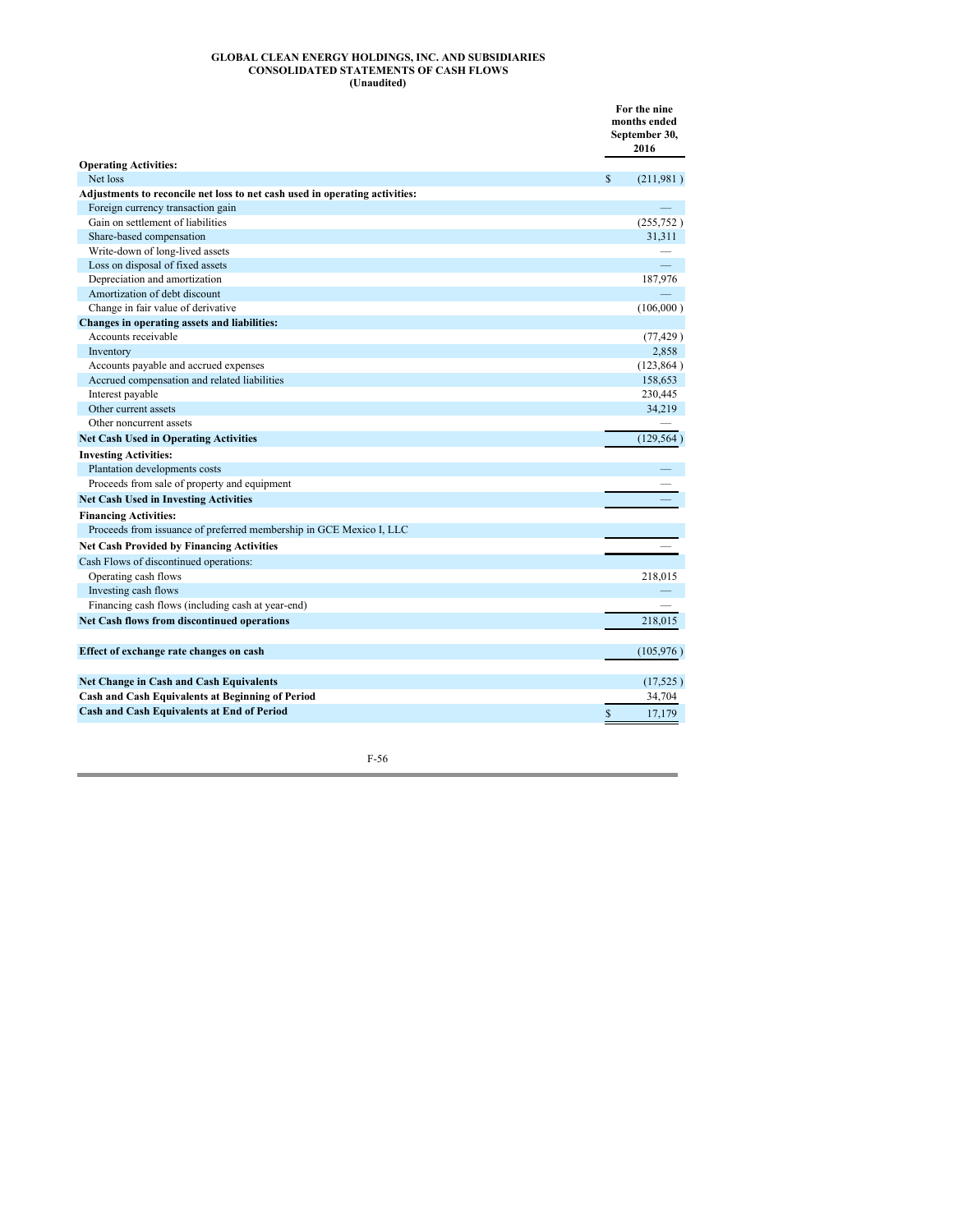# **PART IV**

# **ITEM 15. EXHIBITS AND FINANCIAL STATEMENT SCHEDULES.**

(a) The following documents are filed as part of this Annual Report:

- (1) Financial Statements. Reference is made to the Index to Consolidated Financial Statements of the Company attached hereto following the signature page of the Annual Report.
- (2) Financial Statement Schedule. All consolidated financial statement schedules are omitted because they are not applicable or the amounts are immaterial, not required, or the required information is presented in the Consolidated Financial Statements of the Company attached hereto following the signature page of the Annual Report.
- (b) The exhibits listed in the Exhibit Index below are filed with, or are incorporated by reference into, this Annual Report on Form 10-K.

| <b>Exhibit Number</b> | <b>Description</b>                                                                                                                                                                                                                                                  |
|-----------------------|---------------------------------------------------------------------------------------------------------------------------------------------------------------------------------------------------------------------------------------------------------------------|
| 2.1                   | Agreement and Plan of Merger regarding the reincorporation of Registrant as a Delaware corporation<br>(incorporated herein by reference to Appendix C to the Registrant's Definitive Proxy Statement on Schedule 14A<br>filed with the Commission on June 2, 2010). |
| 3.1                   | Certificate of Incorporation (incorporated herein by reference to Appendix D to the Registrant's Definitive Proxy<br>Statement on Schedule 14A filed with the Commission on June 2, 2010).                                                                          |
| 3.2                   | Bylaws (incorporated herein by reference to Appendix E to the Registrant's Definitive Proxy Statement on<br>Schedule 14A filed with the Commission on June 2, 2010).                                                                                                |
| 4.1                   | Specimen stock certificate*                                                                                                                                                                                                                                         |
| $\overline{4.2}$      | Description of the Securities of Global Clean Energy Holdings, Inc. Registered Pursuant to Section 12 of the<br>Securities Exchange Act of 1934*                                                                                                                    |
| 10.1                  | Office Lease, dated as of February 2, 2014, between Global Clean Energy Holdings, Inc. and Skypark Atrium,<br>LLC (filed as Exhibit 10.9 to the Registrant's Annual Report on Form 10-K filed on March 31, 2015, and<br>incorporated herein by reference)           |
| 10.2                  | First Amendment to Office Lease, dated as of January 15, 2019, between Global Clean Energy Holdings, Inc.<br>and Skypark Atrium, LLC*                                                                                                                               |
| 10.3                  | Second Amendment to Lease, dated June 4, 2019, between Global Clean Energy Holdings, Inc. and Skypark<br>Atrium, LLC*                                                                                                                                               |
| 10.4                  | Global Clean Energy Holdings, Inc. 2010 Equity Incentive Plan (incorporated herein by reference to Appendix B<br>to the Registrant's Definitive Proxy Statement on Schedule 14A filed with the Commission on June 2, 2010).#                                        |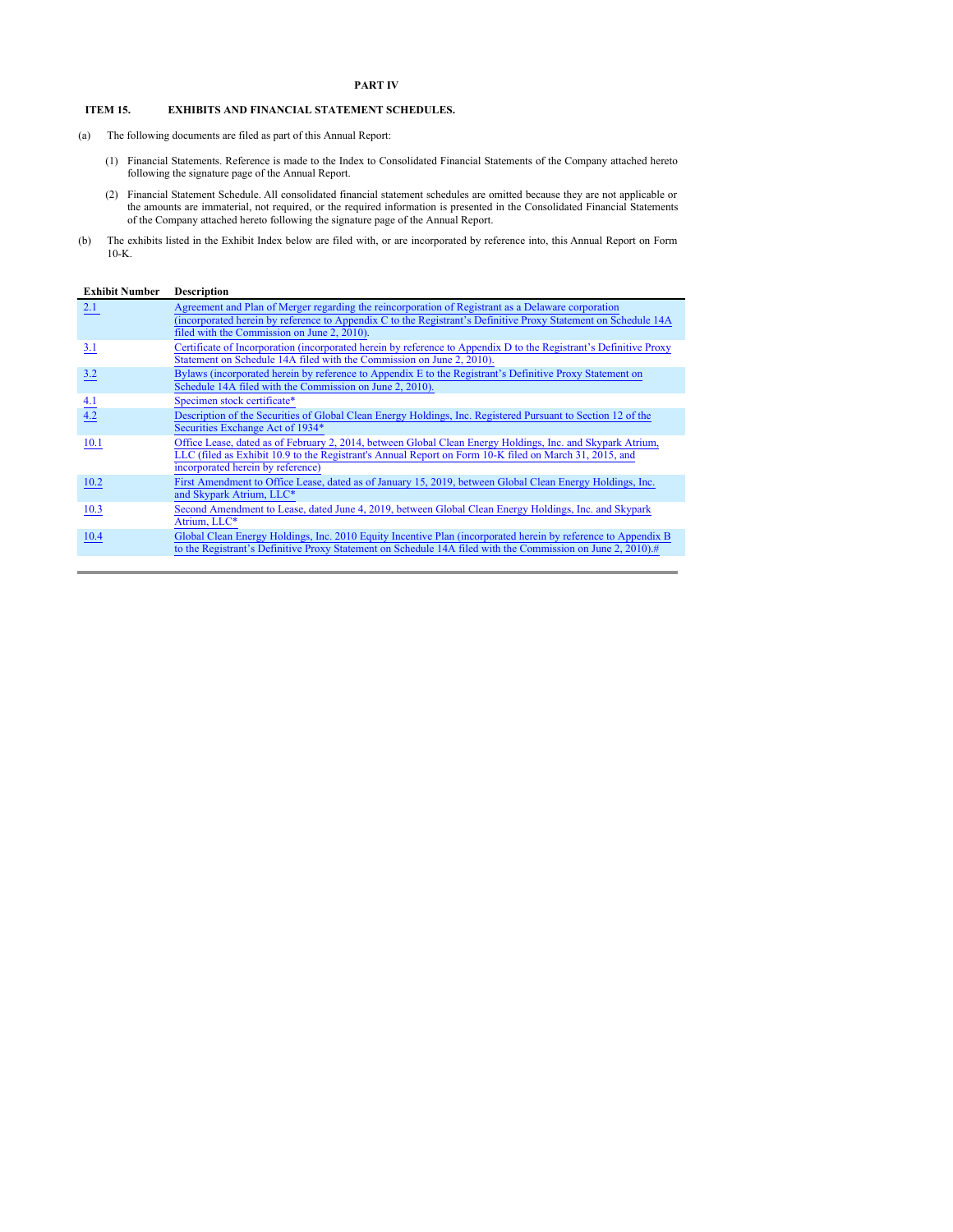| 10.5  | Form of Indemnification Agreement entered into between Registrant and its directors and executive officers*#                                                                                                          |
|-------|-----------------------------------------------------------------------------------------------------------------------------------------------------------------------------------------------------------------------|
| 10.6  | Omitted                                                                                                                                                                                                               |
| 10.7  | Employment Agreement, dated October 15, 2018, by and between Global Clean Energy Holdings, Inc. and<br>Richard Palmer*#                                                                                               |
| 10.8  | Amendment No. 1 to Employment Agreement, dated May 7, 2020, by and between Global Clean Energy<br>Holdings, Inc. and Richard Palmer*#                                                                                 |
| 10.9  | Convertible Promissory Note, dated October 16, 2018, issued by Global Clean Energy Holdings, Inc. to Richard<br>Palmer*#                                                                                              |
| 10.10 | Employment Agreement, dated January 15, 2019, by and between Global Clean Energy Holdings, Inc. and Noah<br>Verleun*#                                                                                                 |
| 10.11 | Amendment No. 1 to Employment Agreement, dated May 7, 2020, by and between Global Clean Energy<br>Holdings, Inc. and Noah Verleun*#                                                                                   |
| 10.12 | Offer Letter, dated May 17, 2020, by and between Global Clean Energy Holdings, Inc. and Ralph Goehring*#                                                                                                              |
| 10.13 | Global Clean Energy Holdings, Inc. 2020 Equity Incentive Plan (incorporated herein by reference to Appendix B<br>to the Registrant's Proxy Statement on Schedule PRE 14A filed with the Commission on July 30, 2020)# |
| 10.14 | Form of Stock Option Grant Notice of Global Clean Energy Holdings, Inc. 2020 Equity Incentive Plan*                                                                                                                   |
| 10.15 | Share Purchase Agreement, dated April 29, 2019, by and between Alon Paramount Holdings, Inc. and GCE<br>Holdings Acquisitions, LLC*                                                                                   |
| 10.16 | First Amendment to Share Purchase Agreement, dated as of September 27, 2019, by and between Alon<br>Paramount Holdings, Inc. and GCE Holdings Acquisitions, LLC*                                                      |
| 10.17 | Second Amendment to Share Purchase Agreement, dated as of October 4, 2019, by and between Alon Paramount<br>Holdings, Inc. and GCE Holdings Acquisitions, LLC*                                                        |
| 10.18 | Third Amendment to Share Purchase Agreement, dated as of October 11, 2019, by and between Alon Paramount<br>Holdings, Inc. and GCE Holdings Acquisitions, LLC*                                                        |
| 10.19 | Fourth Amendment to Share Purchase Agreement, dated as of October 28, 2019, by and between Alon<br>Paramount Holdings, Inc. and GCE Holdings Acquisitions, LLC*                                                       |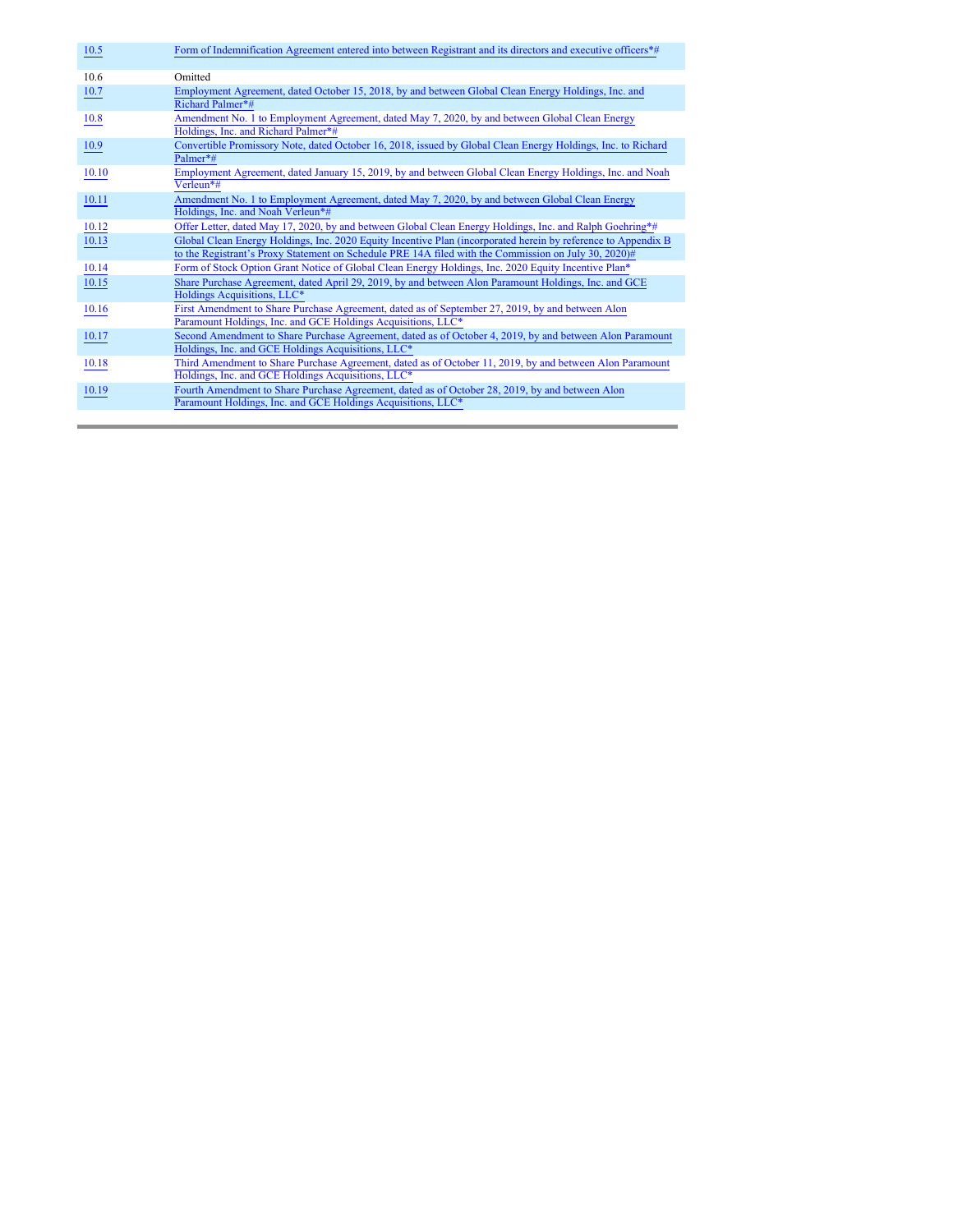| 10.20               | Fifth Amendment to Share Purchase Agreement, dated as of March 23, 2020, by and between Alon Paramount<br>Holdings, Inc. and GCE Holdings Acquisitions, LLC*                                                                                                                                                                                                                                                                                                                                                                                                                                                                                  |
|---------------------|-----------------------------------------------------------------------------------------------------------------------------------------------------------------------------------------------------------------------------------------------------------------------------------------------------------------------------------------------------------------------------------------------------------------------------------------------------------------------------------------------------------------------------------------------------------------------------------------------------------------------------------------------|
| 10.21               | Sixth Amendment to Share Purchase Agreement, dated as of May 4, 2020, by and between Alon Paramount<br>Holdings, Inc. and GCE Holdings Acquisitions, LLC*                                                                                                                                                                                                                                                                                                                                                                                                                                                                                     |
| 10.22               | Control, Operation And Maintenance Agreement, dated May 4, 2020, by and between GCE Operating Company,<br>LLC and BKRF OCB, LLC*                                                                                                                                                                                                                                                                                                                                                                                                                                                                                                              |
| 10.23               | Call Option Agreement, dated May 7, 2020, by and among Global Clean Energy Holdings, Inc., Alon Paramount<br>Holdings, Inc., and GCE Holdings Acquisitions, LLC*                                                                                                                                                                                                                                                                                                                                                                                                                                                                              |
| 10.24               | Credit Agreement, dated as of May 4, 2020, between BKRF OCB, LLC, BKRF OCP, LLC, and the senior<br>lenders referred to therein*                                                                                                                                                                                                                                                                                                                                                                                                                                                                                                               |
| 10.25               | Credit Agreement, dated as of May 4, 2020, between BKRF HCB, LLC, BKRF HCP, LLC, and the mezzanine<br>lenders referred to therein*                                                                                                                                                                                                                                                                                                                                                                                                                                                                                                            |
| 10.26               | Product Offtake Agreement, dated as of April 10, 2019, between ExxonMobil Oil Corporation and GCE<br><b>Holdings Acquisitions LLC*†</b>                                                                                                                                                                                                                                                                                                                                                                                                                                                                                                       |
| 10.27               | Engineering, Procurement and Construction Agreement, dated April 30, 2020, between ARB, Inc. and GCE<br>Holdings Acquisitions, LLC*†                                                                                                                                                                                                                                                                                                                                                                                                                                                                                                          |
| 10.28               | License Agreement, dated October 24, 2018, between Haldor Topsoe A/S and GCE Holdings Acquisitions,<br>$LLC*†$                                                                                                                                                                                                                                                                                                                                                                                                                                                                                                                                |
| 21.1                | Subsidiaries of Registrant*                                                                                                                                                                                                                                                                                                                                                                                                                                                                                                                                                                                                                   |
| 23.1                | Consent of Hall & Company Certified Public Accountants, Inc.                                                                                                                                                                                                                                                                                                                                                                                                                                                                                                                                                                                  |
| 31.1                | Certification of the Chief Executive Officer pursuant to Section 302 of the Sarbanes-Oxley Act of 2002.                                                                                                                                                                                                                                                                                                                                                                                                                                                                                                                                       |
|                     | Certification of the Chief Financial Officer pursuant to Section 302 of the Sarbanes-Oxley Act of 2002.                                                                                                                                                                                                                                                                                                                                                                                                                                                                                                                                       |
| $\frac{31.2}{32.1}$ | Certification of the Chief Executive Officer pursuant to Section 906 of the Sarbanes-Oxley Act of 2002.                                                                                                                                                                                                                                                                                                                                                                                                                                                                                                                                       |
| 32.2                | Certification of the Chief Financial Officer pursuant to Section 906 of the Sarbanes-Oxley Act of 2002.                                                                                                                                                                                                                                                                                                                                                                                                                                                                                                                                       |
| 101                 | The following financial information from the Annual Report on Form 10-K of Global Clean Energy Holdings,<br>Inc. for the years ended December 31, 2016, 2017, 2018 and 2019, formatted in XBRL (eXtensible Business<br>Reporting Language): (1) Balance Sheets as of December 31, 2016, 2017, 2018 and 2019; (2) Statements of<br>Income for the years ended December 31, 2016, 2017, 2018 and 2019; (3) Statements of Shareholders' Equity for<br>the years ended December 31, 2016, 2017, 2018 and 2019; (4) Statements of Cash Flows for the years ended<br>December 31, 2016, 2017, 2018 and 2019; and (5) Notes to Financial Statements. |

\* Filed as an exhibit to the Form 10–K filed with the Commission on October 6, 2020, and incorporated herein by reference.

† Certain confidential portions of this Exhibit were omitted by means of marking such portions with an asterisk because the identified confidential portions are (i) not material and (ii) would be competitively harmful if publicly disclosed.

 $\#$  Indicates a management contract or compensatory plan or arrangement.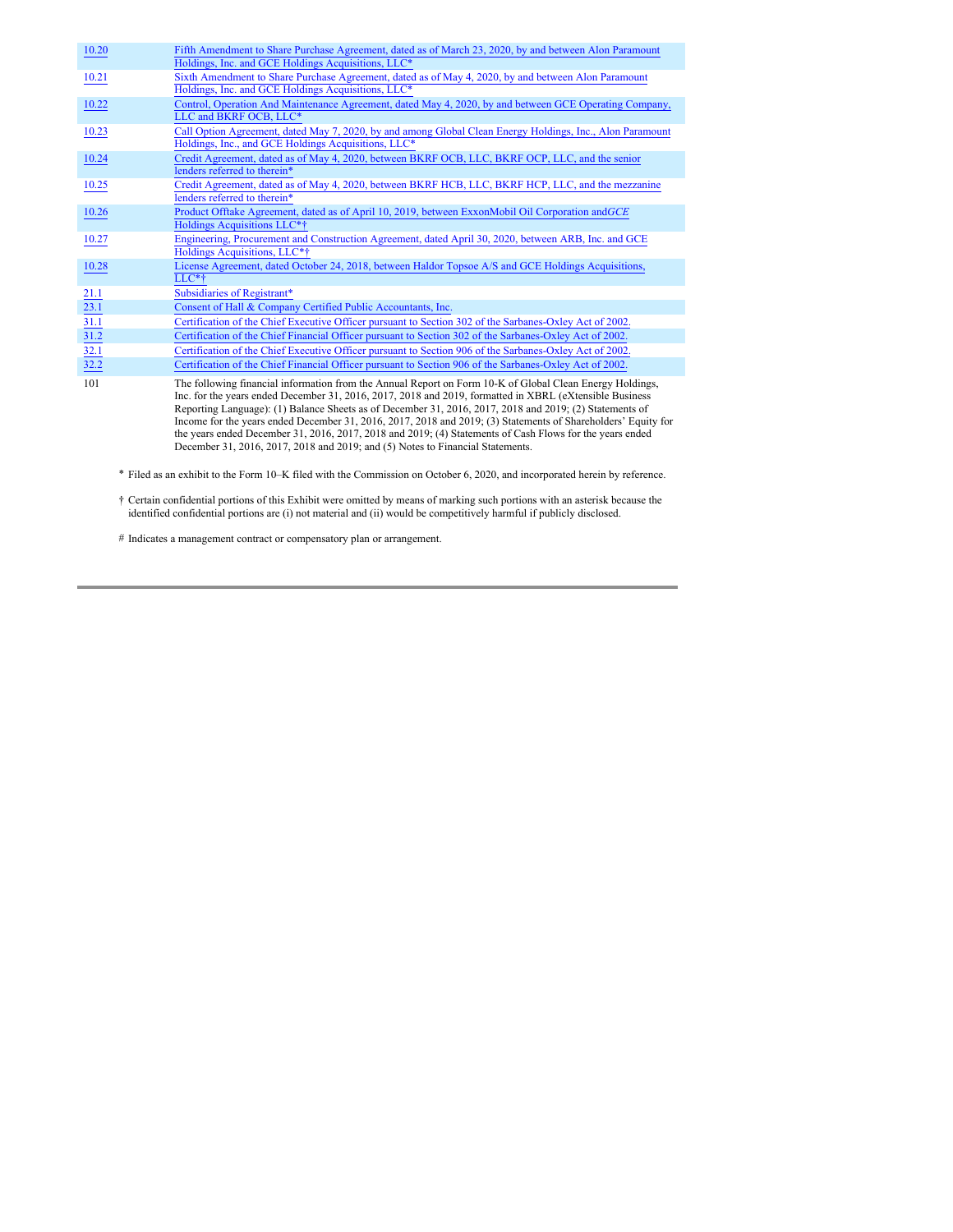# **SIGNATURES**

In accordance with Section 13 or 15(d) of the Securities Exchange Act of 1934, the registrant caused this report to be signed on its behalf by the undersigned, thereunto duly authorized.

GLOBAL CLEAN ENERGY HOLDINGS, INC.

November 20, 2020 By: /s/ RALPH GOEHRING

Ralph Goehring Vice President Finance and Chief Financial Officer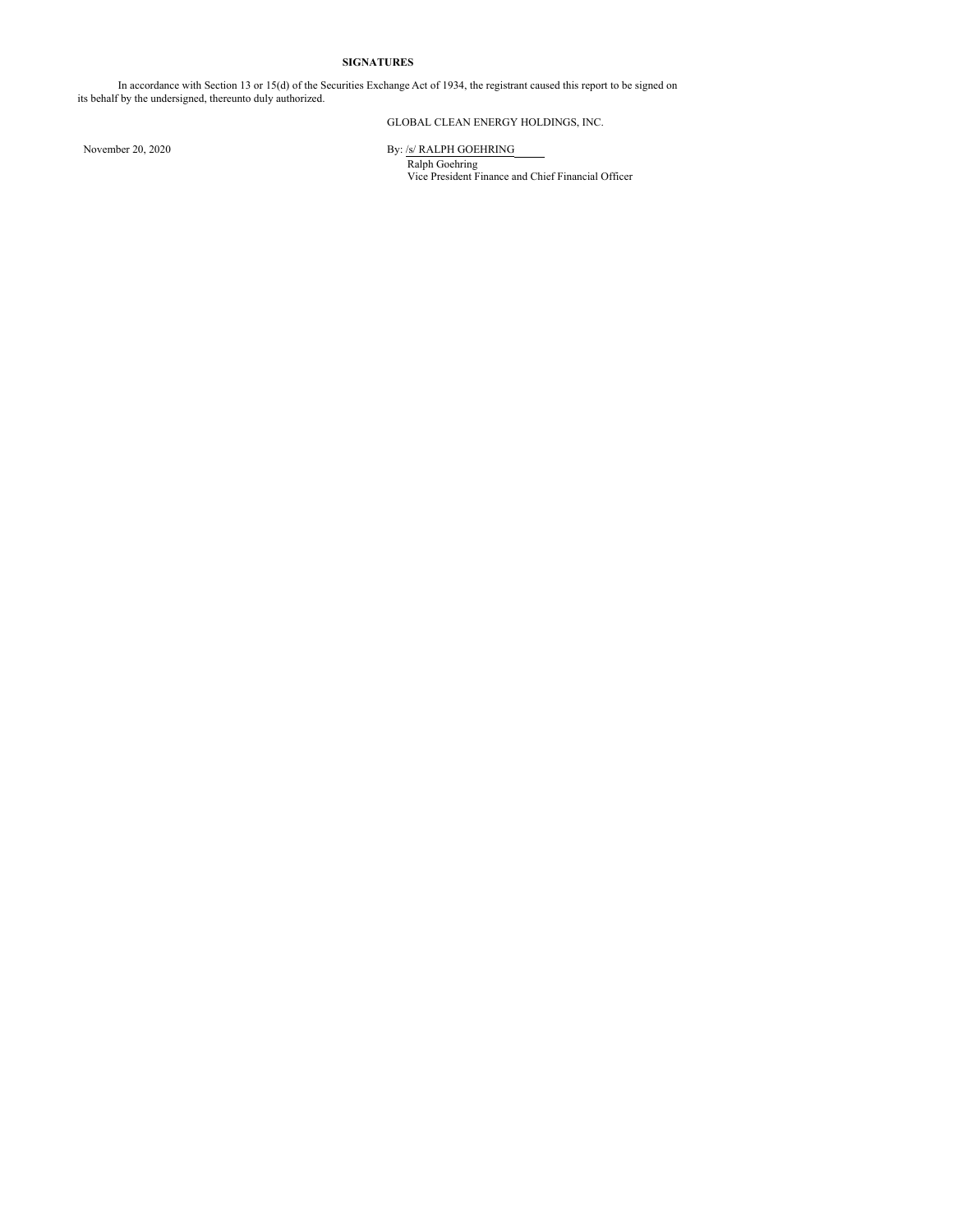<span id="page-64-0"></span>

111 PACIFICA, SUITE 300 IRVINE, CA 92618 (949) 910-HALL (4255) FAX (949) 910-4256 WWW.HALLCPAS.COM

# **CONSENT OF INDEPENDENT REGISTERED PUBLIC ACCOUNTING FIRM**

We hereby consent to the incorporation by reference in the Registration Statement Form S-8 No. 333-92446 of Global Clean Energy Holdings, Inc. (the "Company") of our reports dated October 6, 2020, relating to the consolidated financial statements, which appear in this Form 10-K of the Company for the years ended December 31, 2016, December 31, 2017, December 31, 2018 and December 31, 2019.

Hall & Company Certified Public Accountants and Consultants, Inc. /s/ HALL & COMPANY Irvine, California October 6, 2020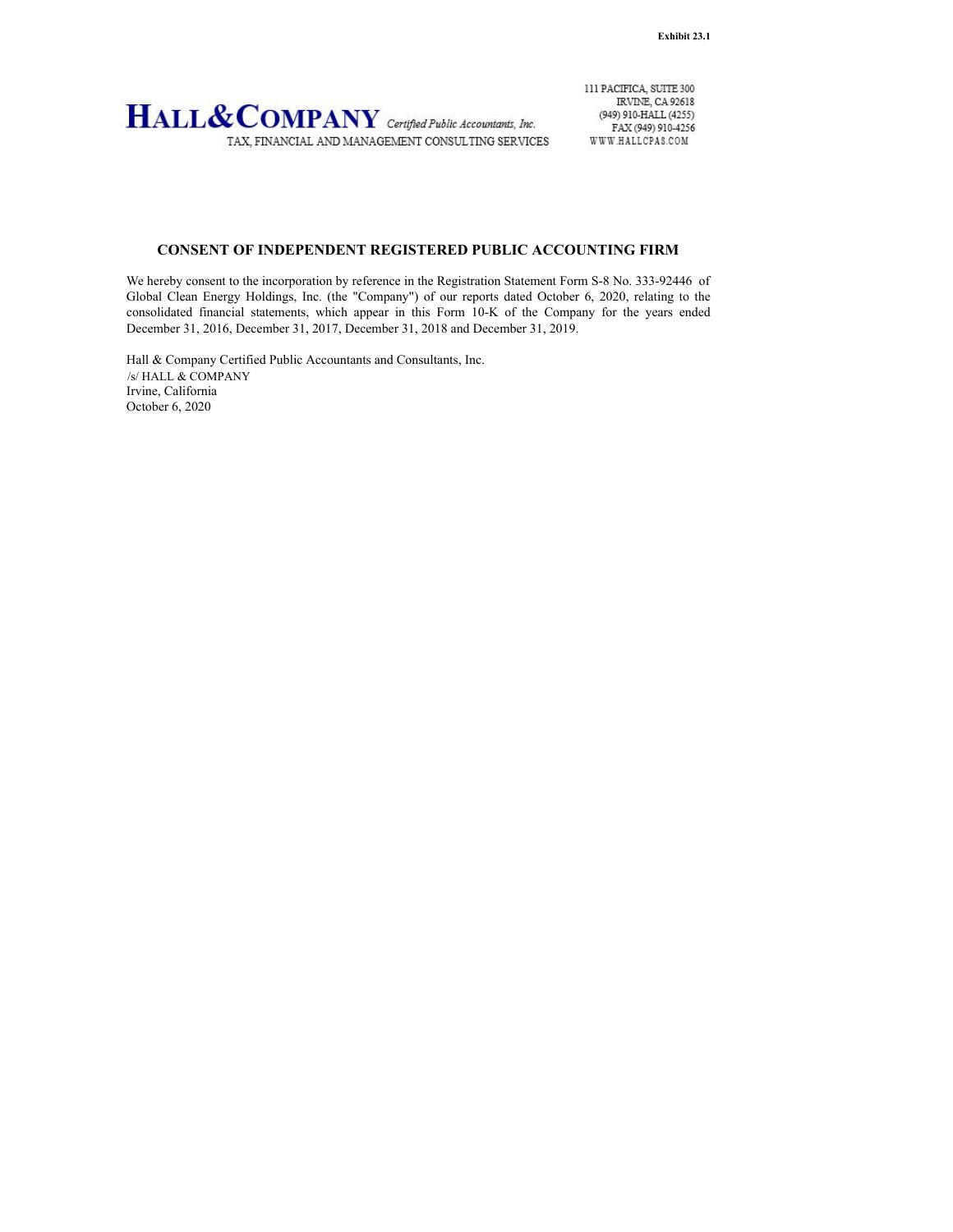# **Certification of Periodic Report Under Section 302 of the Sarbanes-Oxley Act**

<span id="page-65-0"></span>I, Richard Palmer, certify that:

- 1. I have reviewed this report on Form 10-K for the fiscal year ended December 31, 2019 of Global Clean Energy Holdings, Inc.;
- 2. Based on my knowledge, this report does not contain any untrue statement of a material fact or omit to state a material fact necessary to make the statements made, in light of the circumstances under which such statements were made, not misleading with respect to the period covered by this report;
- 3. Based on my knowledge, the financial statements, and other financial information included in this report, fairly present in all material respects the financial condition, results of operations and cash flows of the registrant as of, and for, the periods presented in this report;
- 4. The registrant's other certifying officer and I are responsible for establishing and maintaining disclosure controls and procedures (as defined in Exchange Act Rules 13a- 15(e) and 15d- 15(e)) and internal control over financial reporting (as defined in Exchange Act Rules 13a-15(f) and 15d-15(f)) for the registrant and have:
	- (a) Designed such disclosure controls and procedures, or caused such disclosure controls and procedures to be designed under our supervision, to ensure that material information relating to the registrant, including its consolidated subsidiaries, is made known to us by others within those entities, particularly during the period in which this annual report is being prepared;
	- (b) Designed such internal control over financial reporting, or caused such internal control over financial reporting to be designed under our supervision, to provide reasonable assurance regarding the reliability of financial reporting and the preparation of financial statements for external purposes in accordance with generally accepted accounting principles;
	- (c) Evaluated the effectiveness of the registrant's disclosure controls and procedures and presented in this report our conclusions about the effectiveness of the disclosure controls and procedures, as of the end of the period covered by this report based on such evaluation; and
	- (d) Disclosed in this report any change in the registrant's internal control over financial reporting that occurred during the registrant's most recent fiscal quarter (the registrant's fourth fiscal quarter in the case of an annual report) that has materially affected, or is reasonably likely to materially affect, the registrant's internal control over financial reporting; and
- 5. The registrant's other certifying officer and I have disclosed, based on our most recent evaluation of internal control over financial reporting, to the registrant's auditors and the audit committee of registrant's board of directors (or persons performing the equivalent functions):
	- (a) All significant deficiencies and material weaknesses in the design or operation of internal control over financial reporting which are reasonably likely to adversely affect the registrant's ability to record, process, summarize and report financial information; and
	- (b) Any fraud, whether or not material, that involves management or other employees who have a significant role in the registrant's internal control over financial reporting.

Date: November 20, 2020 By: /s/ RICHARD PALMER Name: Richard Palmer, Title: President, Chief Executive Officer (Principal Executive Officer)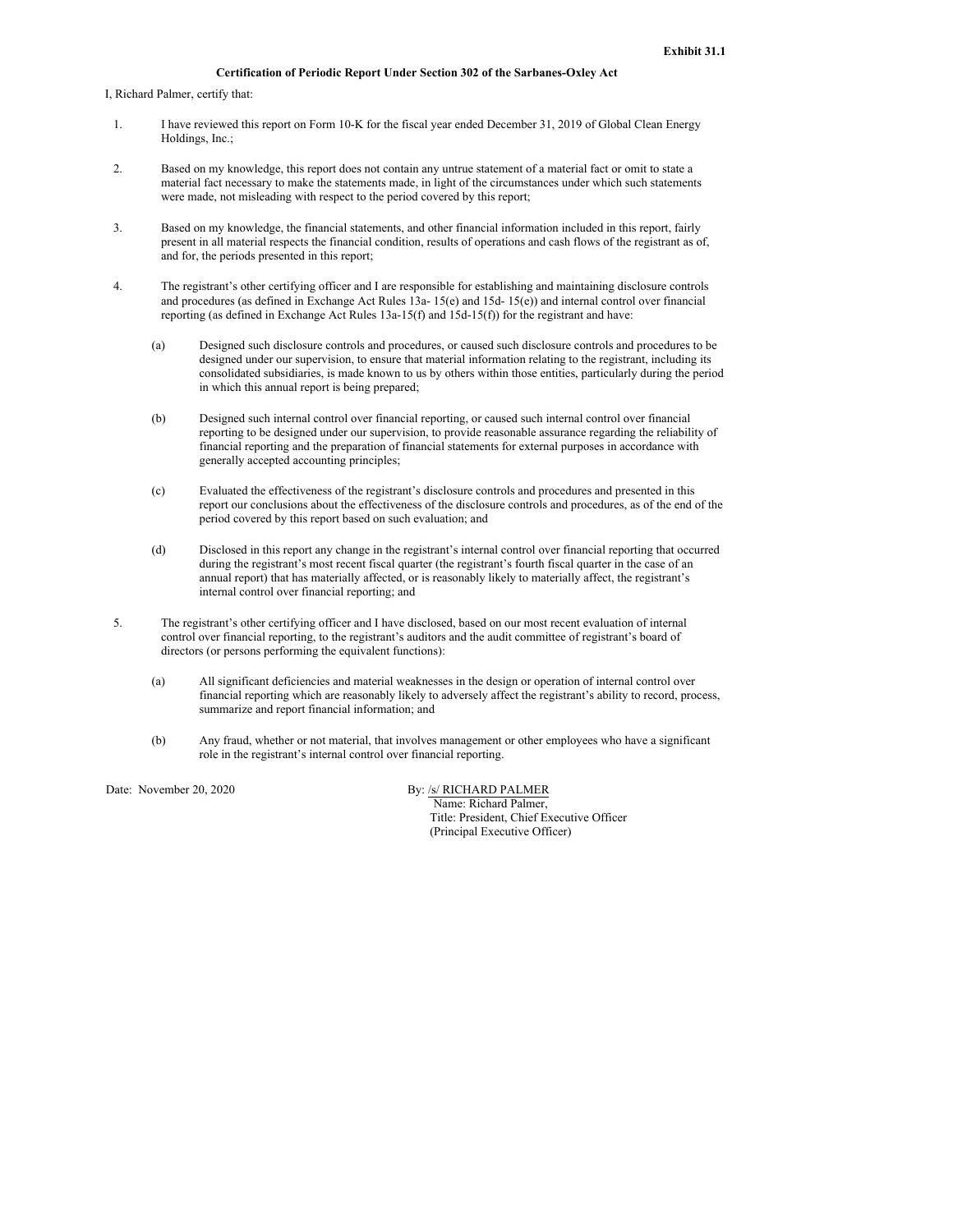# **Certification of Periodic Report Under Section 302 of the Sarbanes-Oxley Act**

<span id="page-66-0"></span>I, Ralph Goehring, certify that:

- 1. I have reviewed this report on Form 10-K for the fiscal year ended December 31, 2019 of Global Clean Energy Holdings, Inc.;
- 2. Based on my knowledge, this report does not contain any untrue statement of a material fact or omit to state a material fact necessary to make the statements made, in light of the circumstances under which such statements were made, not misleading with respect to the period covered by this report;
- 3. Based on my knowledge, the financial statements, and other financial information included in this report, fairly present in all material respects the financial condition, results of operations and cash flows of the registrant as of, and for, the periods presented in this report;
- 4. The registrant's other certifying officer and I are responsible for establishing and maintaining disclosure controls and procedures (as defined in Exchange Act Rules 13a- 15(e) and 15d- 15(e)) and internal control over financial reporting (as defined in Exchange Act Rules 13a-15(f) and 15d-15(f)) for the registrant and have:
	- (a) Designed such disclosure controls and procedures, or caused such disclosure controls and procedures to be designed under our supervision, to ensure that material information relating to the registrant, including its consolidated subsidiaries, is made known to us by others within those entities, particularly during the period in which this annual report is being prepared;
	- (b) Designed such internal control over financial reporting, or caused such internal control over financial reporting to be designed under our supervision, to provide reasonable assurance regarding the reliability of financial reporting and the preparation of financial statements for external purposes in accordance with generally accepted accounting principles;
	- (c) Evaluated the effectiveness of the registrant's disclosure controls and procedures and presented in this report our conclusions about the effectiveness of the disclosure controls and procedures, as of the end of the period covered by this report based on such evaluation; and
	- (d) Disclosed in this report any change in the registrant's internal control over financial reporting that occurred during the registrant's most recent fiscal quarter (the registrant's fourth fiscal quarter in the case of an annual report) that has materially affected, or is reasonably likely to materially affect, the registrant's internal control over financial reporting; and
- 5. The registrant's other certifying officer and I have disclosed, based on our most recent evaluation of internal control over financial reporting, to the registrant's auditors and the audit committee of registrant's board of directors (or persons performing the equivalent functions):
	- (a) All significant deficiencies and material weaknesses in the design or operation of internal control over financial reporting which are reasonably likely to adversely affect the registrant's ability to record, process, summarize and report financial information; and
	- (b) Any fraud, whether or not material, that involves management or other employees who have a significant role in the registrant's internal control over financial reporting.

Date: November 20, 2020 By: /s/ RALPH GOEHRING Name: Ralph Goehring, Title: Chief Financial Officer (Principal Financial and Accounting Officer)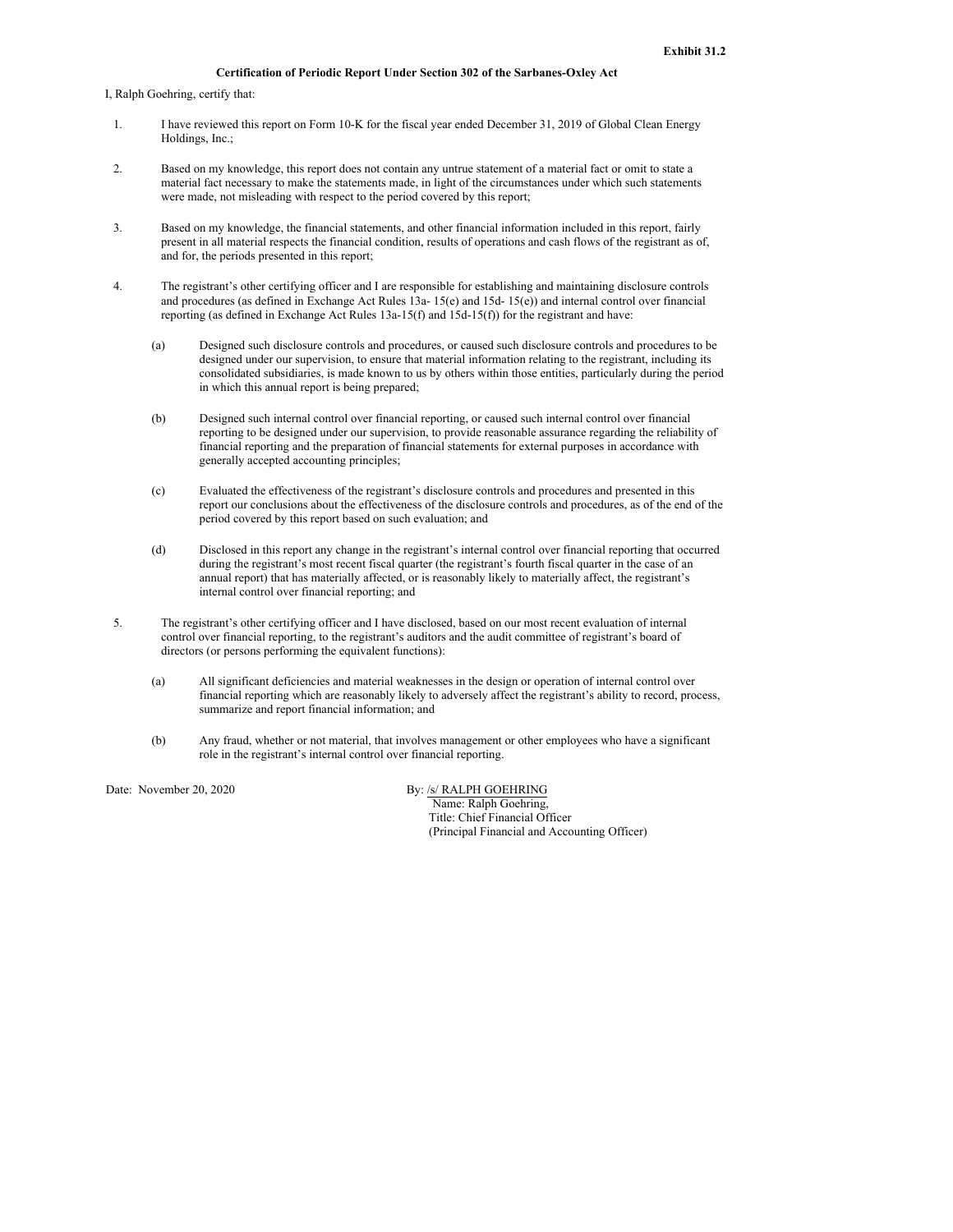# **CERTIFICATION PURSUANT TO 18 U.S.C. SECTION 1350 AS ADOPTED PURSUANT TO SECTION 906 OF THE SARBANES-OXLEY ACT OF 2002**

<span id="page-67-0"></span>Pursuant to 18 U.S.C. § 1350, as adopted pursuant to Section 906 of the Sarbanes-Oxley Act of 2002, the undersigned officer of Global Clean Energy Holdings, Inc. (the "Company") hereby certifies that, to his knowledge:

(i) The Annual Report on Form 10-K of the Company for the fiscal year ended December 31, 2019 (the "Report") fully complies with the requirements of Section 13(a) or Section 15(d), as applicable, of the Securities Exchange Act of 1934, as amended; and

(ii) The information contained in the Report fairly presents, in all material respects, the financial condition and results of operations of the Company.

November 20, 2020 By: /s/ RICHARD PALMER Name: Richard Palmer Title: President and Chief Executive Officer (Principal Executive Officer)